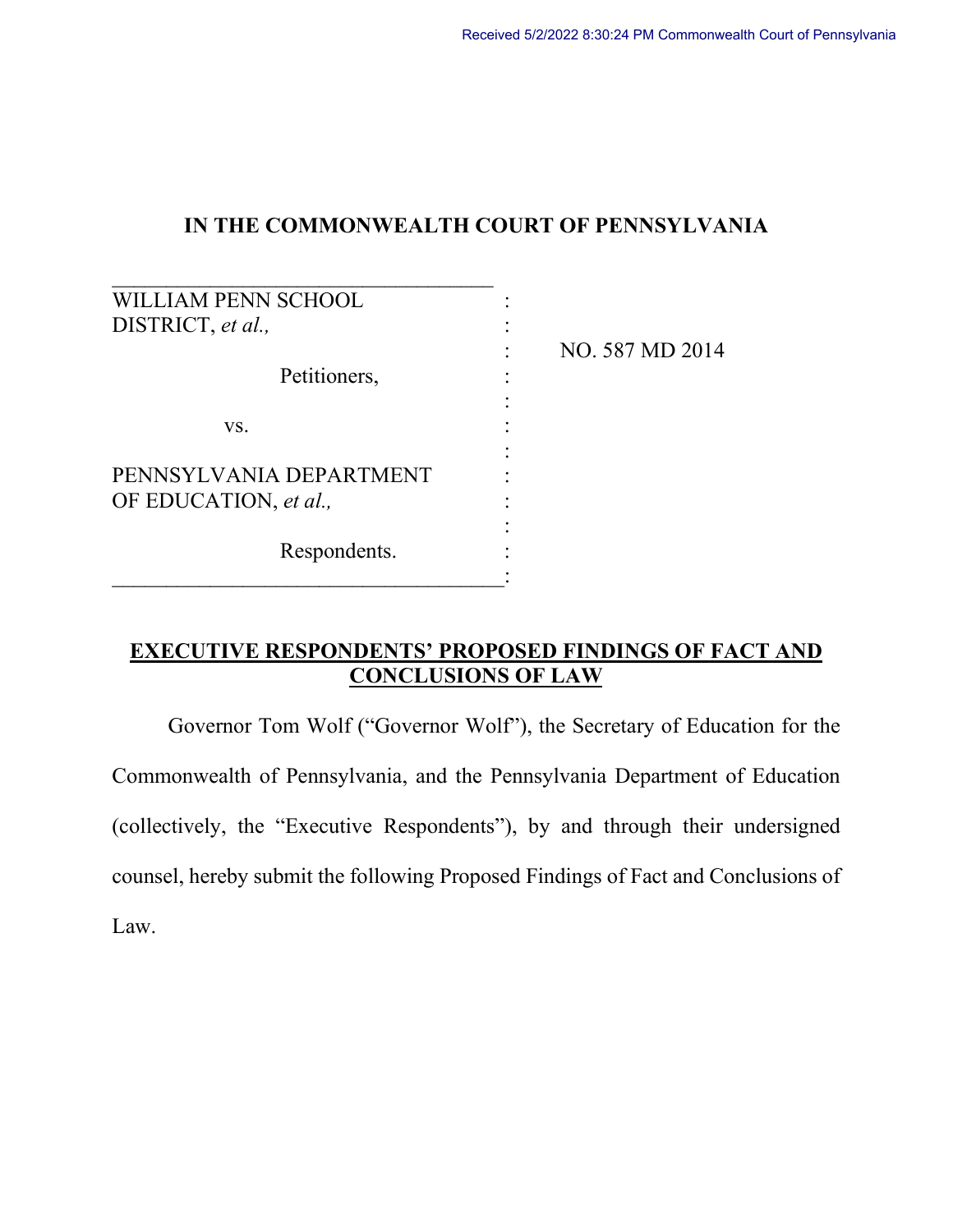## **PROPOSED FINDINGS OF FACT**

## **A. The Parties**

1. The Executive Respondents are the Governor of the Commonwealth of Pennsylvania, the Secretary of Education, and the Pennsylvania Department of Education (the "Department" or "PDE"). [1](#page-1-0) (*See generally* Petition for Review.)

2. The Department's designated witnesses at trial were the former Deputy Secretary for the Office of Postsecondary and Higher Education and then current Secretary of Education Noe Ortega,<sup>[2](#page-1-1)</sup> the former Deputy Secretary for the Office of Elementary and Secondary Education Matthew Stem, the current Deputy Secretary for the Office of Childhood Development and Early Learning Tracy Campanini, and the Division Chief of the Department's Division of Subsidy Administration Benjamin Hanft. (*See generally* Stem, NT 1586; Campanini, NT 4728; Ortega, NT 8659; Hanft, NT 12093.)

<span id="page-1-0"></span> $<sup>1</sup>$  The Governor and the Secretary of Education have been named as parties in their official capacities in this matter.</sup> Currently, the Governor of the Commonwealth is Tom Wolf and the acting Secretary of Education is Eric Hagarty. At the time this matter was initiated, the Governor of the Commonwealth was Tom Corbett and the Secretary of Education was Carolyn Dumaresq. (*See* Petition for Review ¶ 88, 90.)

<span id="page-1-1"></span><sup>&</sup>lt;sup>2</sup> At the time Noe Ortega testified as the Department's Pa.R.C.P. 4007.1(e) designee on topics related to postsecondary and higher education matters, he served in the role of Deputy Secretary for the Office of Postsecondary and Higher Education. At the time of trial, Dr. Ortega was serving in the role of Secretary of Education but was testifying as the Department's designated witness on postsecondary and higher education matters. At the time of this filing, Dr. Ortega has resigned as the Secretary of Education as of April 29, 2022.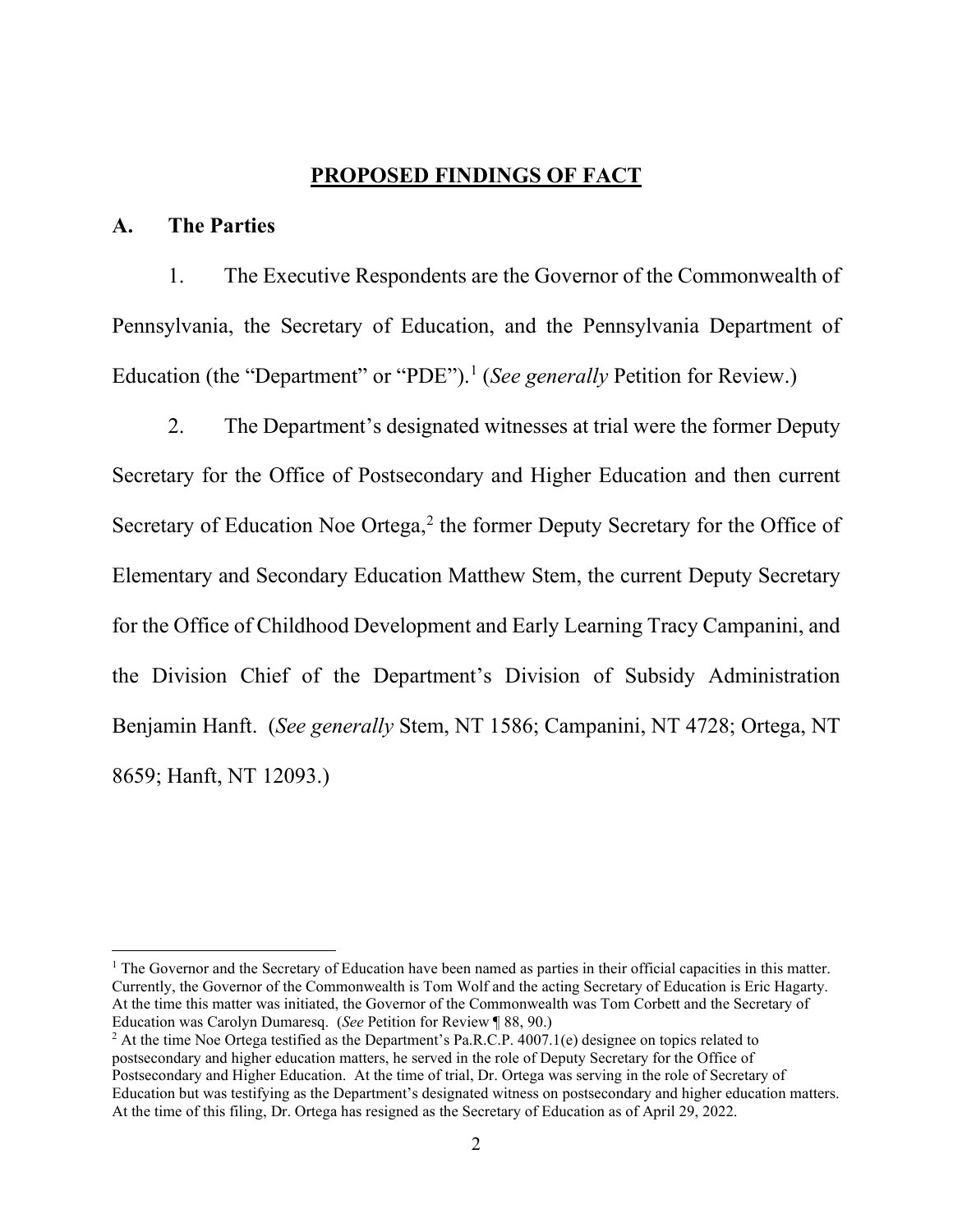3. The Legislative Respondents are the Speaker of the House and the President of the Senate *pro tempore*, named in their official capacities. (*See generally* Petition for Review.)

4. An additional Respondent is the Pennsylvania State Board of Education (the "State Board"). (*See generally* Petition for Review.)

5. The Petitioners currently include the following school districts, individuals, and organizations: William Penn School District, Panther Valley School District, The School District of Lancaster, Greater Johnstown School District, Wilkes-Barre Area School District, Shenandoah Valley School District, Jamella and Bryant Miller (parents of K.M., minor), Sheila Armstrong (parent of S.A., minor), Tracey Hughes (parent of P.M.H., minor), Pennsylvania Association of Rural and Small Schools, and the National Association for the Advancement of Colored People – Pennsylvania State Conference. [3](#page-2-0) (*See generally* Petition for Review.)

## **B. The Commonwealth's System of Public Education**

6. Public education is important to the Commonwealth of Pennsylvania. (*See e.g.*, Pa. Const. art. III, § 14; ESSA Plan, PX-01830-0013.[4](#page-2-1) )

<span id="page-2-0"></span> $3$  At the time of the filing of the Petition for Review, petitioners included Tyesha Strickland (parent of E.T., minor), Angel Martinez (parent of A.M., minor), and Barbara Nemeth (parent of C.M., minor). (*See generally* Petition for Review.) However, these petitioners have since withdrawn from this matter and have been dismissed from the case. (*See* Court Orders dated August 15, 2019 and August 12, 2021.)

<span id="page-2-1"></span><sup>4</sup> The Every Student Succeeds Act ("ESSA") and its requirements are discussed in greater detail, *infra*, starting at ¶ 107.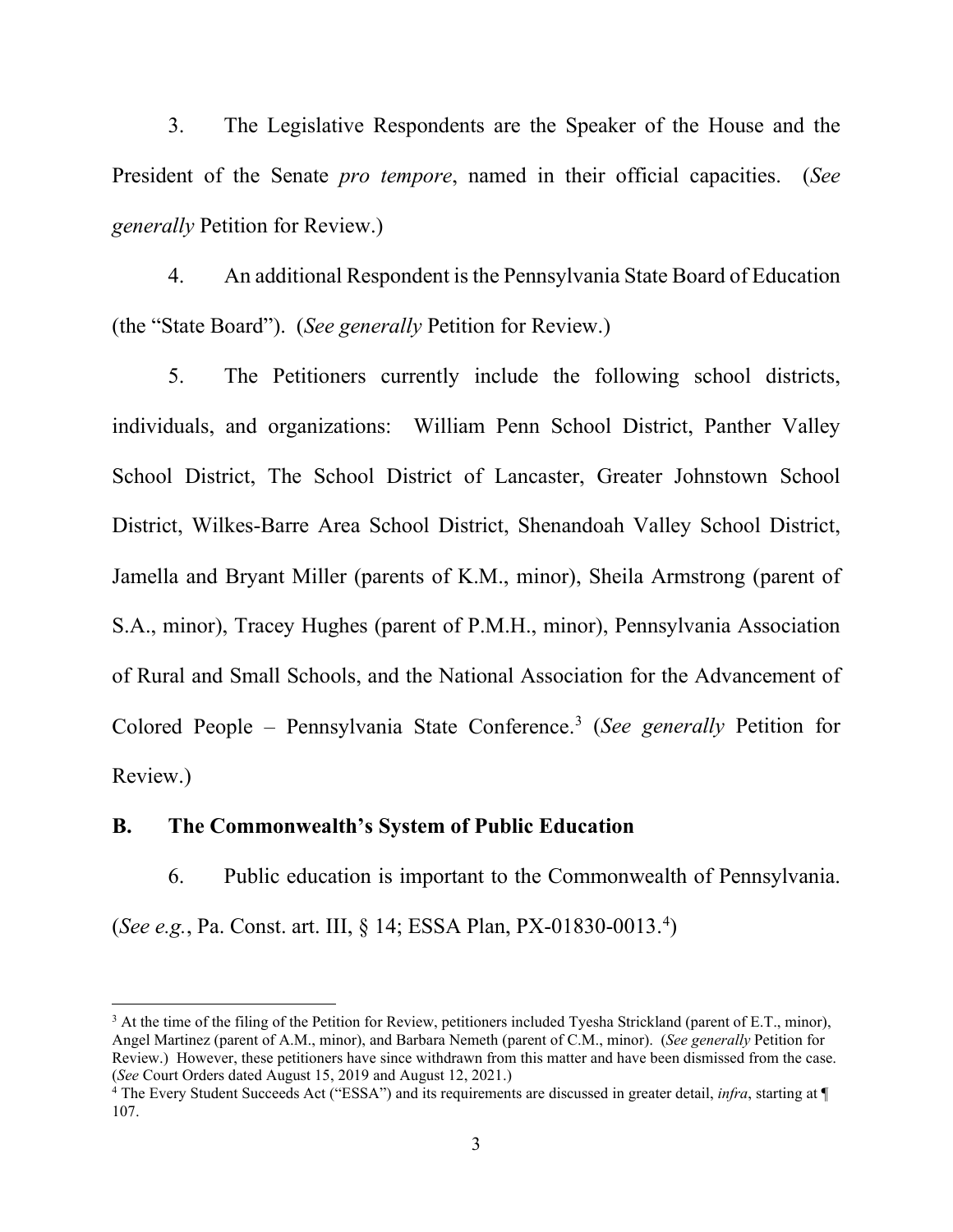7. Pennsylvania's state Constitution, signed in 1790, was among the first in the nation to establish a system of public education by providing children with the opportunity to learn regardless of the circumstances of their families. (*See* ESSA Plan, PX-01830-0013.)

8. As of 2018, the Commonwealth's K-12 education system served more than 1.7 million students across 500 school districts. (*See* ESSA Plan, PX-01830- 0013.)

9. Across the Commonwealth, 135,000 students are educated in more than 160 brick-and-mortar charter schools and 14 cyber charter schools. (*See* ESSA Plan, PX-01830-0013.)

10. The Commonwealth is home to nearly 300 postsecondary and higher education institutions, including 14 community colleges. (*See* ESSA Plan, PX-01830-0013.)

11. The Commonwealth also provides for an early learning system which is designed to "support children in reaching foundational skills prior to entry into the K-12 system, to engage families early in their child's education, to support an effective workforce with knowledge of child development and effective instructional skills for young children, to encourage school and community partnerships, and to support school age children in out of school time programming." (*See* ESSA Plan, PX-01830-0013.)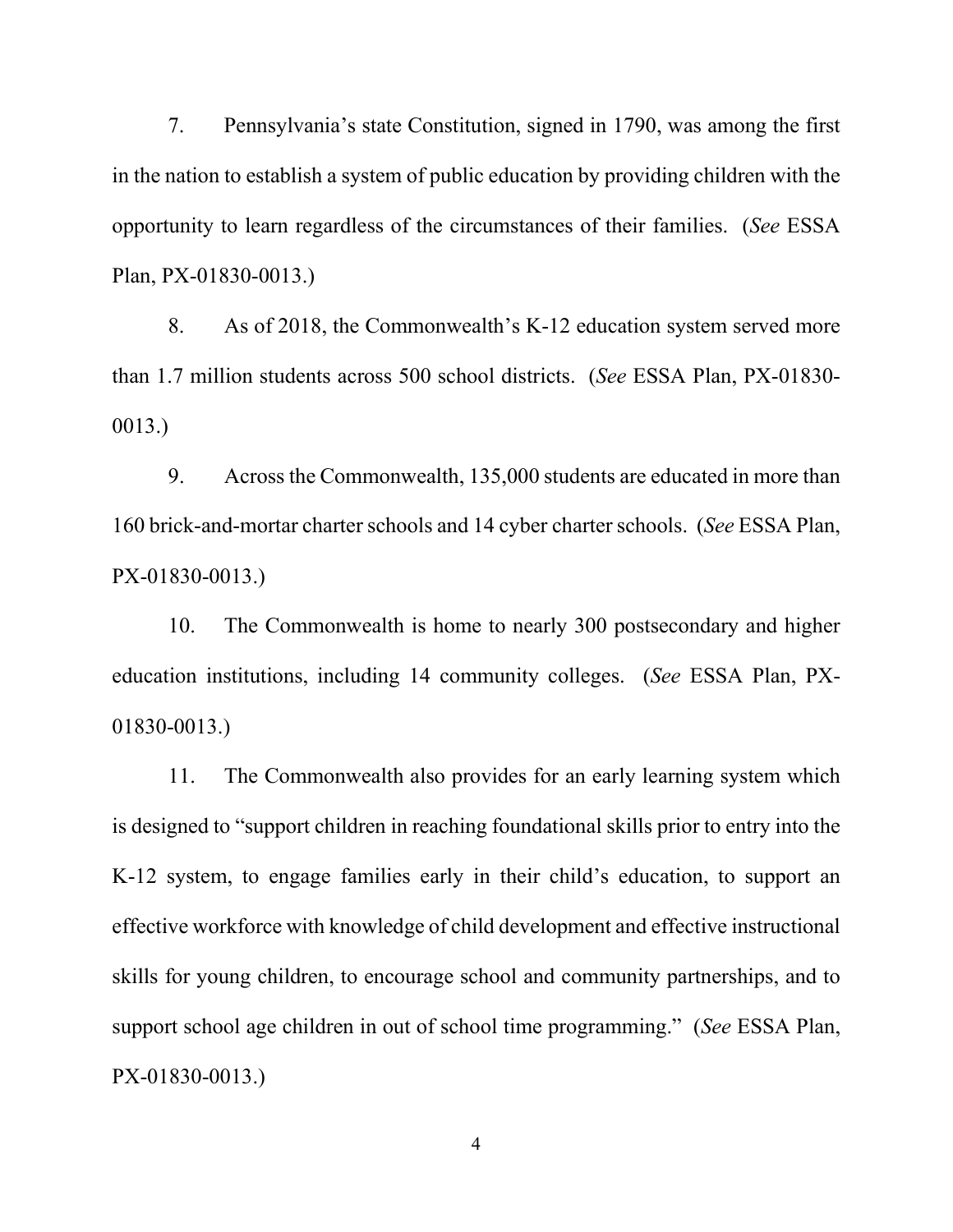12. The Secretary of Education is the only cabinet-level official required by the Constitution of Pennsylvania. *See* Pa. Const. Art. 4, §§ 1, 8.

13. The Department of Education, formerly named the "Department of Public Instruction," was created by The Administrative Code of 1929.<sup>[5](#page-4-0)</sup> *See generally* Act of April 9, 1929, P.L. 177, No. 175, 71 P.S. § 1301.

14. By statute, cooperation is required between the Department and the State Board:

> Statements of policy, standards, rules and regulations promulgated by the board shall be binding upon the Department of Education. The department shall submit to the board for approval, modification or rejection, all rules and regulations proposed by the department in the areas under the control of the board. The Department of Education shall furnish upon request of the board such data and information as the board may, from time to time, require, and the department shall provide administrative services for and on behalf of the board for the implementation of the board's statements of policy, standards, rules and regulations.

24 P.S. § 26-2606-B.

15. The General Assembly created the State Board and has delegated

authority to it. *See generally* 24 P.S. § 26-2603-B.

<span id="page-4-0"></span><sup>&</sup>lt;sup>5</sup> All of the "functions, powers and duties of the Department of Public Instruction" were transferred to the Department of Education by Act 74 of 1969. *See* Act of July 23, 1969, P.L. 181, No. 74, 71 P.S. § 1039.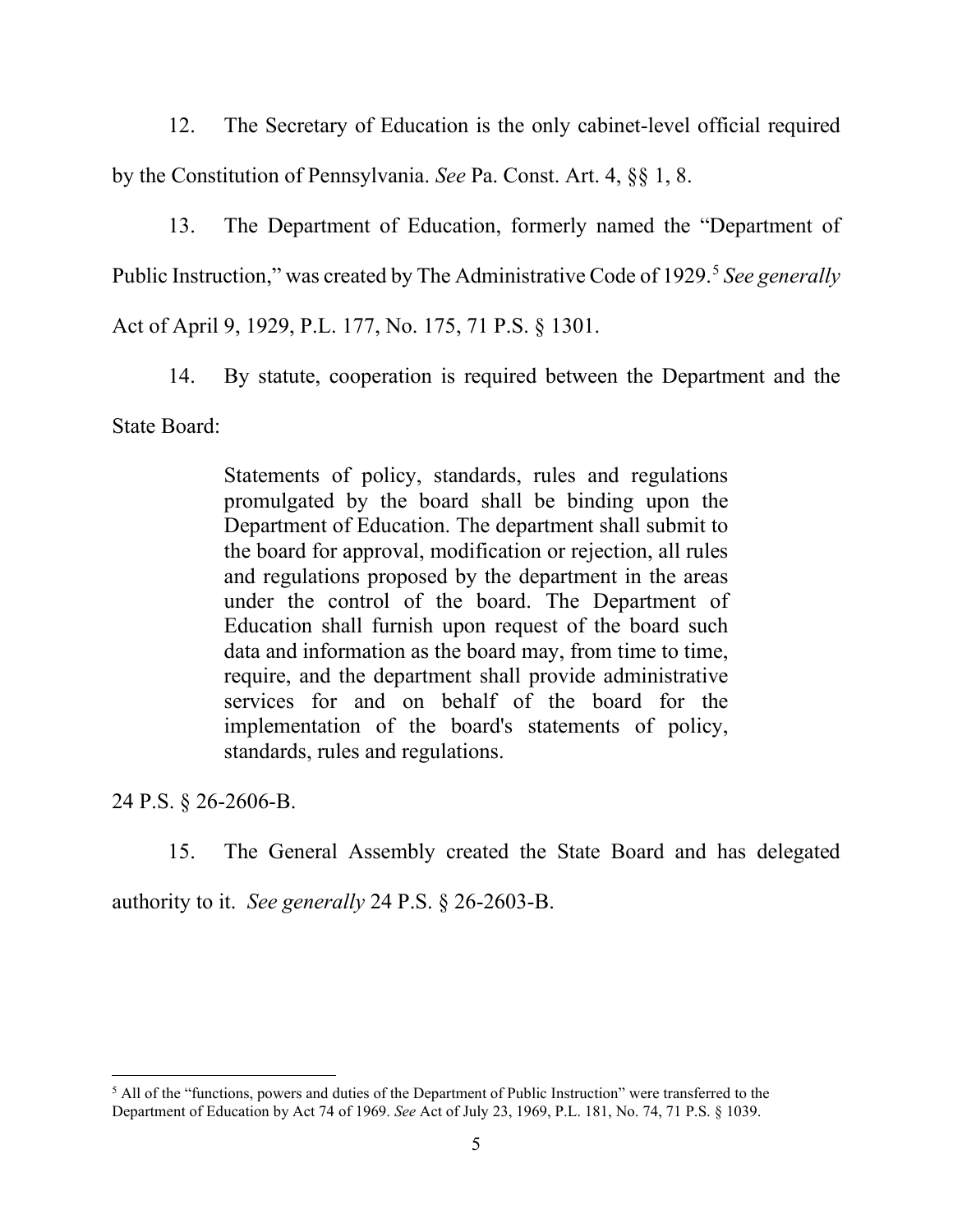16. The State Board is charged by the General Assembly to "adopt broad policies and principles, and establish standards governing the educational program of the Commonwealth." 24 P.S. § 26-2603-B.

17. The State Board is comprised of twenty-one (21) members: Seventeen (17) members of the State Board are appointed by the Governor and an additional four (4) members are the majority and minority chairs of the House and Senate Education Committees. 24 P.S. §§ 26-2602-B(a)-(b).

18. The Secretary of Education serves as the chief executive officer of the State Board. 24 P.S. § 26-2602-B(g).

19. By regulation, the State Board defines the purpose of public education and its relationship with the academic standards. 22 Pa. Code  $\S$  4.11(a).

20. The purpose of public education is to prepare students "for adult life by attending to their intellectual and developmental needs and challenging them to achieve at their highest level possible." 22 Pa. Code  $\S$  4.11(b). Furthermore, "[i]n conjunction with families and other community institutions, public education prepares students to become self-directed, life-long learners and responsible, involved citizens." *Id.*

21. The State Board has determined that public education "provides opportunities for students to: (1) acquire knowledge and skills; (2) develop integrity;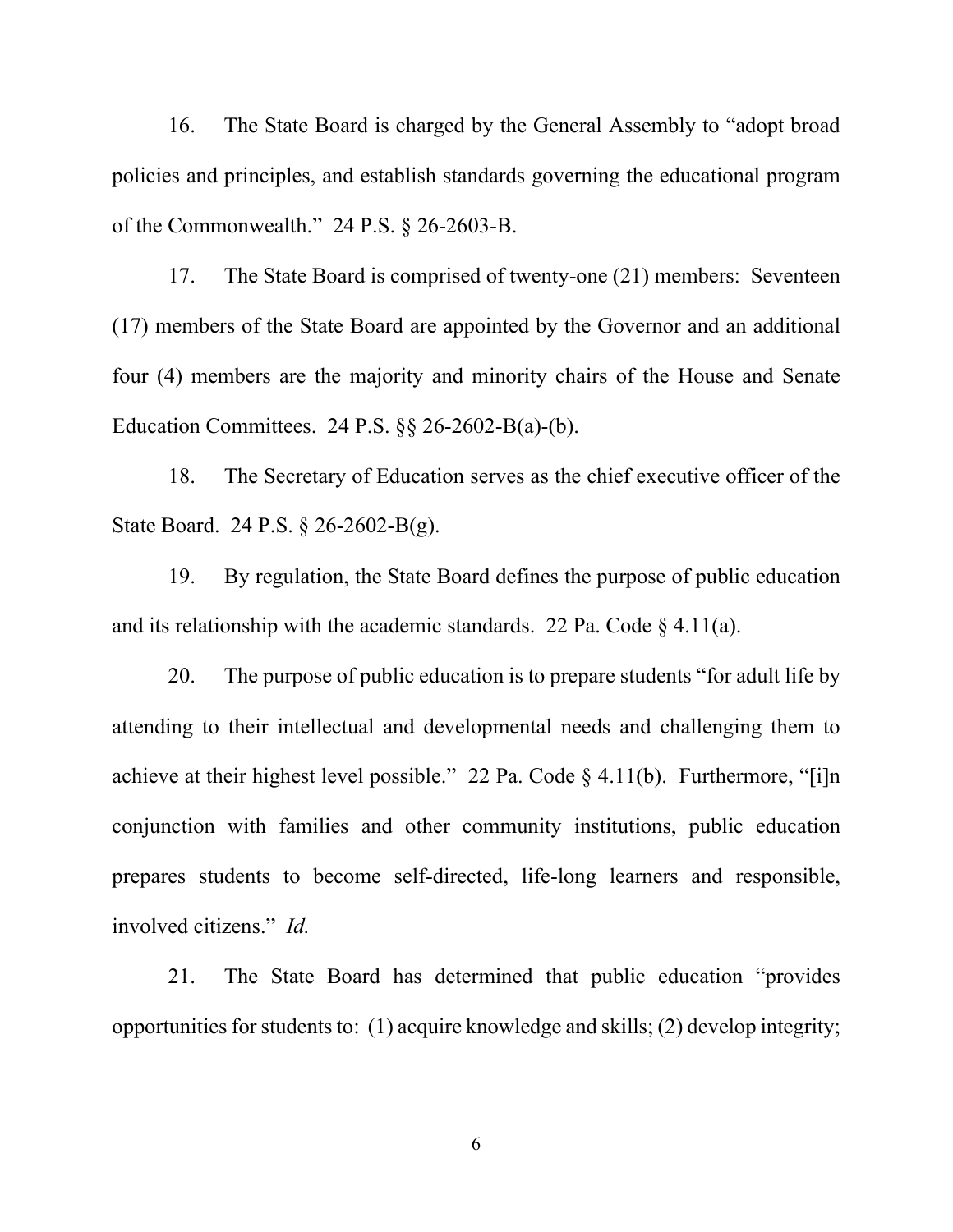(3) process information; (4) think critically; (5) work independently; (6) collaborate with others, [and] (7) adapt to change." 22 Pa. Code  $\S$ § 4.11(c)(1)-(4).

22. "The academic standards describe the knowledge and skills that students will be expected to demonstrate before graduating from a public school." 22 Pa. Code § 4.11(d).

23. "It is the policy of the [State] Board that the local curriculum be designed by school entities to achieve the academic standards under [22 Pa. Code] § 4.12 (relating to academic standards) and any additional academic standards as determined by the school entity." 22 Pa. Code  $\S$  4.4(a). Further, "[i]t is the policy of the [State] Board that local school entities have the greatest possible flexibility in curriculum planning consistent with providing quality education and in compliance with the School Code." 22 Pa. Code § 4.4(b).

24. "Achievement of high academic standards in public education is dependent upon the quality of instruction in schools and student effort supported by the involvement of family and community." 22 Pa. Code  $\S$  4.11(e).

25. The role of the Department, pursuant to the State Board's regulations, is to provide support to local school entities in "developing educational programs that enable students to attain [the] academic standards" set by the State Board. 22 Pa. Code § 4.4(e).

## **C. Academic Standards**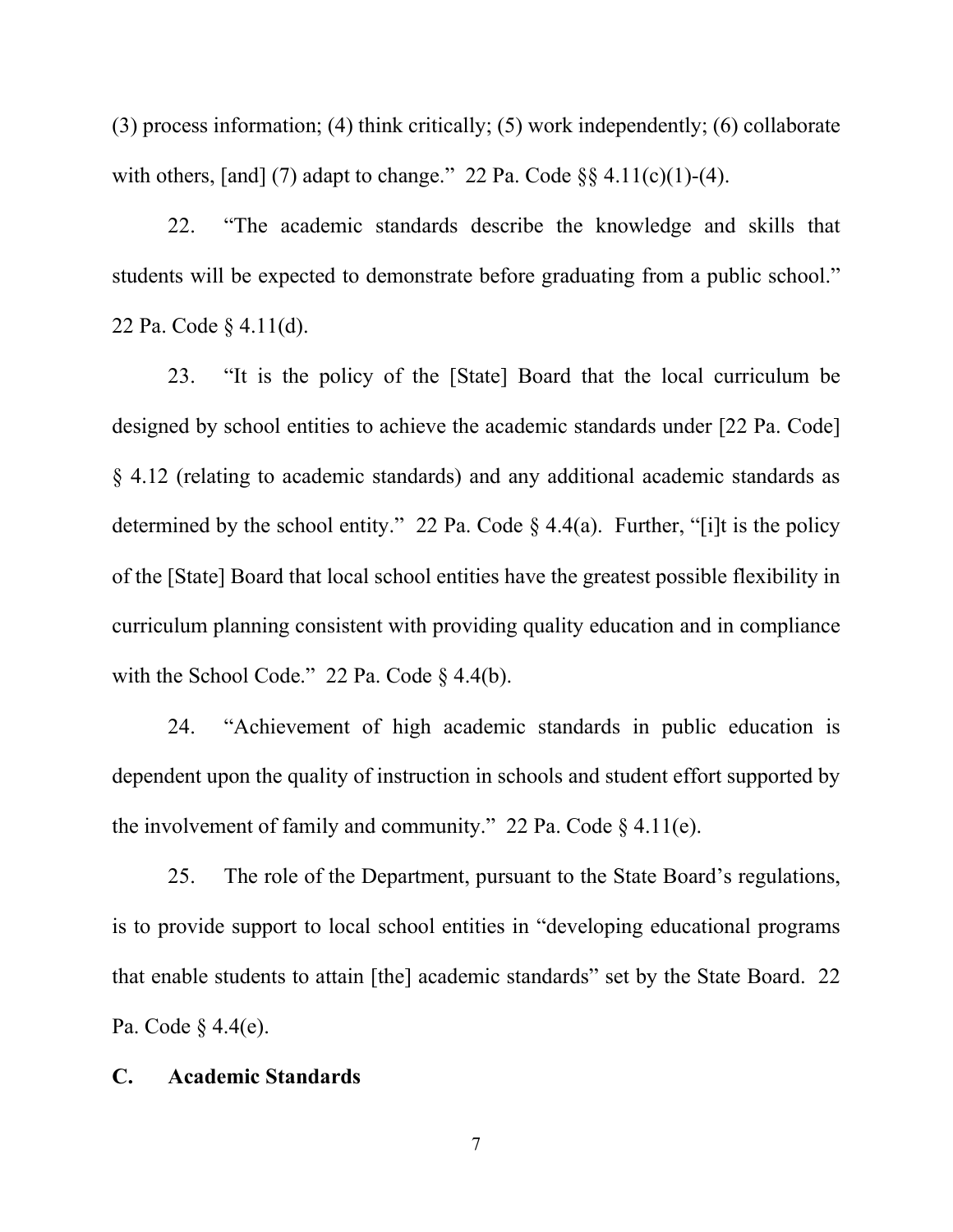26. The General Assembly has delegated to the State Board authority for defining and adopting the academic standards of the Commonwealth. 24 P.S. § 26- 2603-B(a); 22 Pa. Code § 4.1.

27. The State Board engaged the Department to support the development of the academic standards and bring those standards through the regulatory process. (*See* Stem, NT 1599:12-1600:12.)

28. The academic standards set by the State Board are uniform, rigorous, and achievable and are designed to prepare students to be "college and career ready" upon graduation. (*See* Stem, NT 1609:19-20; 1603:11-1604:1; 1611:22-1614:13.)

29. "College and career ready" is an inseparable concept expressing the goal that graduating students are prepared for postsecondary education and the workforce by possessing knowledge and skills that allow them to access opportunities in the changing workforce and economy of the 21st Century. (*See* Stem, NT 1612:5-23.)

30. The academic standards reflect the input and recommendations of stakeholders, educators, and community members across the Commonwealth. (*See* Stem, NT 1599:12-1600:12.)

31. The academic standards adopted by the State Board define what students should be able to know and do at each grade level from K-12. (*See* Stem, NT 1599:4-11.)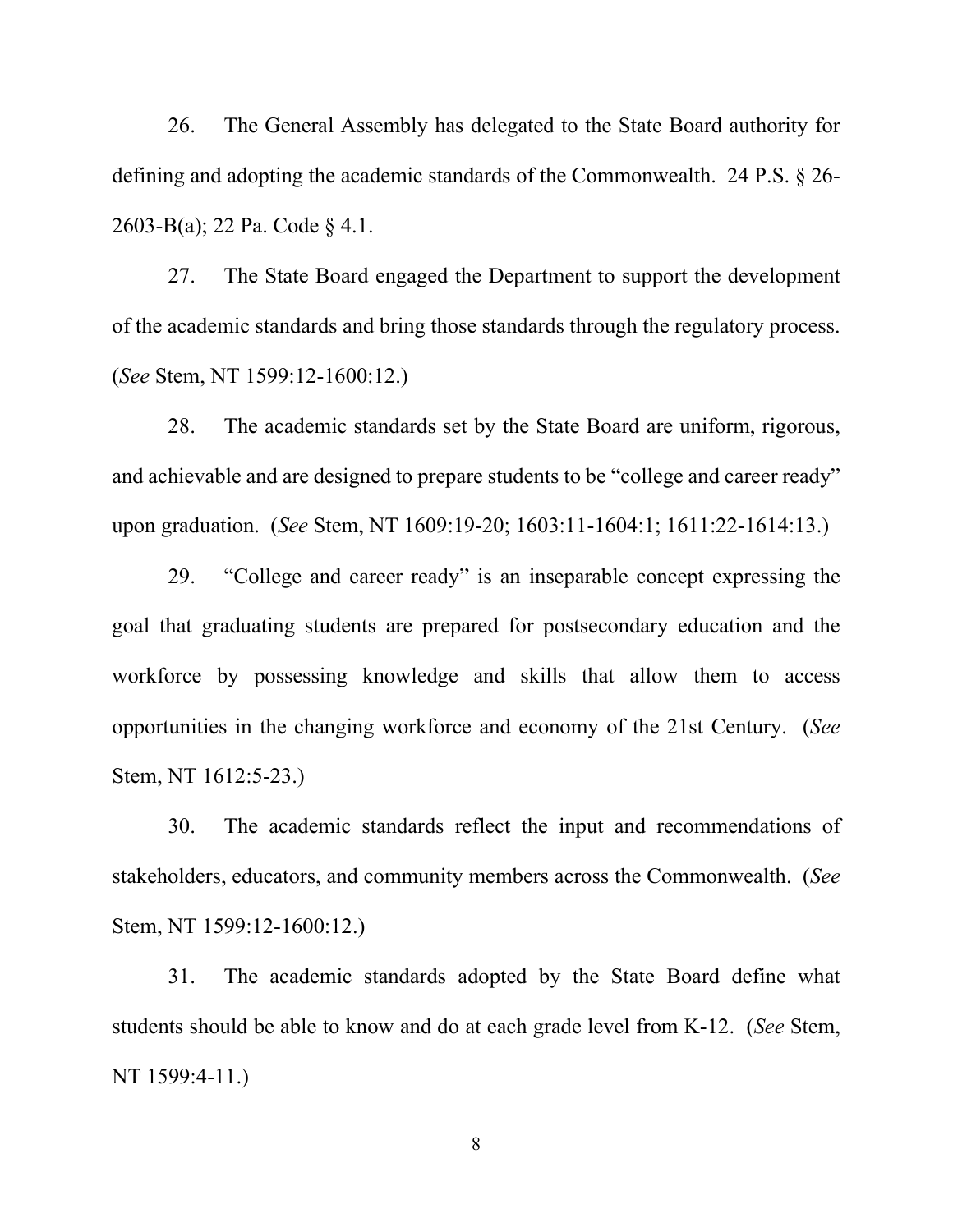32. The academic standards are required by the State Board's regulations to cover the following areas: (1) science and technology; (2) environment and ecology; (3) social studies; (4) arts and humanities; (5) career education and work; (6) health, safety, and physical education; (7) family and consumer science; (8) reading, writing, speaking and listening; and (9) mathematics. 22 Pa. Code §§  $4.12(a)(1)-(9)$ .

33. The State Board's regulations state that, "[a] school entity's curriculum shall be designed to provide students with planned instruction needed to attain these academic standards." 22 Pa. Code § 4.12(d).

# **D. STEM Education and Computer Science Standards**

34. "STEM (Science, Technology, Engineering, and Math) education is an integrated, interdisciplinary, and student-centered approach to learning that encourages curiosity, creativity, artistic expression, collaboration, computational thinking, communication, problem solving, critical thinking, and design thinking." (PDE STEM Webpage, LR-04202-00001.)

35. The system of STEM education in the Commonwealth is built on the foundational belief that "[a]ll students are capable of STEM literacy." (PDE STEM Webpage, LR-04202-00001.)

36. The State Board, upon request from Governor Wolf's Administration, acted to make computer science education available to all students across the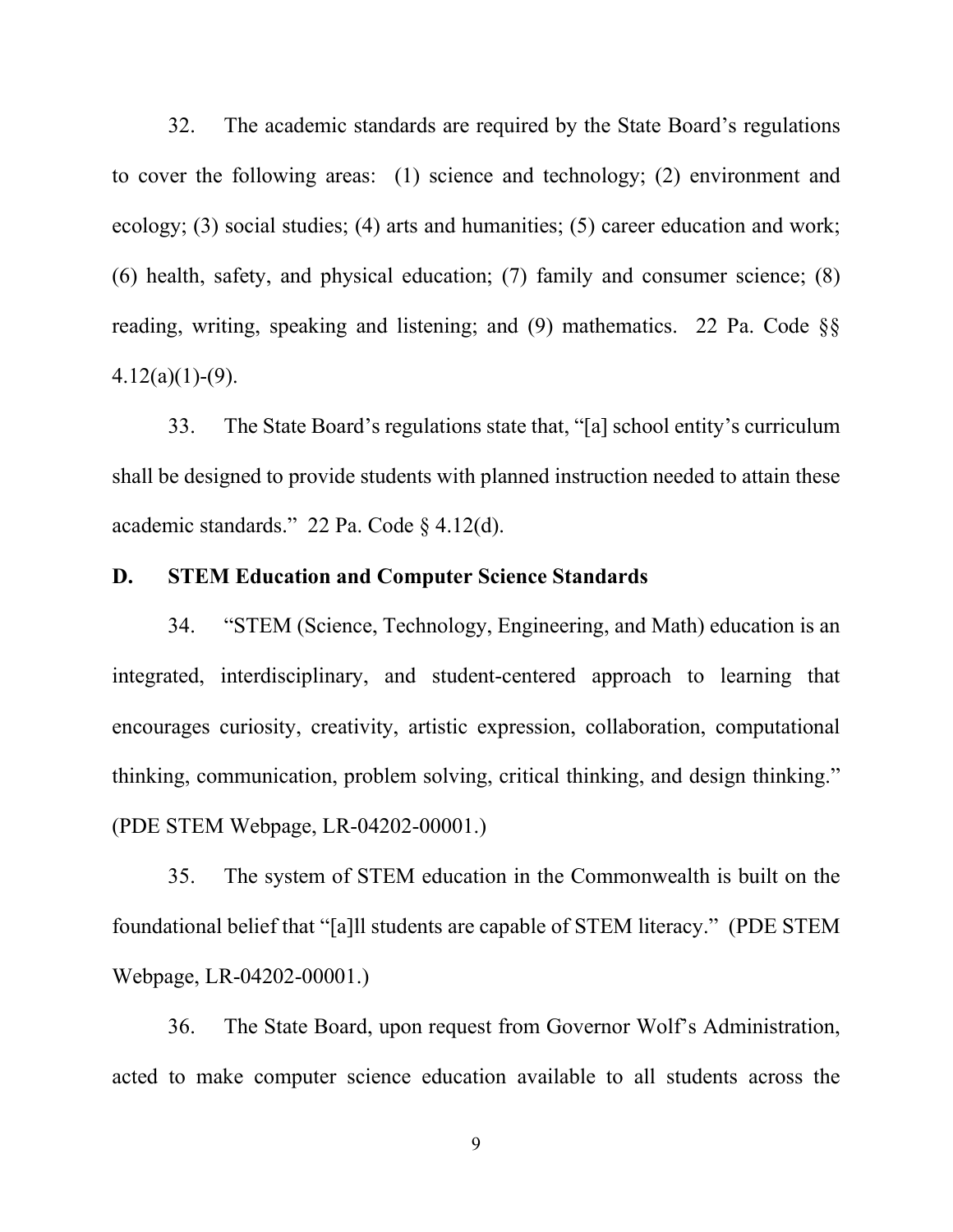Commonwealth by endorsing the Computer Science Teacher Association (CSTA) K-12 Standards. (*See* PDE STEM Webpage, LR-04202-00002.)

37. This resolution "provides for the implementation of standards on computer science education in the [C]ommonwealth, and will position Pennsylvania as one of fewer than a dozen states to endorse such standards." (PDE STEM Webpage, LR-04202-00002.)

#### **E. The State Assessment System**

38. The State Board's regulations require the Commonwealth to measure whether a student is achieving proficiency on the state's academic standards through the use of standardized tests in the State Assessment system. 22 Pa. Code §§ 4.51(a)(1)-(2); (*see* Stem, NT 1614:16-1615:15.)

39. The two state assessment methods required by the State Board's regulations are the Pennsylvania System of School Assessment ("PSSA") exams and the Keystone exams. 22 Pa. Code § 4.51(b).

40. The regulations duly promulgated by the State Board require that the PSSA exams be "standards-based and criterion referenced" assessments which cover the areas of "English Language Arts, Mathematics, and Science and Technology and Environment and Ecology." 22 Pa. Code § 4.51a(a).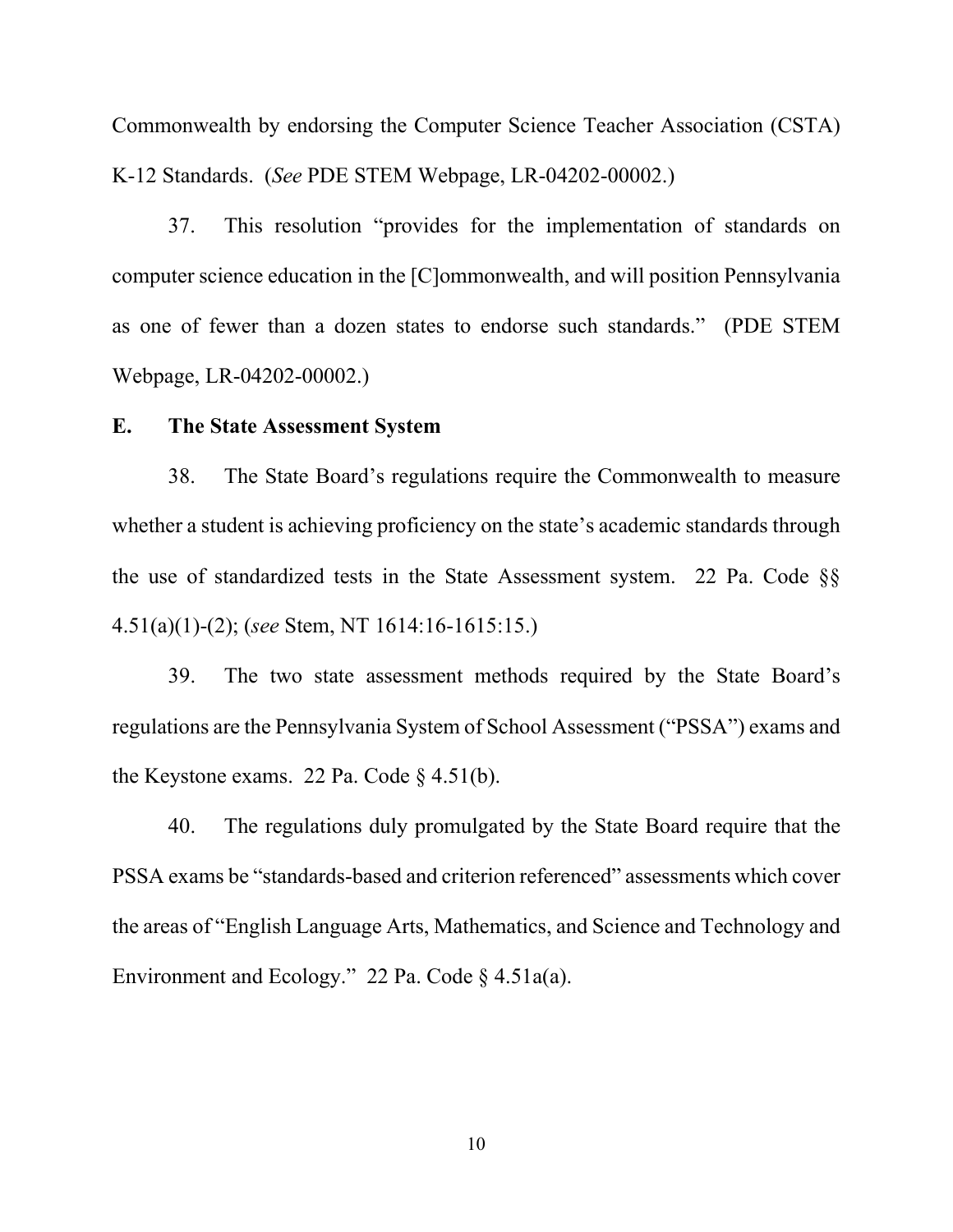41. The Keystone exams are end-of-course tests given in the grade level in which students complete the relevant coursework. *See generally* 22 Pa. Code § 4.51b.

42. Student performance on the assessment is scored as either "advanced, proficient, basic, or below basic." 22 Pa. Code § 4.51a(a)(4).

43. A score at the "Advanced" level "reflects superior academic performance, and work at this level demonstrates a thorough command of and ability to apply the knowledge, skills, and practices represented in the Pennsylvania standards. Consistent performance at this level indicates advanced academic preparation for engaging successfully in further studies in this content area." (2019 PSSA Technical Report, PX-02067-00192.)

44. A score at the "Proficient" level "reflects satisfactory academic performance, and work at this level demonstrates an adequate command of and ability to apply the knowledge, skills, and practices represented in the Pennsylvania standards. Consistent performance at this level indicates academic preparation for engaging successfully in further studies in this content area." (2019 PSSA Technical Report, PX-02067-00192.)

45. A score at the "Basic" level "reflects marginal academic performance, and work at this level demonstrates a partial command of and ability to apply the knowledge, skills, and practices represented in the Pennsylvania standards.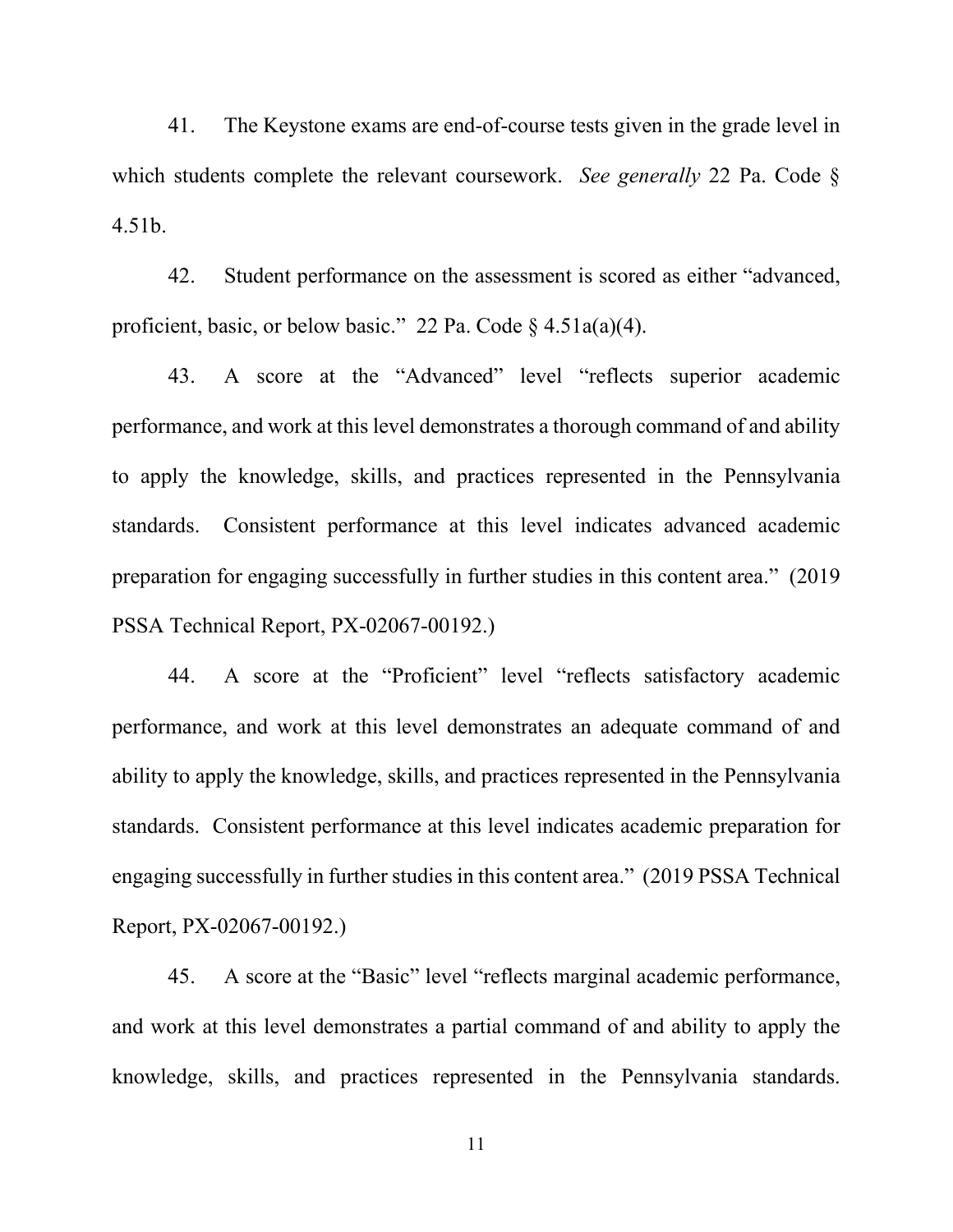Consistent performance at this level indicates additional academic support may be needed for engaging successfully in further studies in this content area." (2019 PSSA Technical Report, PX-02067-00192.)

46. A score at the "Below Basic" level "reflects inadequate academic performance, and work at this level demonstrates a minimal command of and ability to apply the knowledge, skills, and practices represented in the Pennsylvania standards. Consistent performance at this level indicates extensive additional academic support may be needed for engaging successfully in further studies in this content area." (2019 PSSA Technical Report, PX-02067-00192.)

47. The State Assessment system is designed to serve the following six purposes:

- a. "Provide students, parents, educators and citizens with an understanding of students and school performance." 22 Pa. Code  $§$  4.51(a)(1).
- b. "Determine the degree to which school programs enable students to attain proficiency of academic standards under § 4.12." 22 Pa. Code  $\{4.51(a)(2)\}.$
- c. "Provide information to State policymakers, including the General Assembly and the [State] Board, on how effective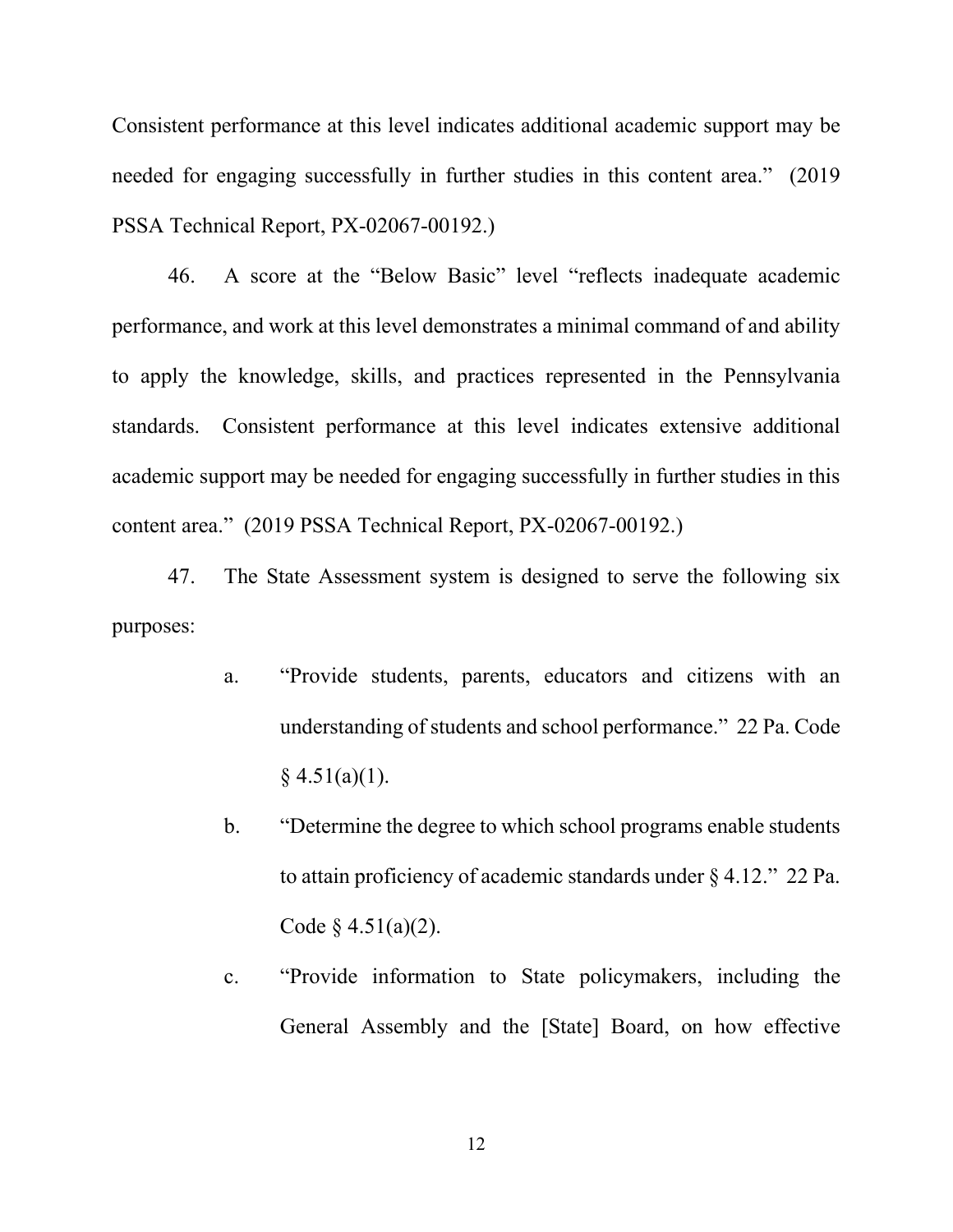schools are in promoting and demonstrating student proficiency of academic standards." 22 Pa. Code  $\S$  4.51(a)(3).

- d. "Provide information to the general public on school performance." 22 Pa. Code  $\frac{1}{2}$  4.51(a)(4).
- e. "Provide results to school entities based upon the aggregate performance of all students." 22 Pa. Code  $\S$  4.51(a)(5).
- f. "Assess student proficiency in the Academic Standards for English Language Arts (Appendix A-2), Mathematics (Appendix A-2), Science and Technology and Environment and Ecology (Appendix B) and Civics and Government (Appendix C) for the purpose of determining, in part, a student's eligibility for high school graduation." 22 Pa. Code  $§$  4.51(a)(6).

## **F. The Development of the PSSAs**

48. The State Board's regulations require the Department to "develop or cause to be developed PSSA assessments based on Pennsylvania Core Standards in Mathematics and English Language Arts under § 4.12 (relating to academic standards) and contained in Appendix A-2 and academic standards in Science and Technology and Environment and Ecology under § 4.12 and contained in Appendix B." 24 Pa. Code § 4.51a(b). Throughout this development process the Department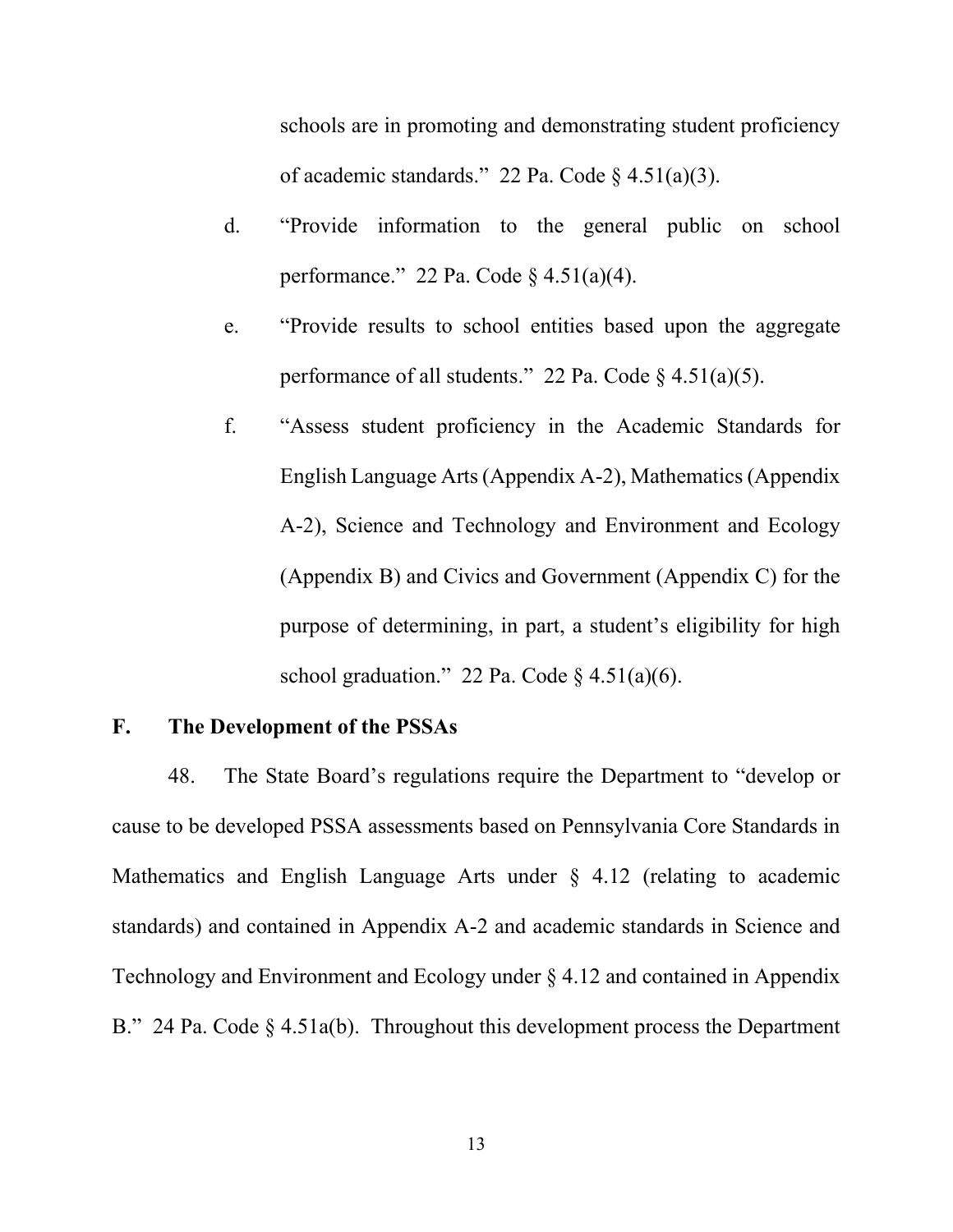must "consult with educators, students, parents and citizens regarding the specific methods of assessment." *Id.*

49. The Department engages in an intensive and rigorous development process to ensure the validity and reliability of the PSSA exams in accordance with the law. (*See* Stem, NT 1648:2-17.) This process is documented annually in technical reports which are made publicly available. (*See id*.; *See, e.g.*, 2019 PSSA Technical Report, PX-02067.)

50. The State Board's regulations require that performance on the PSSA assessments be determined based on the following criteria:

- a. "Performance on PSSA English Language Arts assessments shall be demonstrated by students' responses to comprehension questions about age-appropriate reading passages, by their written responses to in-depth comprehension questions about the passages and by the quality of their written compositions on a variety of topics and modes of writing." 24 Pa. Code §  $4.51a(a)(1)$ .
- b. "Performance on PSSA mathematics assessments shall be demonstrated by students' responses to questions about gradeappropriate content and by the quality of their responses to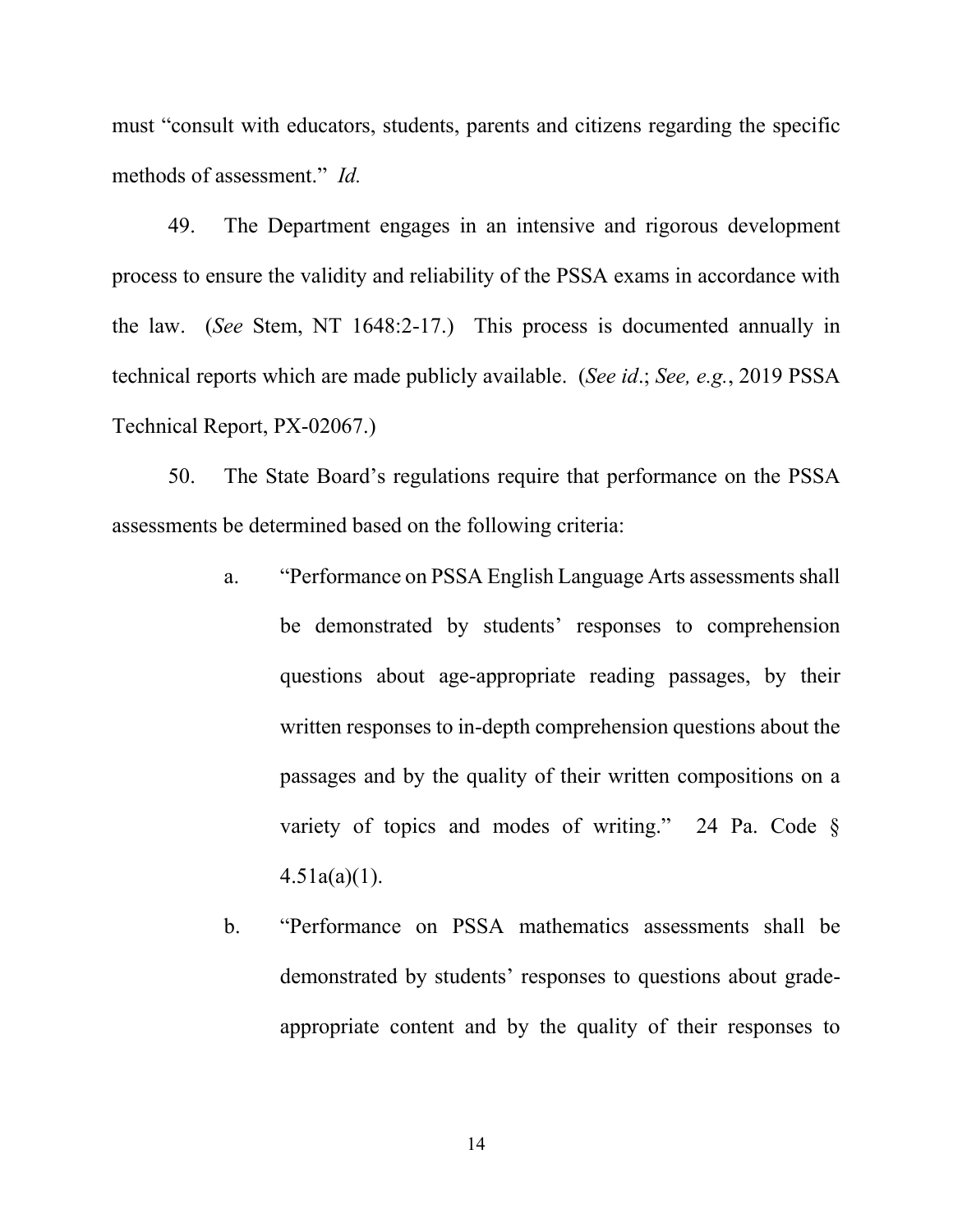questions that require a written solution to a problem." 24 Pa. Code  $§$  4.51a(a)(2).

c. "Performance on PSSA science assessments shall be demonstrated by students' responses to grade appropriate content and by the quality of their responses to questions that demonstrate knowledge of each category of the standards for science and technology and environment and ecology." 24 Pa. Code  $§$  4.51a(a)(3).

51. To ensure that questions, or "items," on the PSSA exams measure students' performance according to the criteria required by law, the PSSA exams are subject to a fifteen (15) step development cycle which occurs over the course of each year. (*See* 2019 PSSA Technical Report, PX-02067-0046 at Figure 3-1.)

52. This development cycle generally includes developing new items; reviewing them for bias, fairness, and sensitivity at multiple levels; field testing those items; reviewing the data from field test results; and modifying items throughout the cycle to ensure alignment with the scope and criteria of the PSSA. (*See* 2019 PSSA Technical Report, PX-02067-0047 at Figure 3-2.)

53. This cycle begins with the development of items that specifically measure academic standards: "As part of the item construction process each item was reviewed by content specialists and editors at DRC [the 'Data Recognition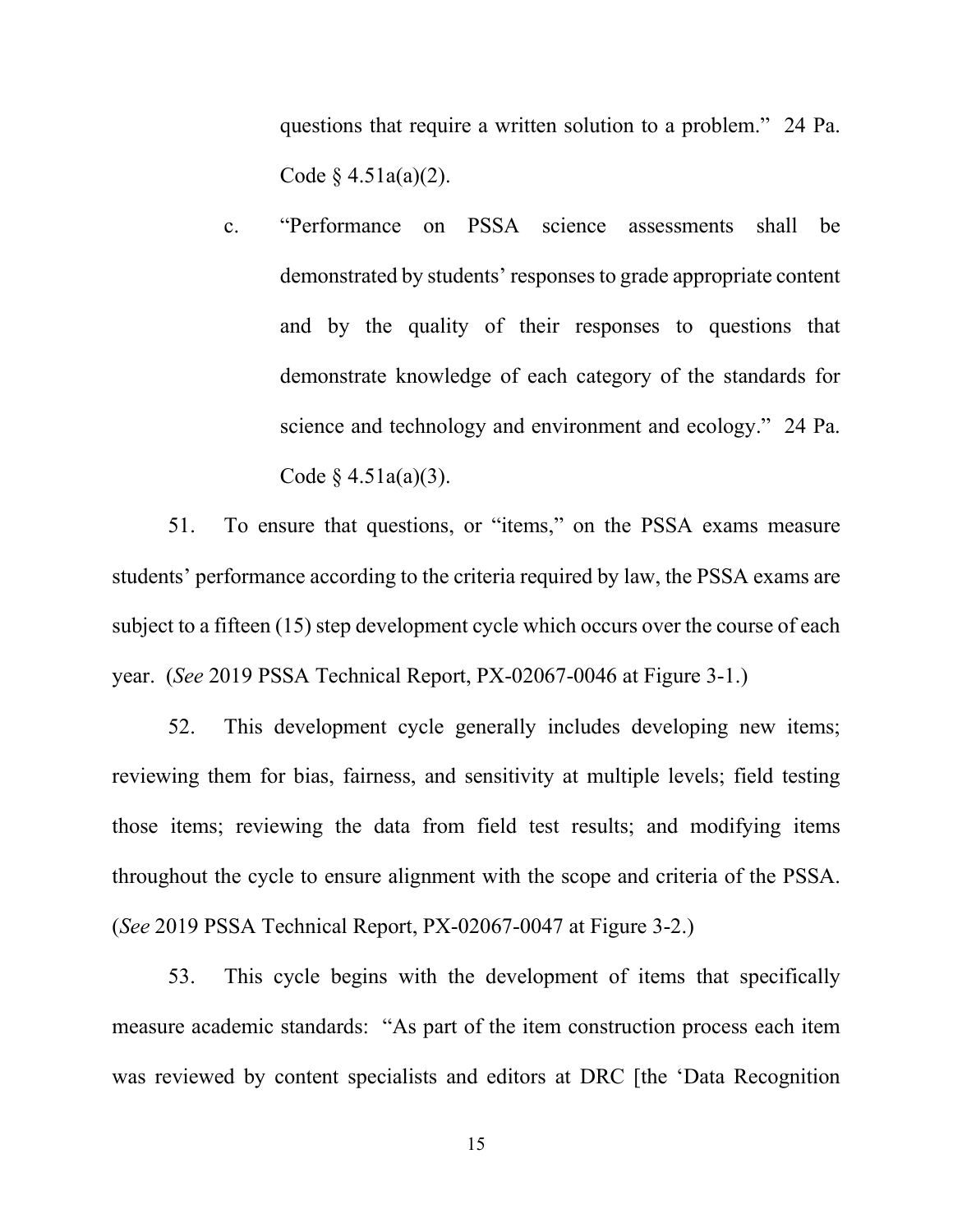Corporation'].<sup>[6](#page-15-0)</sup> Content specialists and editors evaluated each item to make sure that it measured the intended Eligible Content and/or Assessment Anchor Content Standard. They also assessed each item to make certain that it was appropriate for the intended grade and that it provided and cued only one correct answer ([Multiple Choice] items only)." (2019 PSSA Technical Report, PX-02067-0049.) "Following this internal process items were reviewed by content specialists at the Pennsylvania Department of Education." (*Id*.)

54. The PSSA Technical Guide explains the Eligible Content and Assessment Anchors as follows:

> The PSSA Assessment Anchor Content Standards and Eligible Content are based on the Pennsylvania Core Standards in English language arts and mathematics and the Pennsylvania Academic Standards in science. Although the Academic Standards indicated what students should know and be able to do, educator concerns regarding the number and breadth of Academic Standards led to an initiative by the Pennsylvania Department of Education (PDE) to develop Assessment Anchor Content Standards (Assessment Anchors) to indicate which parts of the Academic Standards (Instructional Standards) would be assessed on the PSSA. Based on recommendations from Pennsylvania educators, the Assessment Anchors were designed as a tool to improve the articulation of curricular, instructional, and assessment practices.

. . .

**The Assessment Anchors clarify what is expected across each grade span and focus the content of the standards into what** 

<span id="page-15-0"></span><sup>&</sup>lt;sup>6</sup> The Data Recognition Corporation is the organization that creates and provides the annual PSSA technical reports on behalf of the Department. (See 2019 PSSA Technical Report, PX-02067-0001.)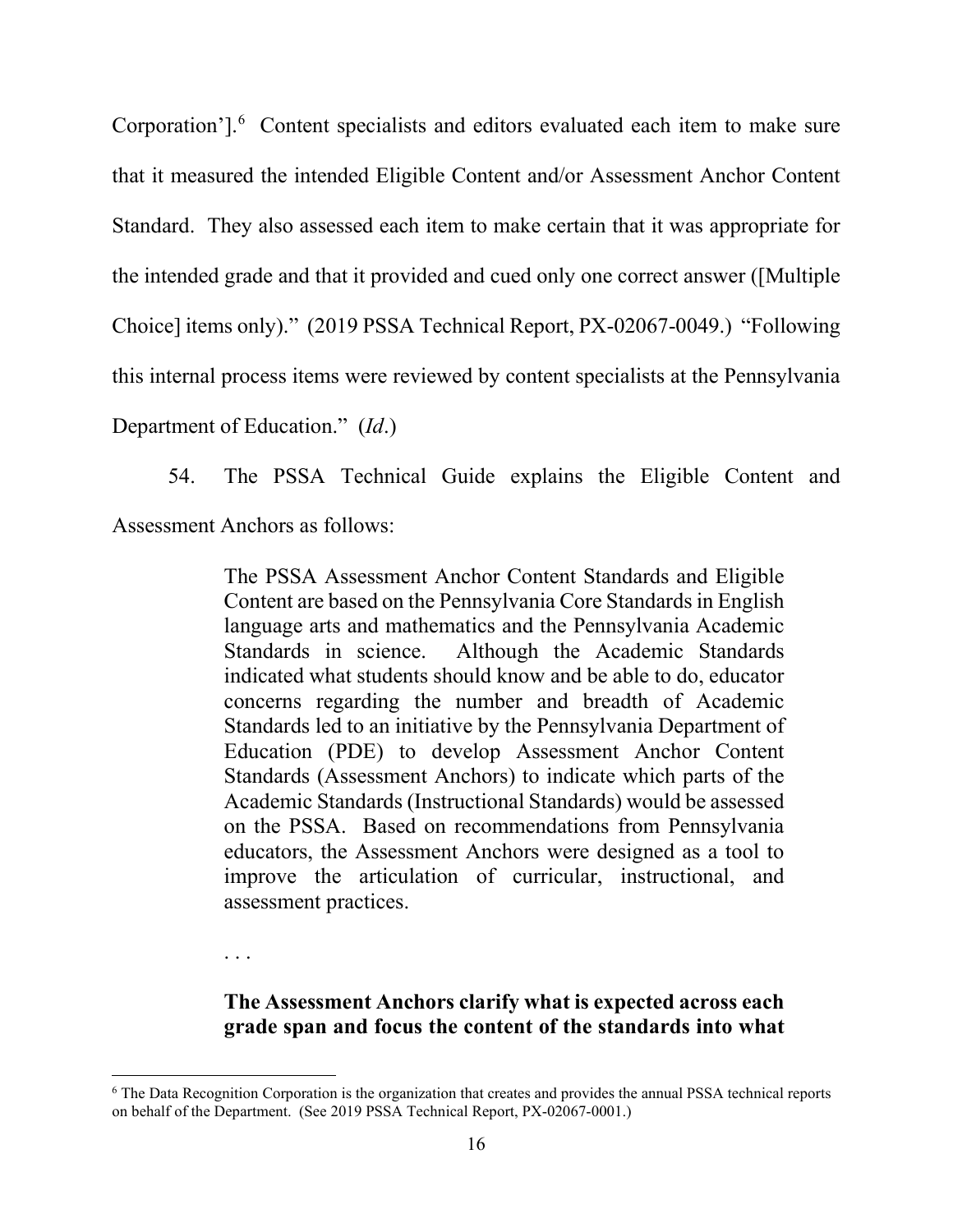**is assessable on a largescale test.** The Assessment Anchor documents also serve to communicate **Eligible Content also called assessment limits or the range of knowledge and skills from which the PSSA would be designed.**

(2019 PSSA Technical Report, PX-02067-0033 (emphasis added).)

55. The items are then reviewed by a "content committee" which "consist[s] of Pennsylvania educators from school districts throughout the Commonwealth of Pennsylvania, some with postsecondary university affiliations." (2019 PSSA Technical Report, PX-02067-0050.)

56. At this stage of review, "[t]he primary responsibility of the content committee was to evaluate items with regard to quality and content classification, including grade-level appropriateness, estimated difficulty, depth of knowledge, and source of challenge." (2019 PSSA Technical Report, PX-02067-0050.)

57. Subsequent to the content committee process and prior to field testing, "all newly developed test items for English language arts, mathematics, and science were also submitted to a Bias, Fairness, and Sensitivity Committee for review." (2019 PSSA Technical Report, PX-02067-0051.) The Bias, Fairness, and Sensitivity Committee members evaluate each item to identify concerns "related to ageism, disability, ethnicity, culture, gender, region, religion, socioeconomic status, or stereotyping." (*Id*.)

58. Items are then field tested through placement on the current year's PSSA exam in order to "compute and obtain statistics to (a) review items prior to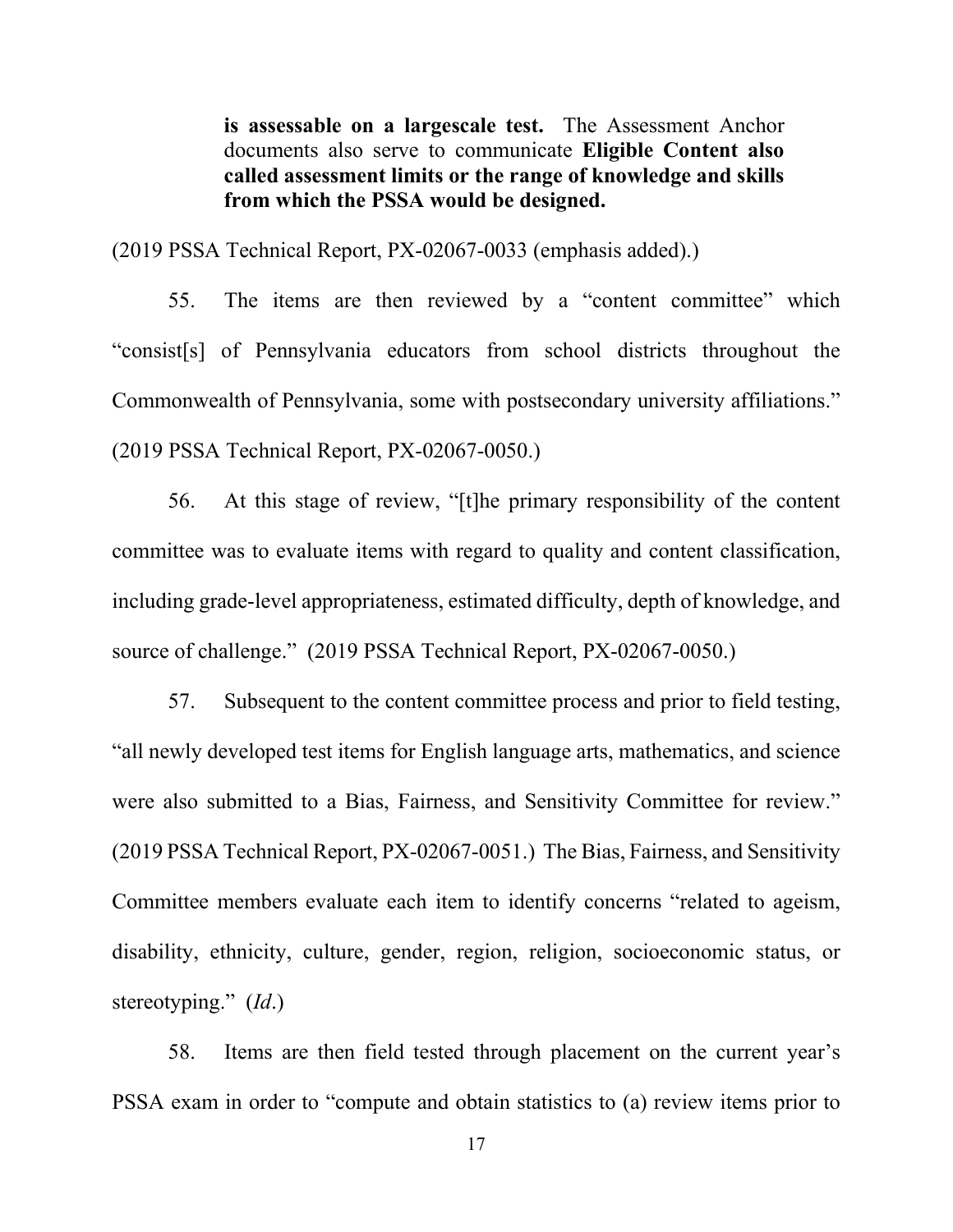operational use and to (b) obtain item parameters for pre-equating purposes." (2019 PSSA Technical Report, PX-02067-0058.) Performance on field tested items do not count towards a student's score for that year's PSSA exam. (*See* Stem, NT 2185:18- 2186:3.)

59. After field testing is complete, the data received and the items themselves are subject to further review with the expectation that "[i]n general more capable students are expected to respond correctly to easy items and less capable students are expected to respond incorrectly to difficult items. If either of these situations does not occur the item will be reviewed by DRC test development staff and committees of Pennsylvania educators to determine the nature of the problem and the characteristics of the students affected." (2019 PSSA Technical Report, PX-02067-0058.) If an item is determined to need further review for this reason, it is said to be "flagged." (*Id*.; Stem, NT 2186:18-2187:18.)

60. The 2019 PSSA Technical Report details the review process for "flagged" items as follows:

> Items not identified for this review were those that had good statistical characteristics and consequently were regarded as statistically acceptable. Likewise, items of extremely poor statistical quality were regarded as unacceptable and needed no further review. However, there were some items – relatively few in number – that DRC content area test development specialists and DRC psychometric specialists regarded as needing further review by a committee of Pennsylvania educators. The intent was to capture all items that needed a closer look thus the criteria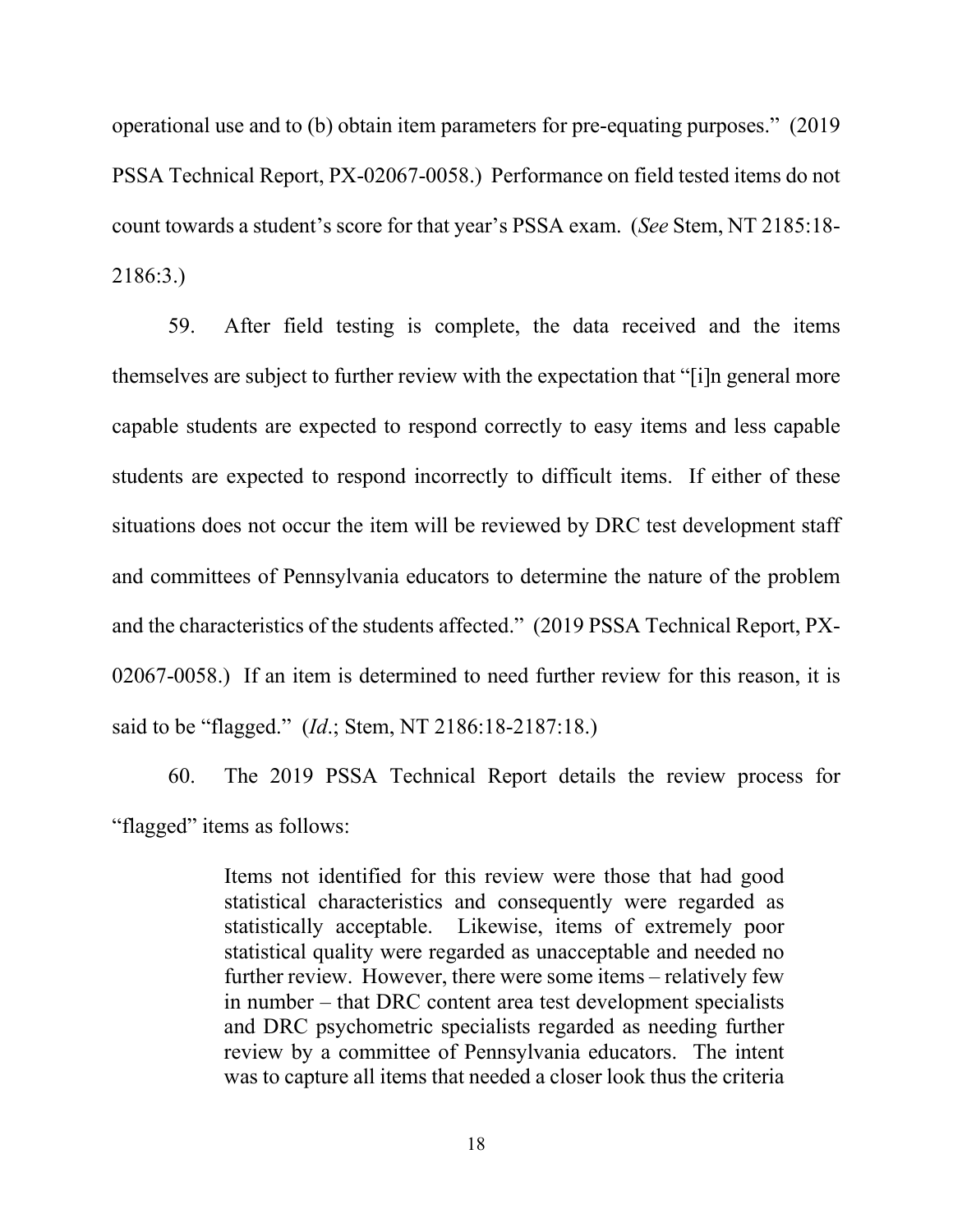employed tended to over identify rather than under identify items.

The review of the items with data was conducted by over 50 Pennsylvania educators (teachers and PDE staff) broken out into subject-area and/or grade level or span committees. The review for mathematics Grades 3-8 took place July 24-26, 2018. The review for ELA Grades 3-8 took place July 24-25, 2018. The review for science took place on July 24, 2018. In these sessions committee members were first trained by a representative from DRC's psychometrics staff with regard to the statistical indices used in item evaluation. This was followed by a discussion with examples concerning reasons that an item might be retained regardless of the statistics. The committee review process involved a brief exploration of possible reasons for the statistical profile of an item (e.g., possible bias, grade appropriateness, instructional issues) and a decision regarding acceptance. DRC content-area test development specialists facilitated the review of the items. Each committee reviewed the pool of field tested items and made recommendations on each item and/or scenario/passage.

(2019 PSSA Technical Report, PX-02067-0059.)

61. As former Deputy Secretary Matt Stem explained, items that are flagged for review are not removed "just because too many students got a question right or wrong." (Stem, NT 2195:17-2196:3.)

62. The State Board's regulations require the Department to "develop and recommend to the [State] Board for its approval specific criteria for advanced, proficient, basic and below basic levels of performance." 24 Pa. Code  $\S$  4.51a(a)(4).

63. The process for establishing the score cut-off levels, or "cut scores," for

the PSSA exams is known as "bookmarking." (*See* Stem, NT 1654:2-19.) Educators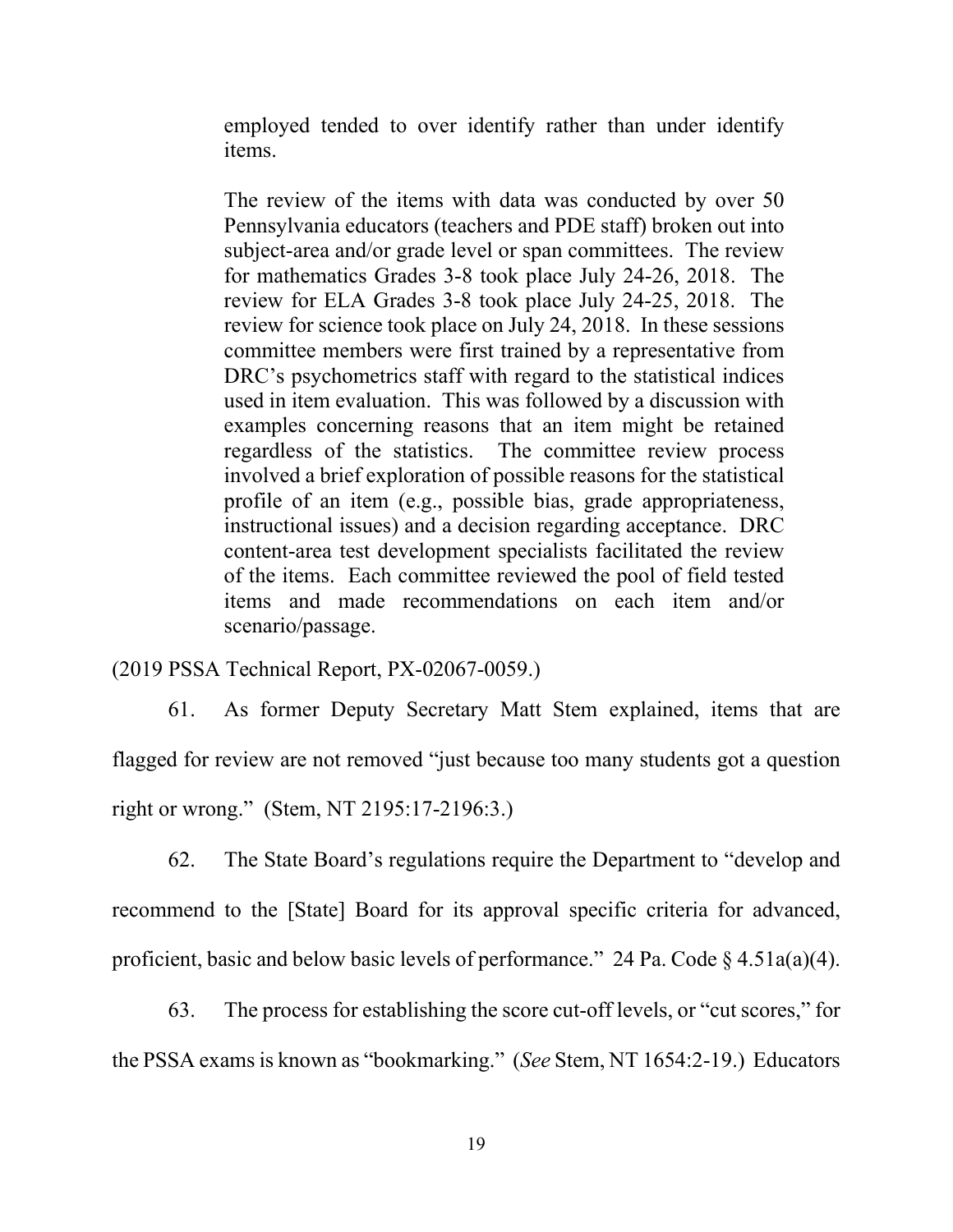and members of the technical advisory committee "draw the lines" of what scores must be attained to be considered advanced, proficient, basic, and below basic, as required by law. (*See id*.); 24 Pa. Code § 4.51a(a)(4).

64. The cut scores measure "what students should know and be able to do based on the standards, the performance level descriptors, and the eligible content" and are "**not** designed to generate a bell curve." (*See* Stem, NT 2201:2-2202:17 (emphasis added).)

# **G. PSSA and Keystone Achievement Gaps**

65. The PSSA and Keystone exam proficiency rates show evidence of longstanding achievement gaps between student subgroups that are prevalent throughout the Commonwealth. (*See* Stem, NT 1800:3-24; ESSA Plan, PX-01830- 0021-22.)

66. For example, on the PSSA and Keystone exams in the 2018-19 assessment year, Black students scored advanced or proficient at a rate 34% lower than their White peers in English Language Arts, 37% lower than their White peers in math, and 39% lower than their White peers in science. (*See* Stem, NT 1803:8- 1804:7; 2018-2019 Statewide Assessment Measures by Demographic, PX-04843.)

67. Also, in the 2018-19 assessment year, economically disadvantaged students saw lower rates of advanced or proficient scoring by 16% in English Language Arts, 17% in math, and 16% in science than their non-economically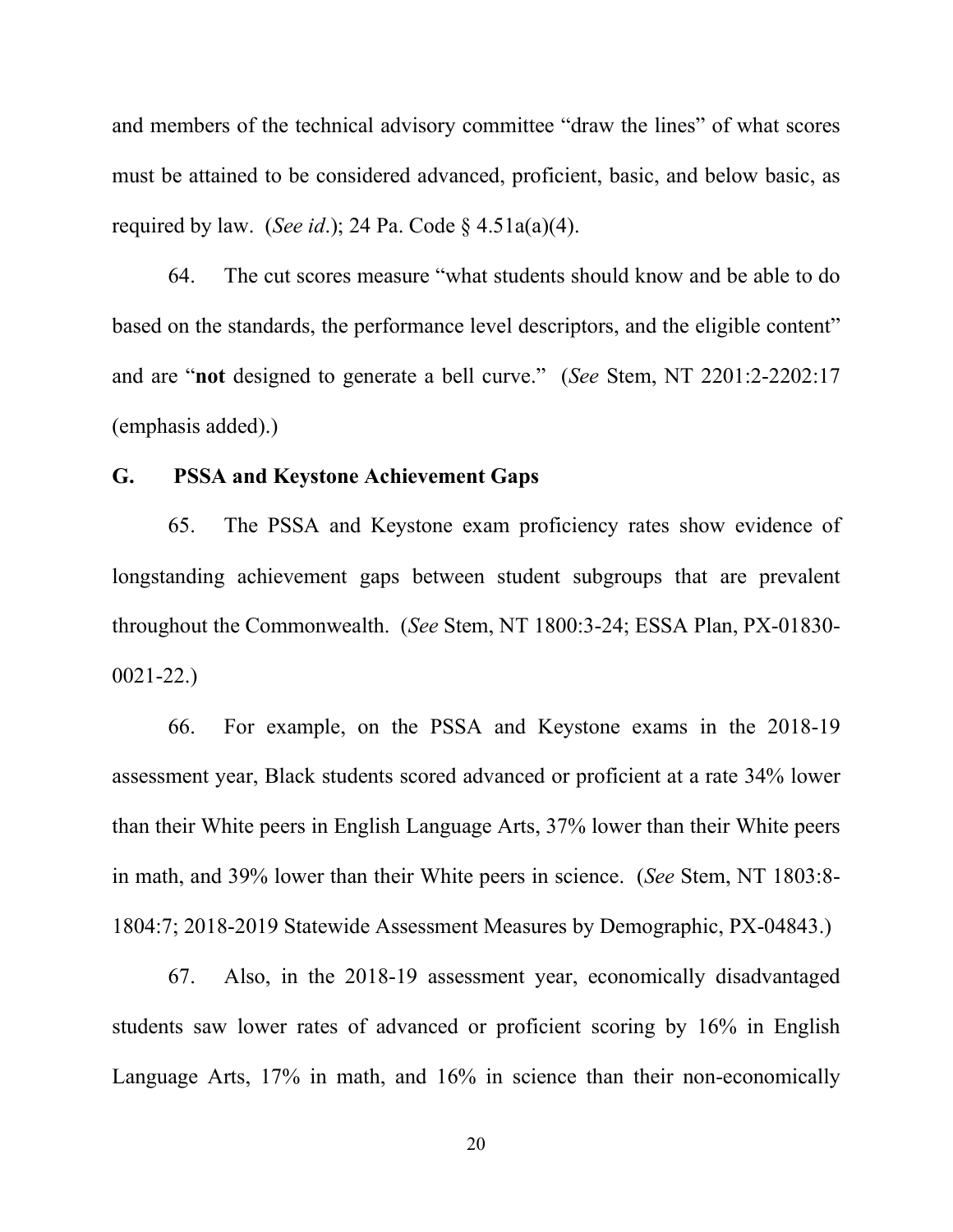disadvantaged peers. (*See* Stem, NT 1804:8-1805:13; 2018-2019 Statewide Assessment Measures by Demographic, PX-04843.)

68. One of the primary reasons that all districts, particularly lowsocioeconomic districts, suffer from achievement gaps among these student subgroups is the lack of resources to provide high-quality teachers in every classroom, ongoing professional development, a robust curriculum, and sufficient teachers to work with smaller groups of students. (*See* Stem, NT 1907:24-1908:8.)

# **H. The Pennsylvania Value-Added Assessment System ("PVAAS")**

69. PVAAS is a tool designed to measure individual student growth over time based on the student's performance on PSSA and Keystone exams, assessments mandated by both the Public School Code and the State Board regulations. (*See* Stem, NT 1955:18-1956:13); *See also* 24 P.S. § 2-221; 22 Pa. Code § 403.3.

70. As the Guide to PVAAS Public Reporting states:

Value-added follows the growth of groups of students over time in order to estimate their growth. With value-added assessment, educators get a sense of whether they are making appropriate academic growth for their students. More specifically, valueadded accomplishes this by following the same students over time thus looking at the growth of groups of students in order to make an accurate estimate of educational effectiveness. These schooling influences accumulate across the years and measurably thus affect students' attainment at least four years beyond the grade in which students encountered them. Without a value-added metric for measuring effective schooling, districts and schools have no way of knowing if they are capitalizing on the academic growth opportunities for all students. Student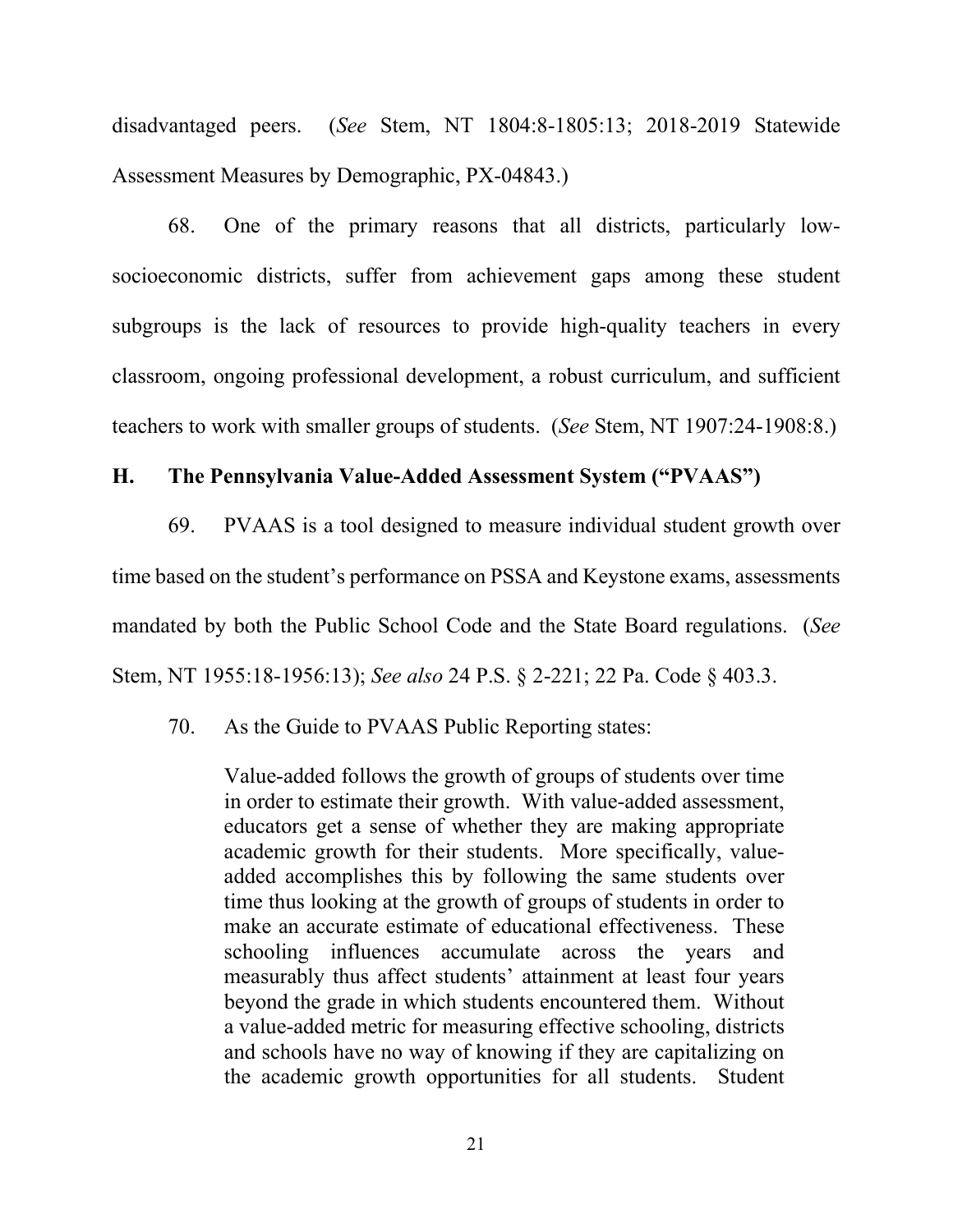opportunities to grow each year must be maximized to allow more students to be college and career ready.

(Guide to PVAAS Public Reporting, PX-02118-0005.)

71. "Value-added is a statistical analysis used to measure districts' and schools' impact on the academic growth rates of groups of students from year to year." (Guide to PVAAS Public Reporting, PX-02118-0006.)

72. Growth is measured by comparing current achievement with prior achievement, with achievement being measured by Pennsylvania state assessments. (*See* Guide to PVAAS Public Reporting, PX-02118-0006.)

73. PVAAS calculates and reports a "Growth Measure" which is an "estimate of a district's or school's influence on students' academic growth in each state assessed grade and subject or Keystone content area." (Guide to PVAAS Public Reporting, PX-02118-0009.)

74. PVAAS also calculates and reports an "Average Growth Index" ("AGI") which is "a measure of student growth across the tested grade levels in a district or school." (Guide to PVAAS Public Reporting, PX-02118-0009.) AGI, as an index, is a value "based on the Growth Measure over grade levels and its relationship to the standard error so that comparison among districts and schools is meaningful." (Guide to PVAAS Public Reporting, PX-02118-0010.) "If the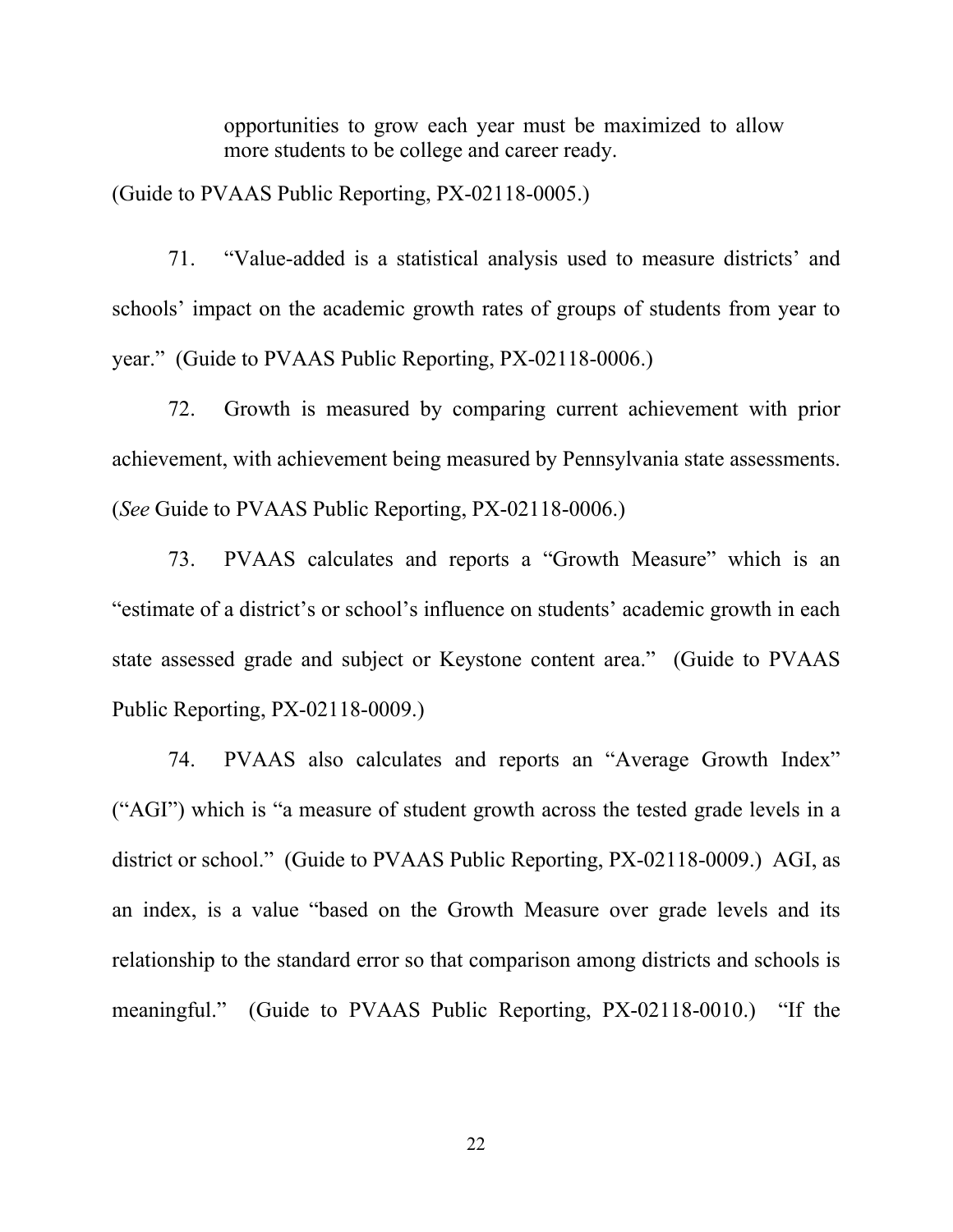standard error is not accounted for, users might get a skewed picture of the relative effectiveness of different districts and schools." (*Id*.)

75. "The Standard Error allows users to establish a confidence band around the Growth Measure to determine if growth is evident for the group of students in question. The inclusion of more data (i.e., more students, more data points) generally yields a smaller Standard Error and makes the Growth Measure more precise." (Guide to PVAAS Public Reporting, PX-02118-0018.)

76. AGI is also "color-coded to aid in the interpretation of the information" which indicates, on average, whether "students gain, maintain, or fall behind regarding their achievement." (Guide to PVAAS Public Reporting, PX-02118- 0010.)

77. AGI color-coding utilizes five colors (Dark Blue, Light Blue, Green, Yellow, and Red) that correspond to the following indications:

- a. "A Dark Blue or Light Blue indicates there is evidence the group of students gained ground. A Dark Blue would indicate more evidence of students gaining ground than a Light Blue." (Guide to PVAAS Public Reporting, PX-02118-0010.)
- b. "A Green indicates there is evidence that the group of students maintained their achievement." (Guide to PVAAS Public Reporting, PX-02118-0010.)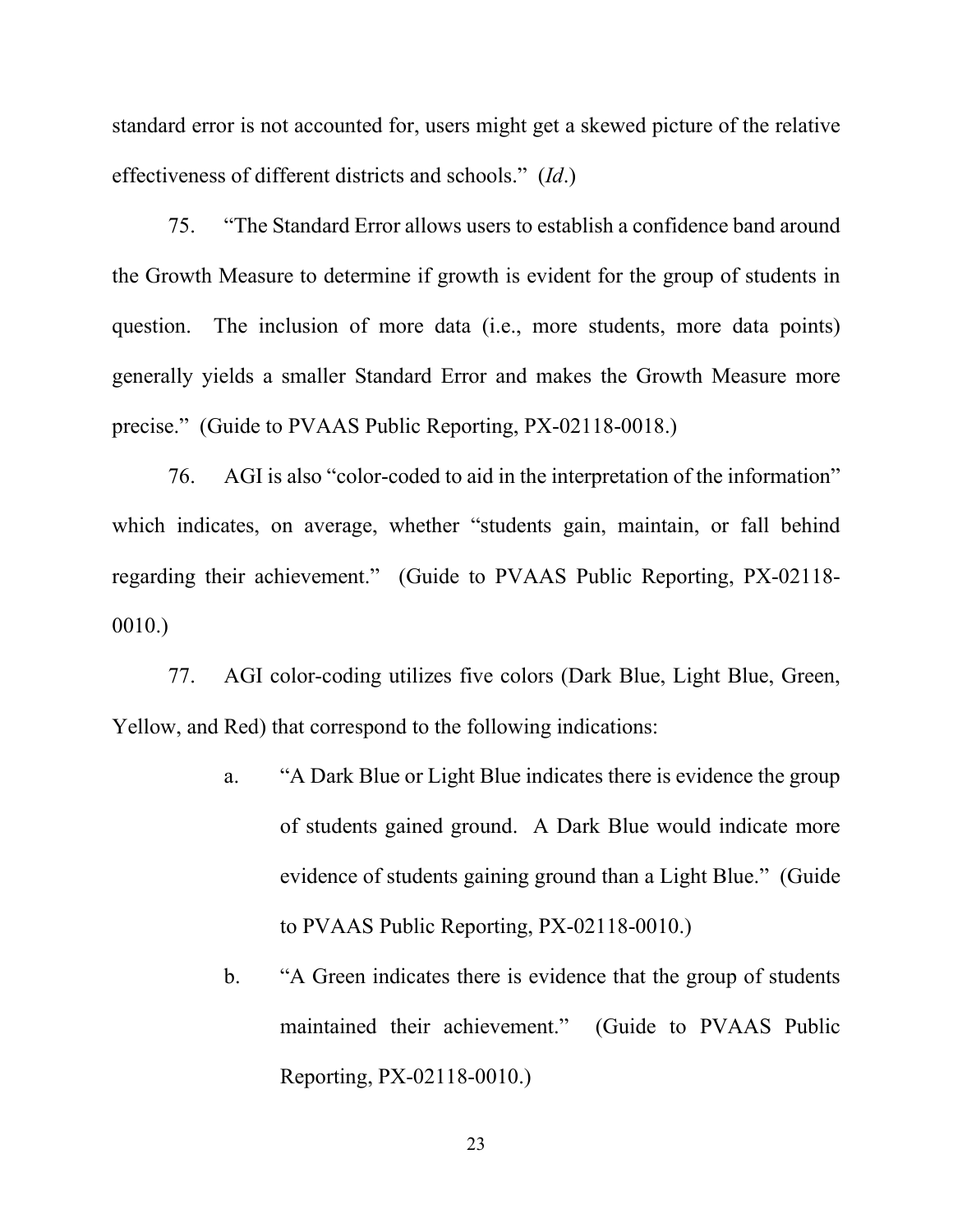c. "A Yellow or Red indicates there is evidence the group of students fell behind. A Red would indicate more evidence of students falling behind than a Yellow." (Guide to PVAAS Public Reporting, PX-02118-0010.)

78. When AGI results in the color-code Green, "educators would want to determine if green is good enough for that group of students." (PVAAS Methodologies: Measuring Growth & Projecting Achievement, LR-00618-00009.) As the PVAAS Methodologies guide explains:

> If the achievement of the group is high, then many teachers, schools, and districts may say "that green is good." However, even with a green, there are certainly opportunities for students to increase their average achievement and for educators to support students in making academic growth.

> If the group of students is lower achieving, some educators might say that it's good that the group did not slip further behind. **However, most educators would agree that green is not sufficient, or good enough, for a lower achieving group of students since this means that the group would simply be maintaining a lower level of achievement**. For students with lower achievement, the goal of teachers, schools, and districts should be to raise the achievement of the student group.

(*Id.* (emphasis added).)

79. While PVAAS measures growth, *both* achievement *and* growth are important in measuring student and school performance: "By measuring students' academic achievement AND growth, schools and districts have a more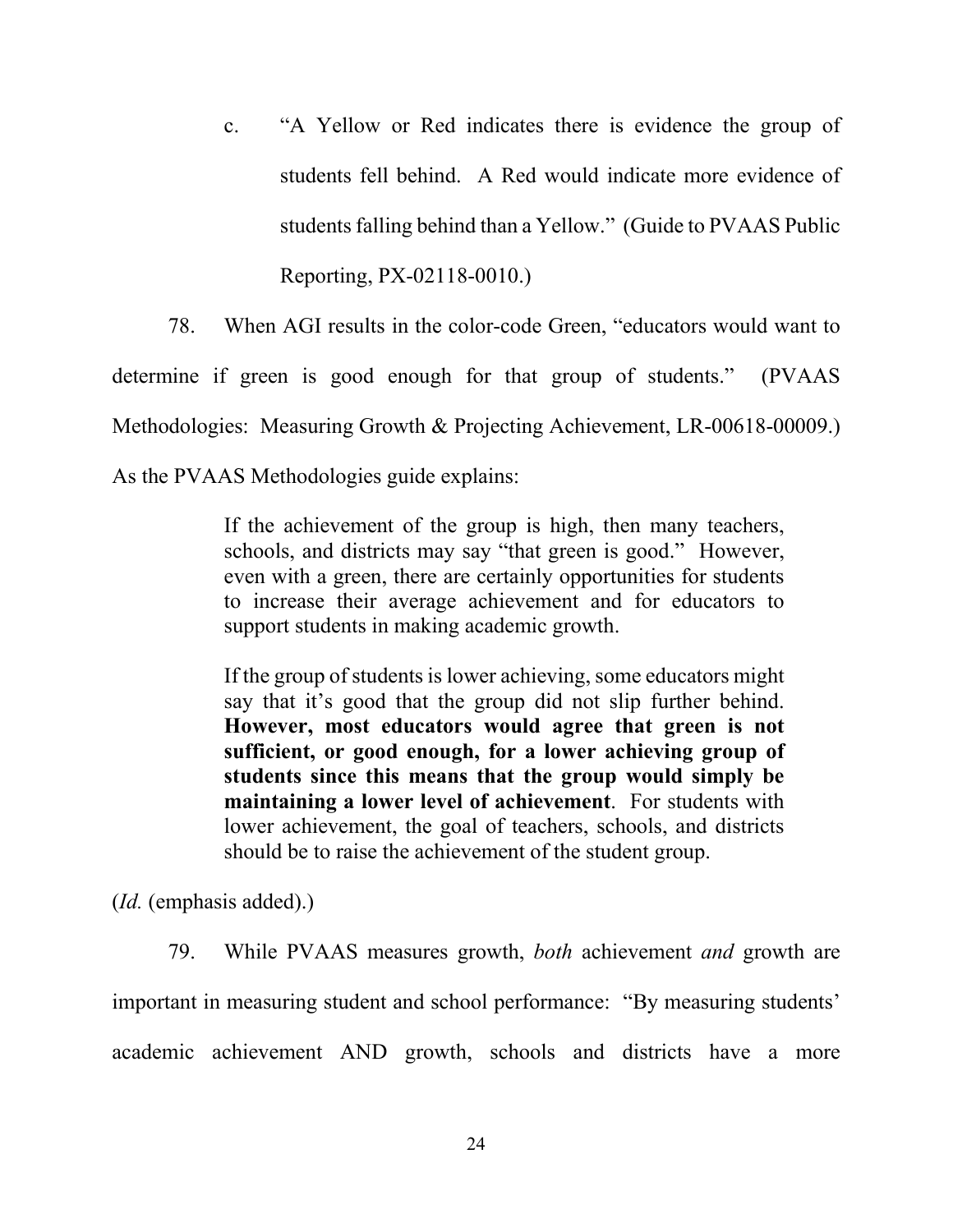comprehensive picture of their own effectiveness in raising student achievement." (Guide to PVAAS Public Reporting, PX-02118-0004.)

80. The Department "does not believe that PVAAS is a better measure of the impact of school on a student. The Department believes that coupling achievement with growth . . . the two together are the measure for a school." (Stem, NT 2270:21-2271:4.)

81. The Department measures the impact of school on students using both achievement data and PVAAS measures. (*See* Stem, NT 2273:10-15.)

# **I. High School Graduation Rates**

82. High school graduation rates demonstrate attainment gaps in student subgroups based on race/ethnicity and socioeconomic status. (*See* ESSA Plan, PX-01830-0023.)

83. The ESSA Plan states that in the 2014-2015 school year, the four-year adjusted cohort high school graduation rate for White students was 89.3%, compared to rates of 71.8% and 69.5% for Black and Hispanic students respectively. (*See* ESSA Plan, PX-01830-0023.)

84. For this same year, the high school graduation rate of economically disadvantaged students was 75.9%, while the overall rate for the Commonwealth was 84.8%. (*See* ESSA Plan, PX-01830-0023.)

## **J. Act 158 of 2018**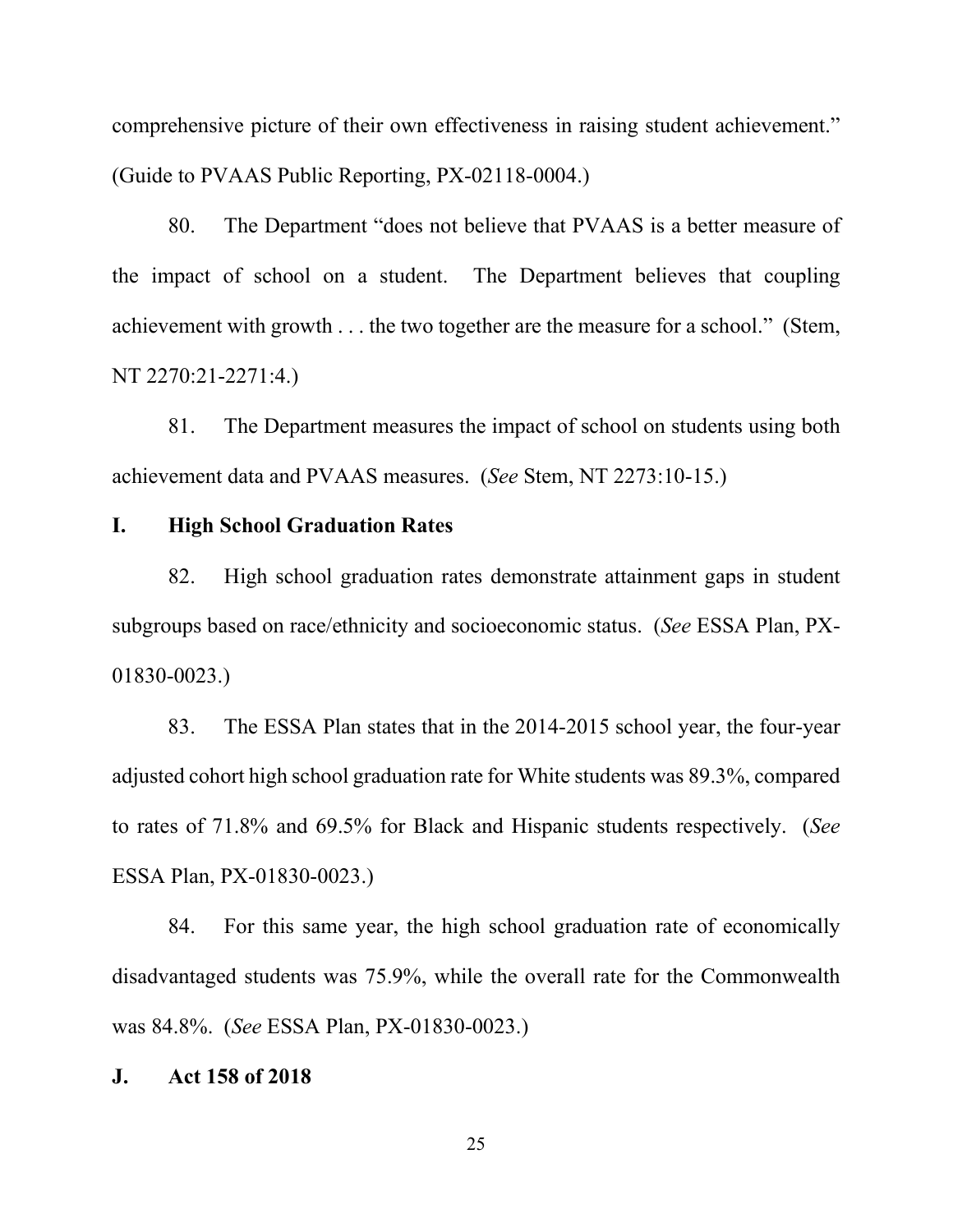85. To ensure that all graduating high school students have the knowledge and skills defined by the academic standards to be college and career ready, Governor Wolf signed into law Act 158 on October 24, 2018. *See* Act of October 24, 2018, P.L. 1146, No. 158; (s*ee also* Statewide High School Graduation Requirement Guidance Act 158 of 2018, PX-00059-0003.)

86. Act 158 of 2018, which applies starting with the graduating class of 2023, shifted the high school graduation requirements for public schools across the Commonwealth to allow high school students to demonstrate college, career, and community readiness through multiple pathways. *See* Act of October 24, 2018, P.L. 1146, No. 158; (s*ee also* Statewide High School Graduation Requirement Guidance Act 158 of 2018, PX-00059-0003; Stem, NT 1625:24-1626:14.)

87. Act 158's requirements were adopted based upon recommendations made by the Department, as directed by the General Assembly, after engaging stakeholders across the Commonwealth for input and reporting on the consensus as to the knowledge and skills that high school students must attain to demonstrate college and career readiness. (*See* Stem, NT 1634:11-1635:10.)

88. The new graduation requirements under Act 158 are more rigorous than those currently in effect. (*See* Stem, NT 1643:16-22.)

89. Act 158's new graduation requirements prescribe five pathways through which a student can demonstrate college and career readiness and graduate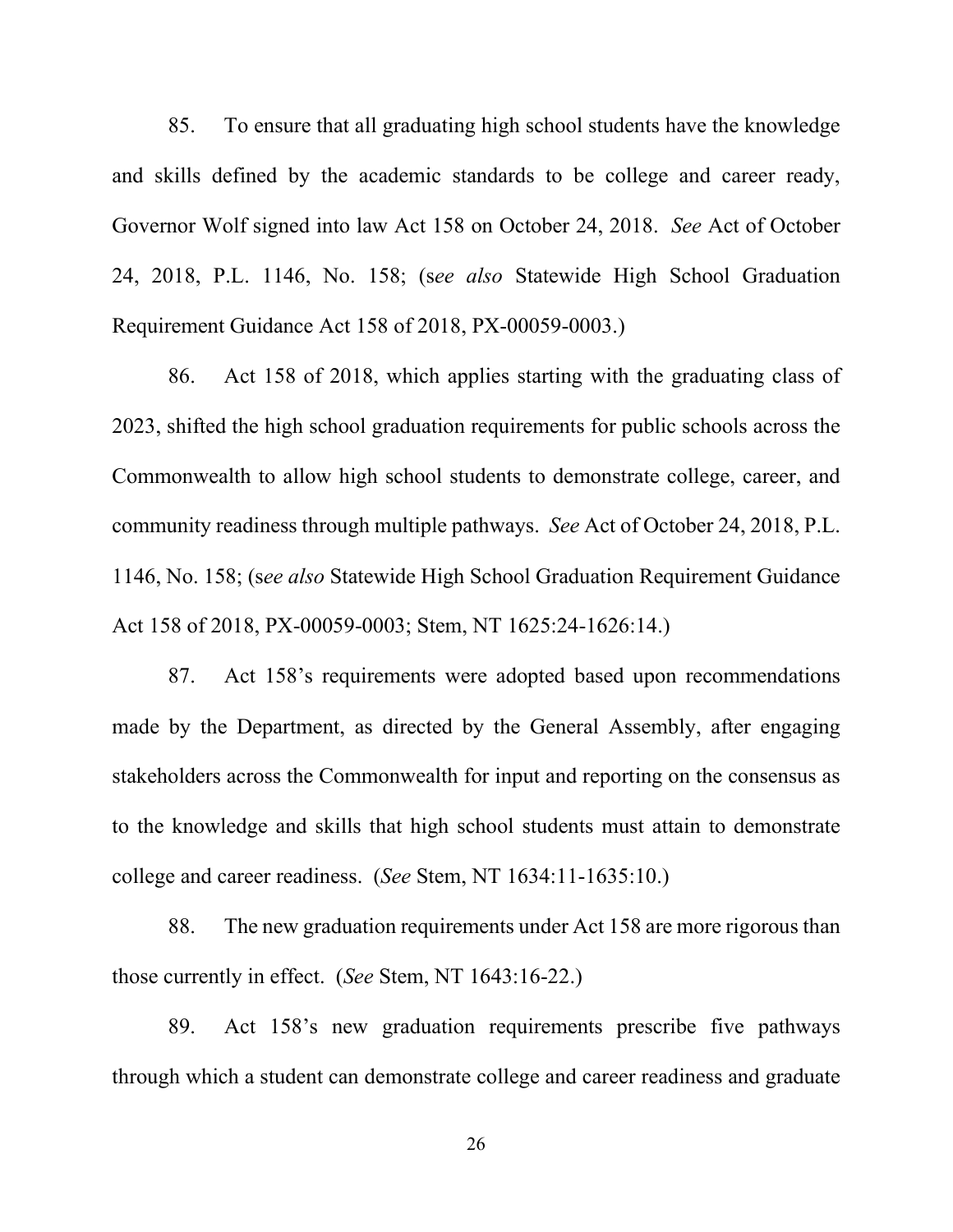from a public institution of secondary education. *See* Act of October 24, 2018, P.L. 1146, No. 158; (s*ee* Statewide High School Graduation Requirement Guidance Act 158 of 2018, PX-00059-0003-5; Stem, NT 1629:4-1632:7.)

90. The Keystone Proficiency Pathway allows for a student to graduate by scoring proficient on each Keystone exam – Algebra I, Literature, and Biology. *See*  Act of October 24, 2018, P.L. 1146, No. 158; (s*ee* Statewide High School Graduation Requirement Guidance Act 158 of 2018, PX-00059-0003; Stem, NT 1630:16-22.)

91. The Keystone Composite Pathway allows for a student to graduate through a combination of Keystone exam scores, such that a score of less than proficient on one Keystone exam may be offset by a score of advanced on another. *See* Act of October 24, 2018, P.L. 1146, No. 158; (*see* Statewide High School Graduation Requirement Guidance Act 158 of 2018, PX-00059-0004; Stem, NT 1630:23-1631:5.)

92. The Alternate Assessment Pathway allows for a student to graduate through an alternative exam to the Keystone exams alongside successful completion of Keystone associated courses. *See* Act of October 24, 2018, P.L. 1146, No. 158; (*see* Statewide High School Graduation Requirement Guidance Act 158 of 2018, PX-00059-0004; Stem, NT 1631:6-11.)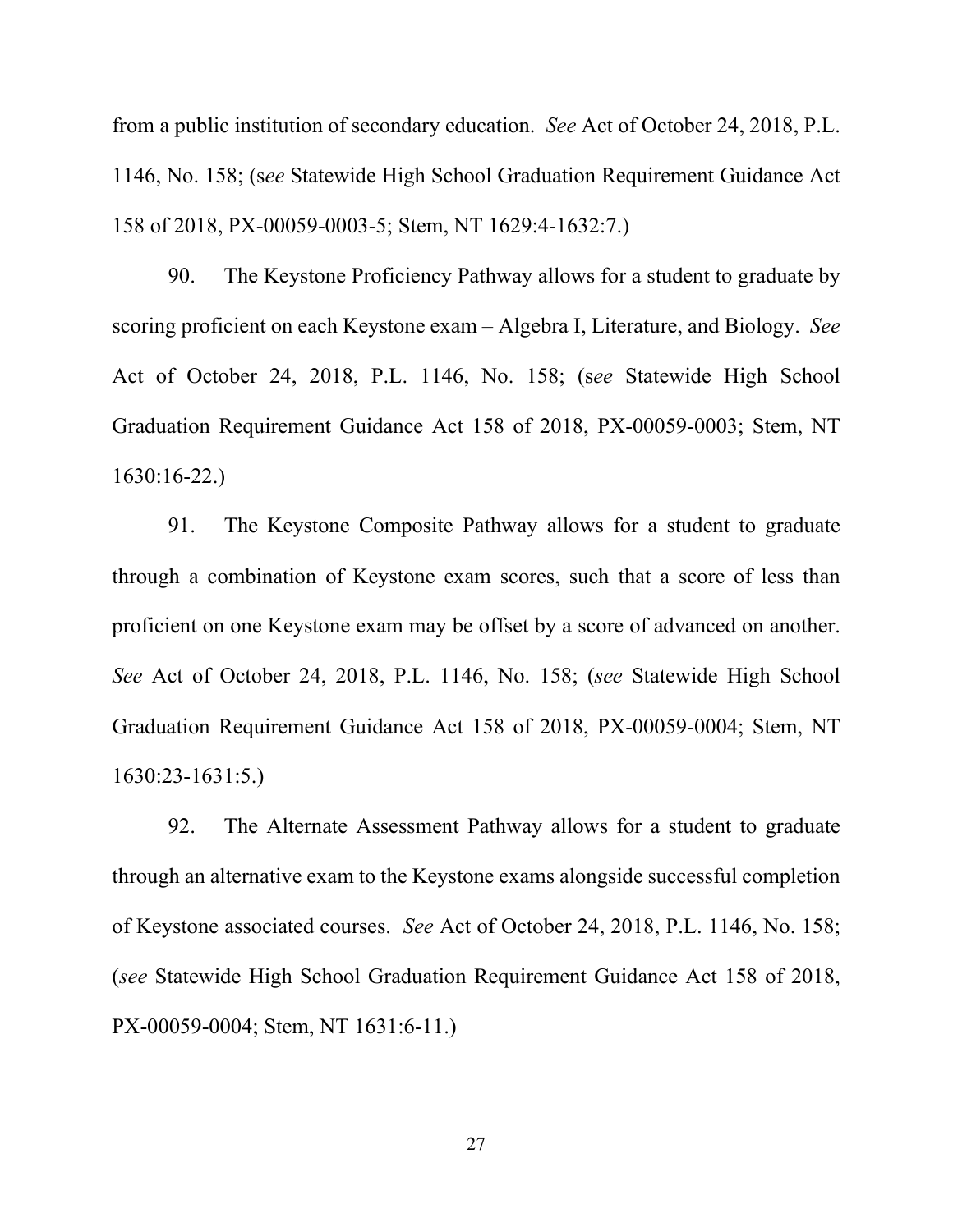93. The Evidence-Based Pathway allows for a student to graduate without scoring proficient on the Keystone exams but instead by demonstrating college and career readiness through additional pieces of evidence alongside successful completion of Keystone associated courses. *See* Act of October 24, 2018, P.L. 1146, No. 158; (*see* Statewide High School Graduation Requirement Guidance Act 158 of 2018, PX-00059-0004; Stem, NT 1631:12-21.)

94. The Career and Technical Pathway allows for a student to graduate by attaining an industry certification alongside the successful completion of Keystone associated courses. *See* Act of October 24, 2018, P.L. 1146, No. 158; (*see* Statewide High School Graduation Requirement Guidance Act 158 of 2018, PX-00059-0004- 5; Stem, NT 1631:22-1632:3.)

## **K. STEM Workforce Needs**

95. The Commonwealth needs students who are equipped with the knowledge and skills to enter into, and be successful in, the tech-driven global economy of the 21<sup>st</sup> century. (*See* PDE STEM Webpage, LR-04202-00001.)

96. "There will be 590,000 new and replacement jobs in Pennsylvania through 2026, with STEM jobs growing at over 9 percent." (PDE STEM Webpage, LR-04202-00001.)

97. "Over the next ten years, 71 percent of new jobs will require computer science skills." (PDE STEM Webpage, LR-04202-00001.)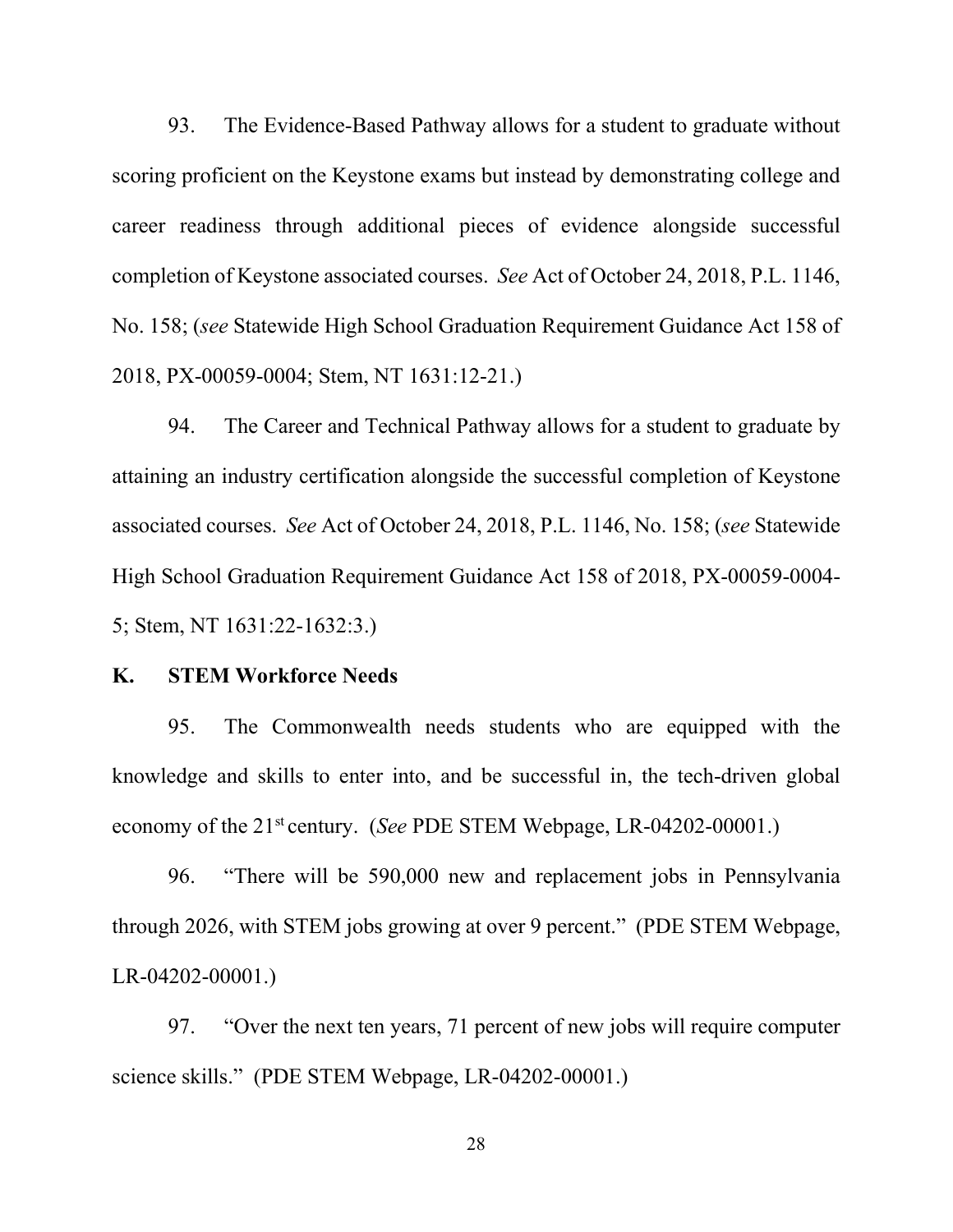98. The ESSA Plan states that in 2014, only 2,820 students graduated from a postsecondary Computer Science program, with only one in five of those graduates being women. (*See* ESSA Plan, PX-01830-0101.)

99. In 2014, the Commonwealth had approximately 21,000 unfilled computer science and software jobs. (*See* ESSA Plan, PX-01830-0101.)

100. The ESSA Plan states that by 2020, employers across the nation would need an additional 1.6 million workers fluent in STEM skills. (*See* ESSA Plan, PX-01830-0100-01.)

# **L. Postsecondary Attainment**

101. The Commonwealth's need for a skilled and educated workforce that can thrive in the global economy of the  $21<sup>st</sup>$  century led to the adoption of a Postsecondary Attainment goal by the State Board in 2018. (*See* Ortega, NT 8668:24-8670:6.)

102. Secretary of Education Noe Ortega testified that the objective of the Postsecondary Attainment goal is to have 60% of the working-age population between the ages of 25 and 64 attain a postsecondary credential by 2025. (*See*  Ortega, NT 8668:24-8670:6.)

103. This goal was established by examining data related to postsecondary enrollment, persistence and attainment rates across the Commonwealth between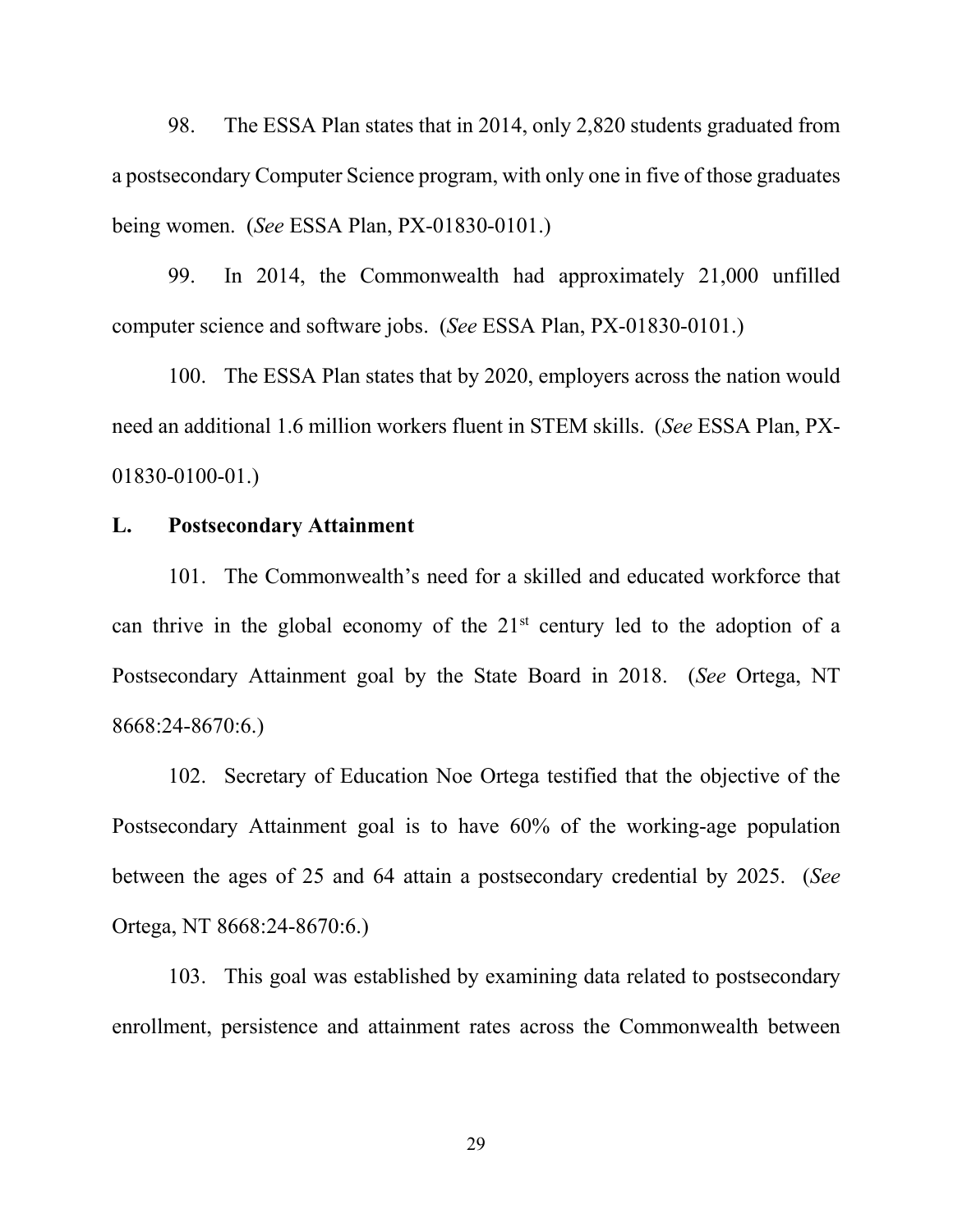2010 and 2016. (*See generally* PDE 2018 State Board Presentation, PX-3338-0008- 0016.)

104. Data shows that Black, Hispanic, and economically disadvantaged students enroll in and complete postsecondary programs at almost half the rate of their White counterparts. (*See* Ortega, NT 8699:15-24; PDE 2018 State Board Presentation, PX-3338-0013.)

105. As of May 1, 2019, only 41% of Pennsylvanians had obtained a postsecondary degree or other industry-valued credential, with 1.4 million adults across the Commonwealth earning at least 20 postsecondary credits but not completing a postsecondary degree. (*See* ESSA Plan, PX-01830-0107.)

106. Currently, the Commonwealth is not positioned to meet the Post-Secondary Attainment goal and is approximately 10% short of the number of postsecondary credential holders needed. (*See* Ortega, NT 8671:14-8672:9.)

#### **M. Pennsylvania's Consolidated ESSA Plan**

107. On December 10, 2015, the "Every Student Succeeds Act" ("ESSA") was signed into law by President Barack Obama to reauthorize the Elementary and Secondary Education Act ("ESEA") of 1965. (*See* ESSA Plan, PX-01830-0013.) Developed and passed with strong, bipartisan agreement, ESSA replaced No Child Left Behind ("NCLB") as the nation's main education law. (*Id*.)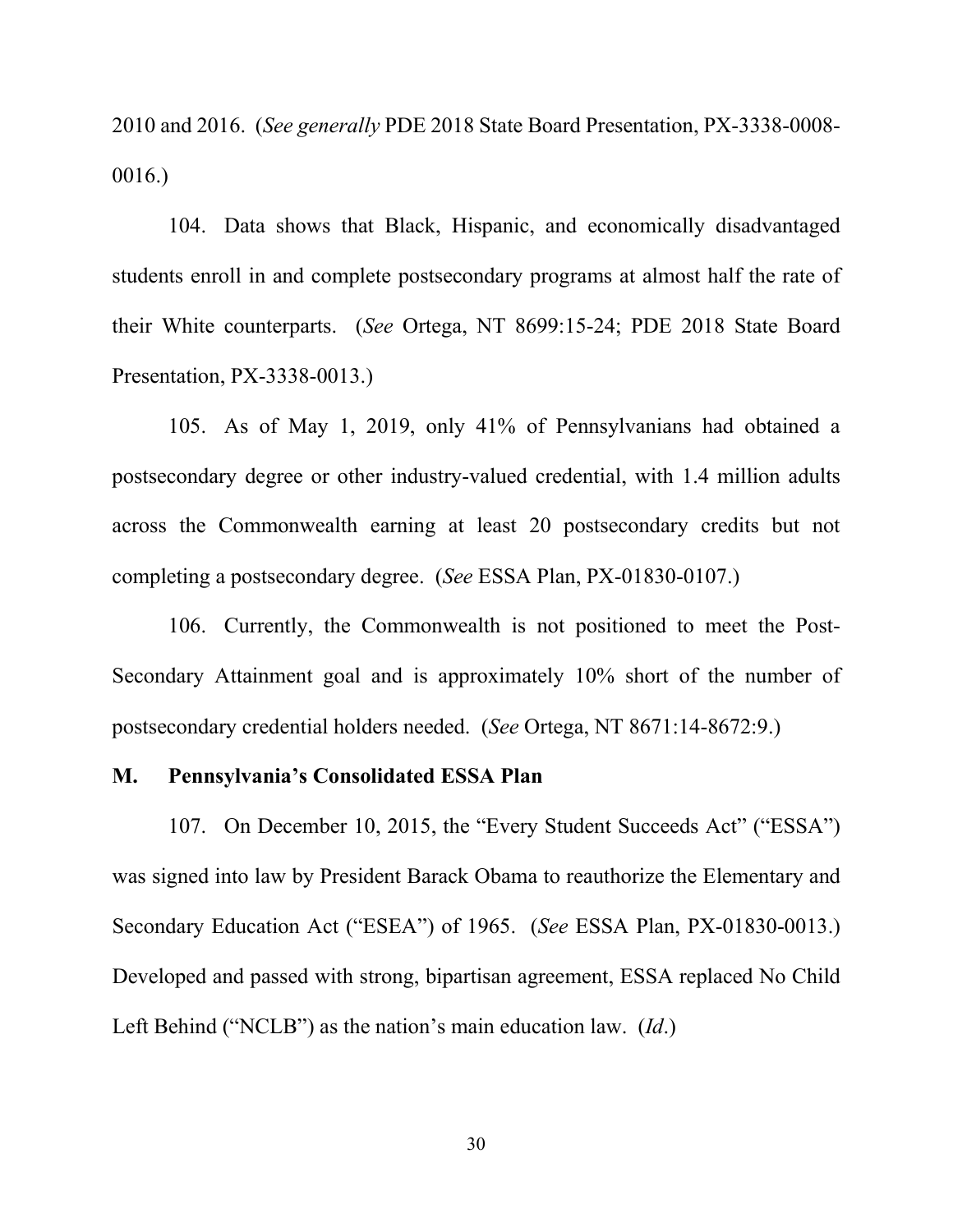108. ESSA "advances ESEA's promise of ensuring that all students – from pre-kindergarten to postsecondary, and especially low-income students, students of color, students with disabilities, English Learners, and other historically marginalized students –– have access to a world-class education that prepares them for college, career, and life." (ESSA Plan, PX-01830-0013.)

109. As further explained in the ESSA Plan:

ESSA provides state education agencies with new flexibility – especially in designing systems to measure school and local education agency ("LEA") performance – in determining how and when to deliver school improvement strategies. Pennsylvania welcomes this flexibility. It provides our state with the opportunity to accelerate important reforms that pre-date ESSA's enactment, continue transitioning education policy away from a strict focus on compliance, and toward the establishment of rigorous expectations for students, and collaboration and assistance for all schools to help them to meet this standard.

(ESSA Plan, PX-01830-0013.)

110. ESSA requires that each State Education Agency ("SEA") develop and submit a State Plan that details how the SEA would implement the new requirements. (*See* ESSA Plan, PX-01830-0013.)

111. "As part of its commitment to ensuring that state policy is inclusive and representative of the needs and experiences of students, educators, and communities across the commonwealth the [Department] developed a stakeholder engagement process to draft framework recommendations for the development of Pennsylvania's ESSA State Plan." (ESSA Plan, PX-01830-0013.)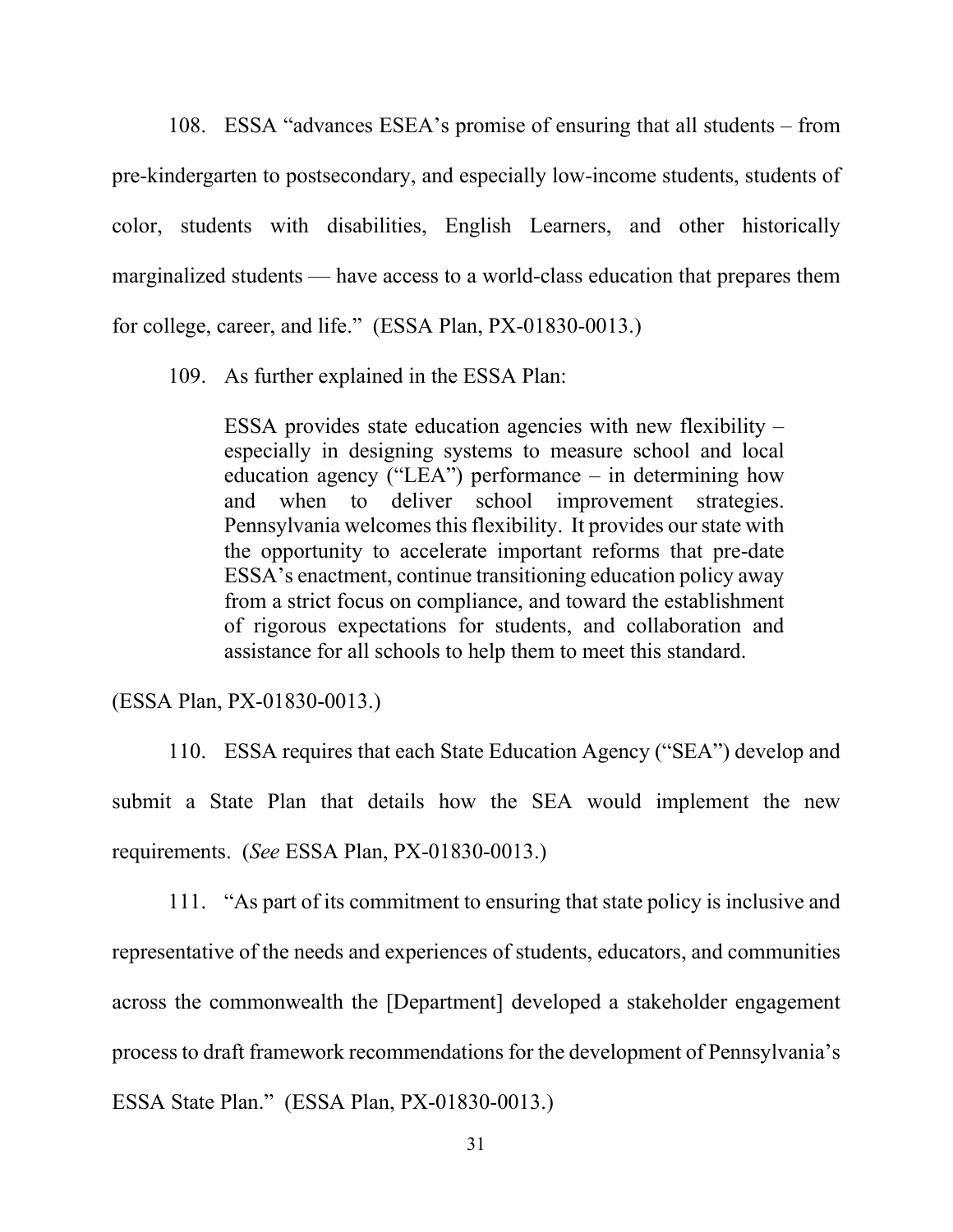112. "The Department sought input from parents and families, educators, community leaders, education advocates, researchers, experts, policymakers, and other individuals throughout this process." (ESSA Plan, PX-01830-0013.)

113. The Commonwealth's Consolidated Plan (the "ESSA Plan") was submitted to the United States Department of Education on May 31, 2019, and was approved on August 1, 2019. (*See* ESSA Plan, PX-01830-0001-2.)

114. The ESSA Plan confirms the Commonwealth's commitments to "advancing equity and success for all students throughout the pre-K through 12 and postsecondary continuum; maintaining local control and flexibility; investing in evidenced-based strategies; and promoting transparency and meaningful engagement." (ESSA Plan, PX-01830-0017.)

115. The ESSA Plan established long-term goals for proficiency on all Pennsylvania assessments, which were informed by the "analyses of historical, aggregate level achievement and graduation rate data." (ESSA Plan, PX-01830- 0021.)

116. Rather than one "uniform, aspirational goal for all student groups and schools," the long-term goals contained in the ESSA Plan differ for different student groups, which is intended to avoid "minimizing the cumulative impact of decades of systemic inequity in the nation's public education system." (ESSA Plan, PX-01830- 0021.)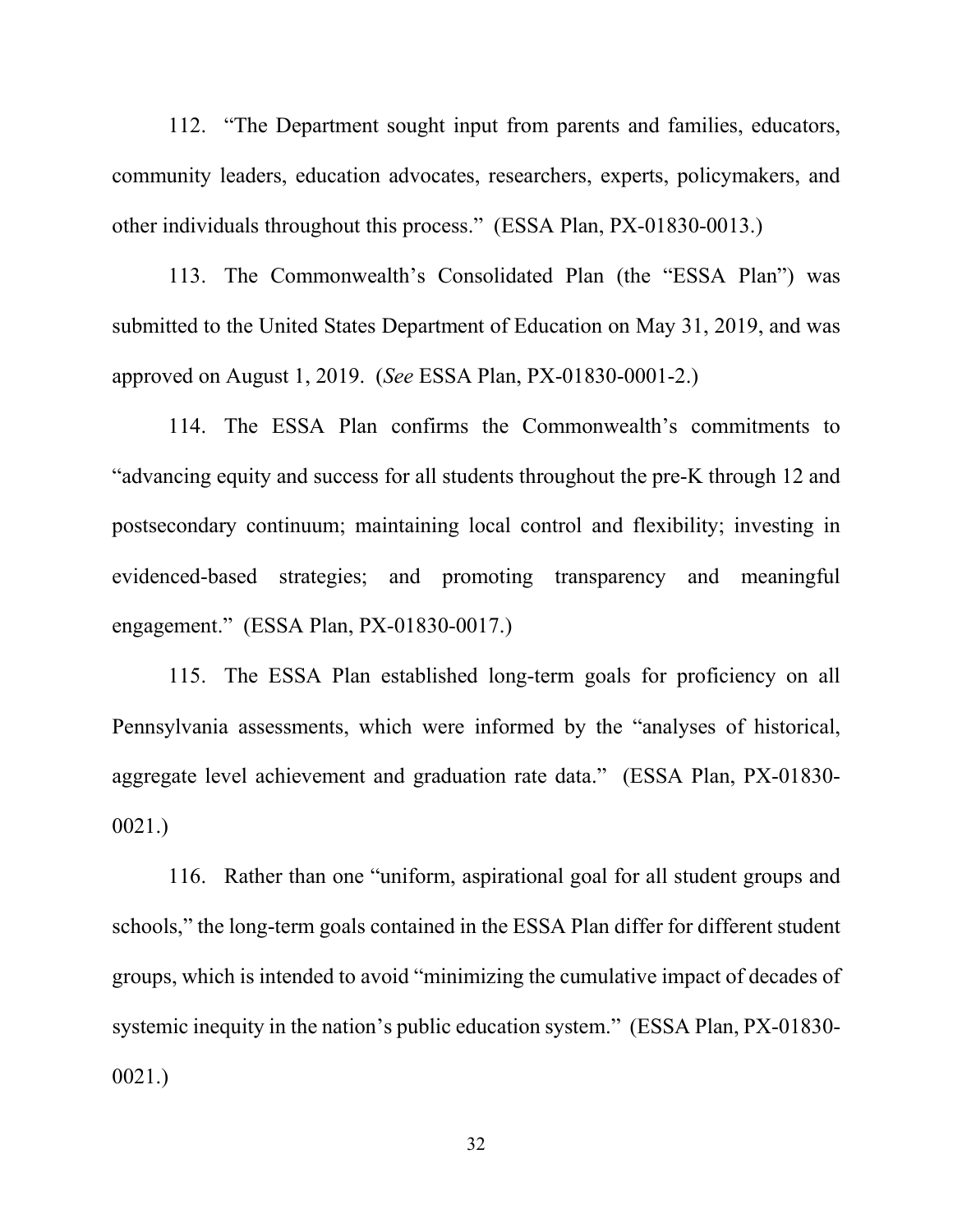117. "Student groups with lower baseline performance will be expected to achieve at a faster rate" to meet these long-term goals. (ESSA Plan, PX-01830- 0021.)

118. The long-term goals target a goal year of 2030 and utilize baseline data from the 2015 school year. (*See* ESSA Plan, PX-01830-0021.)

119. In 2015, White students had a baseline proficient or advanced rates on Pennsylvania assessments of 69.4% in English Language Arts and 50.5% in Mathematics, while Black students had proficient or advanced rates of 35.9% and 17.1%, and Hispanic students had rates of 40% and 22.7%, respectively. (*See* ESSA Plan, PX-01830-0021.)

120. The 2030 goals for proficient or advanced for White students are 84.7% in English Language Arts and 75.3% in Mathematics, while the goals for Black students are 68% and 58.6%, and for Hispanic students 70% and 61.4%, respectively. (*See* ESSA Plan, PX-01830-0021.)

121. The ambitious 2030 long-term achievement goals are aimed at "reduc[ing], by half, the statewide percentage of non-graduating students as measured by both the four- and five-year adjusted cohort graduation rates (ACGR) by the end of the 2029-30 school year." (ESSA Plan, PX-01830-0022.)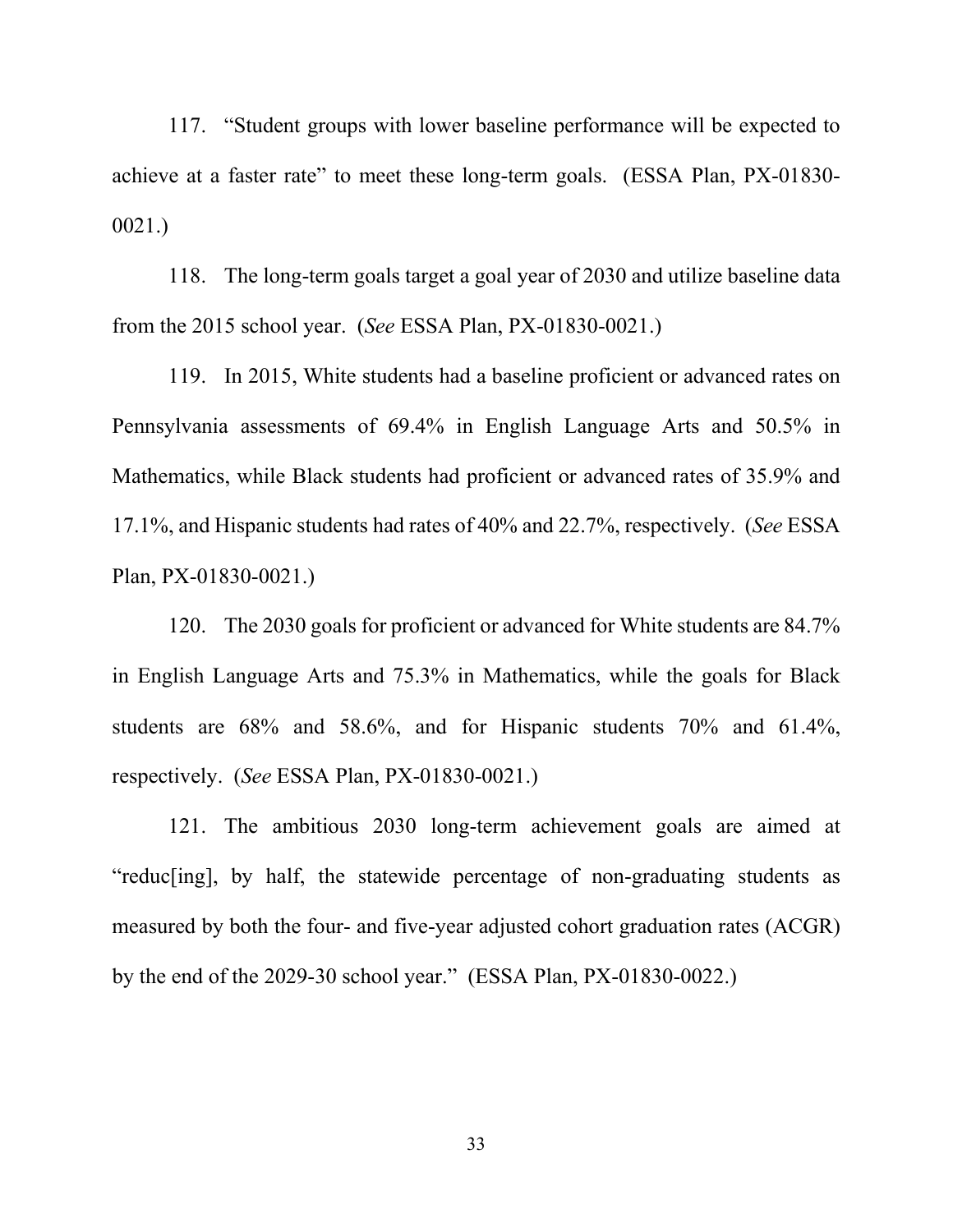122. "Pennsylvania believes this timeline promotes an appropriate sense of urgency, while providing sufficient opportunity to reach ambitious goals." (ESSA Plan, PX-01830-0022.)

## **N. Future Ready PA Index**

123. The Future Ready PA Index is a tool designed to aid educators, stakeholders, school districts and the Commonwealth at large in evaluating the performance of educational institutions. (*See* ESSA Plan, PX-01830-0015.)

124. The purpose of the Future Ready PA Index is to provide a holistic snapshot of the performance of schools and includes metrics such as student growth, PSSA and Keystone proficiency, attendance, early indicators of success and workforce and military programs. (*See* ESSA Plan, PX-01830-0015; Stem, NT 1699:6-15.)

125. In developing the Future Ready PA Index, the Department "facilitated 30 sessions, reaching more than 1,000 stakeholders to identify nearly two dozen research-based indicators of school performance." (ESSA Plan, PX-01830-0015.)

126. The Future Ready PA Index reports on State Assessment Measures, including proficiency levels on PSSA and Keystone Exams, on Academic Growth Measures, such as PVAAS, on On-Track Measures, including English Language Growth and Attainment, Regular Attendance, and Early Indicators of Success, and also reports on College and Career Measures, including the Career Standards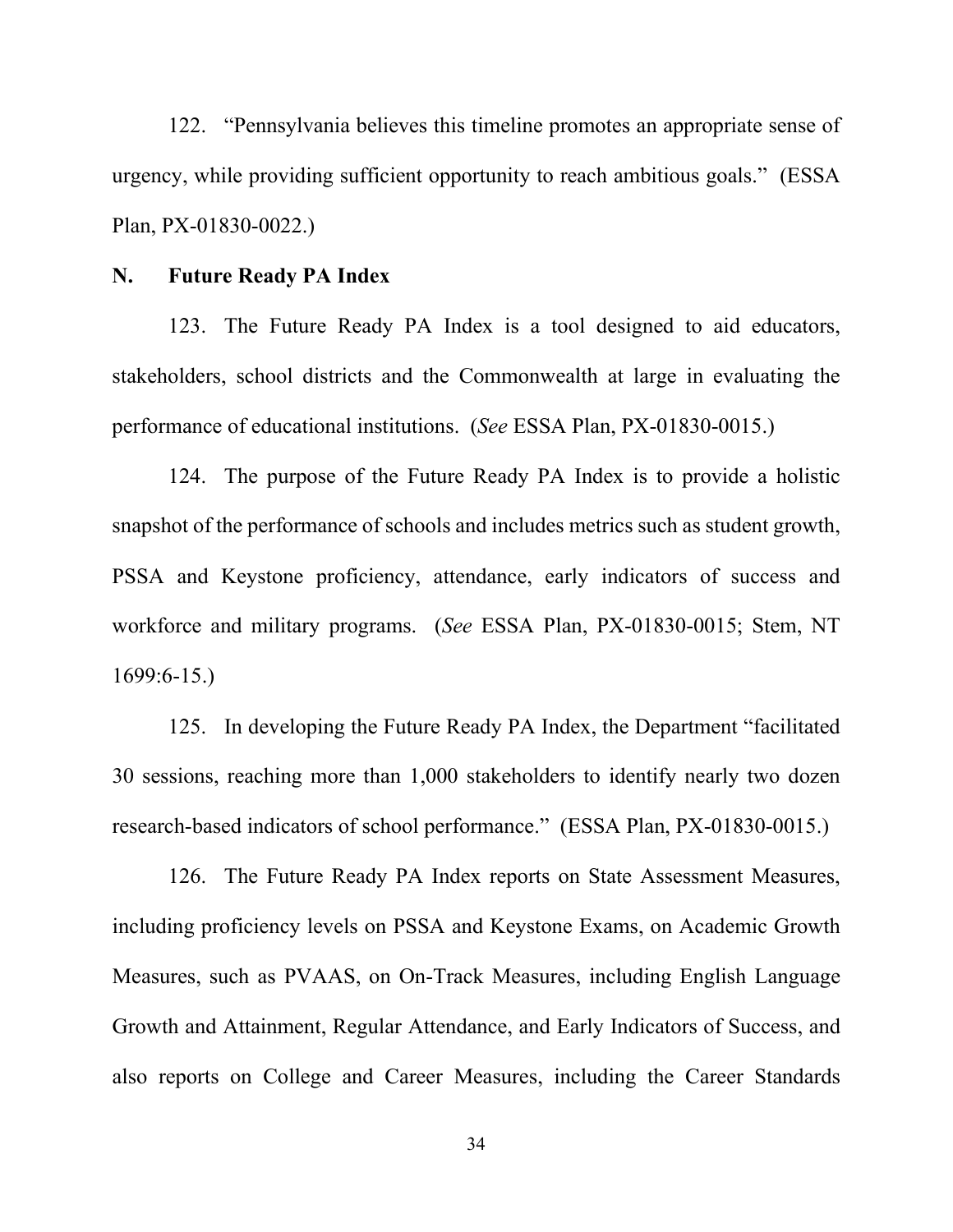Benchmark, High School Graduation Rates, Industry-Based Learning, Rigorous Courses of Study, and Postsecondary Transition to School, Military, or Work. (*See generally* Stem, NT 1700-1800.)

127. Future Ready PA Index also provides interim targets for schools to close at least half of any existing achievement gaps by 2030. (*See* Stem, NT 1706:15-1708:4.)

#### **O. Strategies and Supports**

128. It is a fundamental tenet of education in the Commonwealth that every child can learn. (*See* Stem, NT 1760:20-24.)

129. It is not only important to have rigorous and realistic academic standards, but also to ensure that every student has the resources, strategies and supports they need to achieve those standards. (*See* Stem, NT 1906:20-1908:8.)

130. The Department's mission is to "ensure that every learner has access to a world-class education system that academically prepares children and adults to succeed as productive citizens. Further, the Department seeks to establish a culture that is committed to improving opportunities throughout the Commonwealth by ensuring that technical support, resources, and optimal learning environments are available for all students, whether children or adults." (Stem, NT 1904:12-1904:21; ESSA Plan, PX-01830-0013.)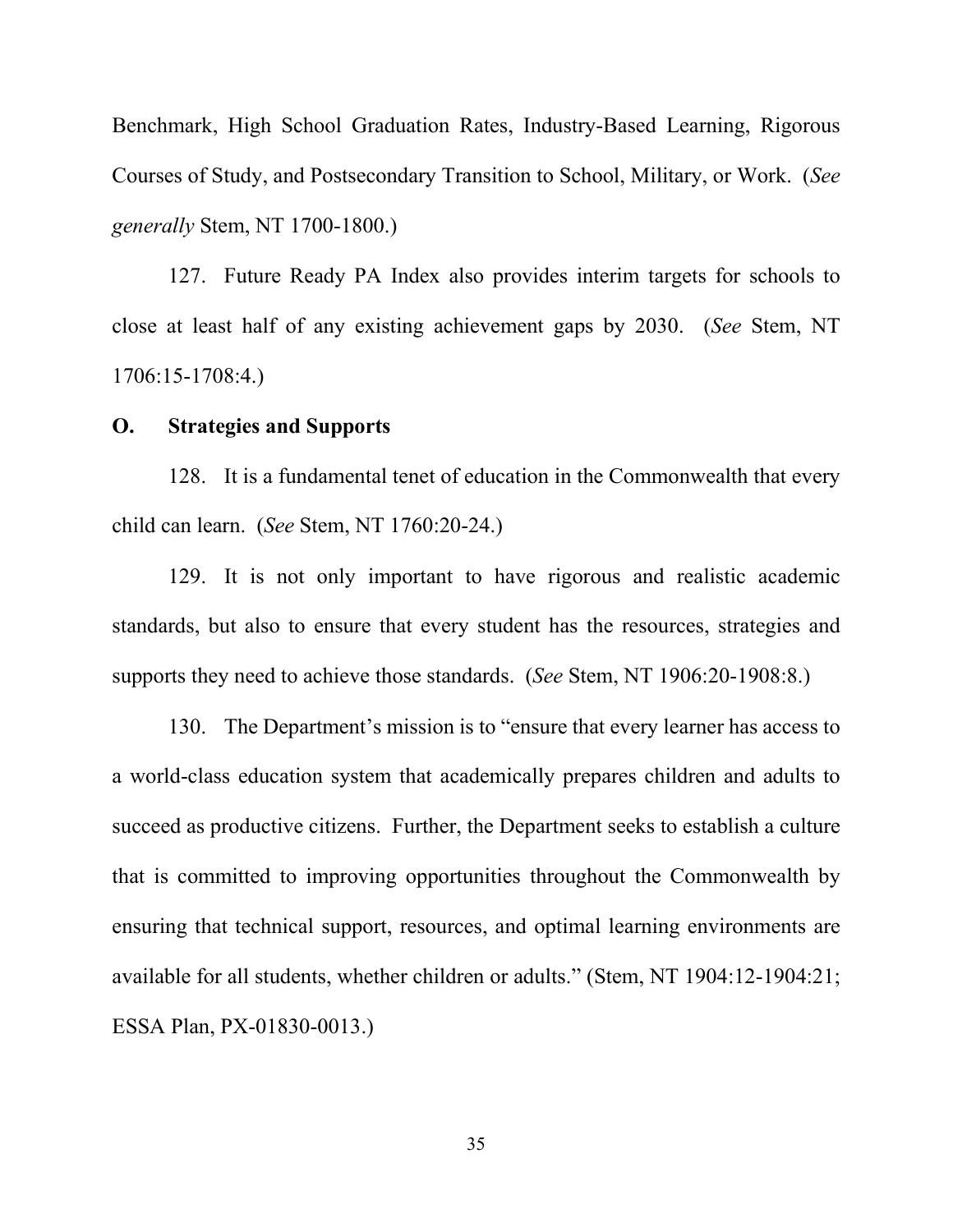131. The Department's "technical assistance, interventions, and supports are rooted in the belief that it is necessary to meet the academic and non-academic needs of students in order to promote their achievement and long-term success." (ESSA Plan, PX-01830-0074.)

132. The Department has identified specific strategies to effectively educate children, make them more proficient and close the achievement gaps in the Commonwealth. (*See* Stem Dep. p. 385; ESSA Plan, PX-01830-0074.)

133. While not an exhaustive list, some of the important strategies and supports that the Department has identified include: pre-kindergarten education; early, intensive resources from kindergarten to third grade; well-rounded, rigorous and personalized learning experiences that spark curiosity, build confidence and help students prepare for meaningful postsecondary success; making students feel safe and respected; meeting their social-emotional needs so they can learn and grow; academic support; Multi-Tiered Systems of Support ("MTSS"); Positive Behavioral Interventions and Support ("PBIS"); sufficient numbers of effective, experienced educators; lack of teacher turnover; access to Advanced Placement, International Baccalaureate and college-level courses, and adequate supports for students to take advantage of those courses; sufficient professional development for teachers; sufficient counselors and librarians, interventions to address absenteeism and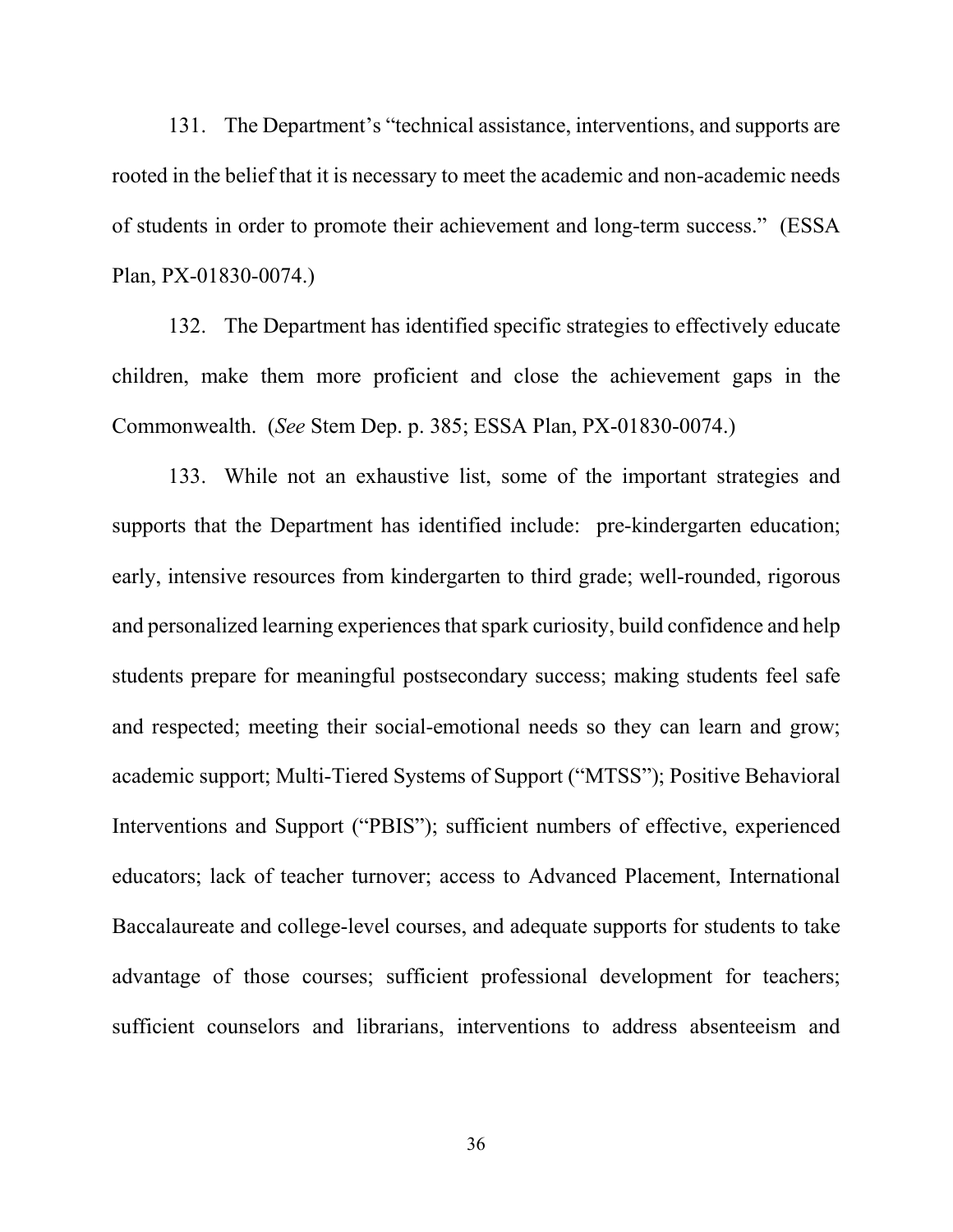attendance problems; and individuals able to remediate students' gaps in reading and math. (*See* Stem Dep. pp. 385-89; s*ee generally* ESSA Plan, PX-01830-0013-0019.)

134. The Department considers early learning experiences and supports focused on addressing absenteeism as "increasingly important" strategies for highpoverty schools. (*See* Stem Dep. pp. 390.)

## **P. Early Childhood Education**

135. Providing students with a strong foundation through high-quality prekindergarten programs is a proven path to achievement and a hallmark of Pennsylvania's commitment to education. (*See* ESSA Plan, PX-01830-0014.)

136. The Office of Childhood Development and Early Learning ("OCDEL"), a joint deputate of the Departments of Education and Human Services led by Deputy Secretary Tracy Campanini, monitors and oversees early childhood education in the Commonwealth. (*See* Campanini, NT 4729:3-4731:3.)

137. A "high quality" early childhood educational program is one that utilizes the Commonwealth's early learning standards and implements those standards in its curriculum, utilizes qualified staff with ongoing professional development and actively supports community and family engagement. (*See* Campanini, NT 4770:2-21.)

138. High quality early childhood education is among the most beneficial, cost-effective investments in the Commonwealth's future because it prepares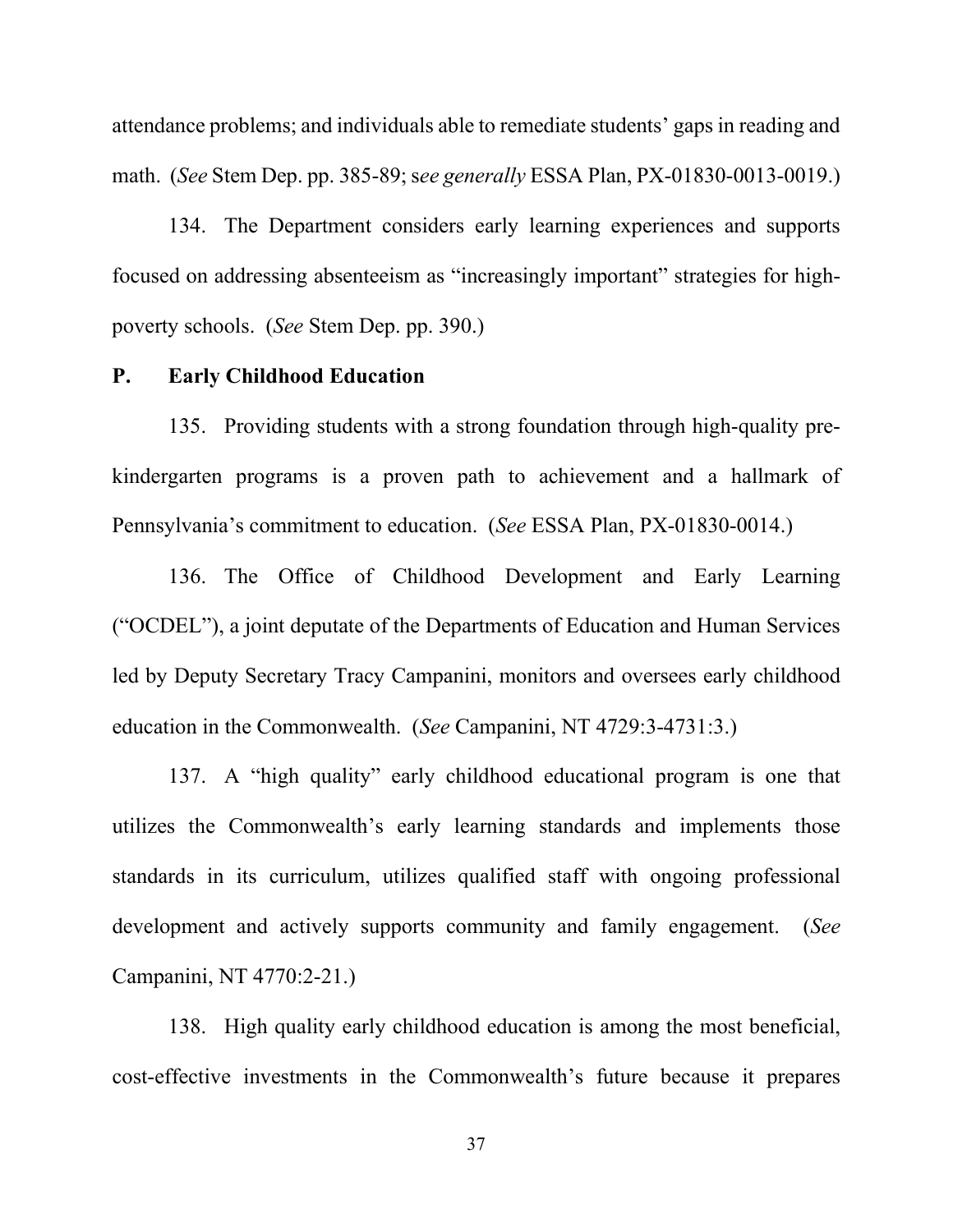children for school and life success. (*See* Campanini, NT 4763:15-4764:7; House Democratic Policy Committee Hearing Testimony, PX-00073-0003.)

139. Children who have access to high quality early childhood education are more likely to enter kindergarten with the necessary skills to succeed, more likely to do well in school, graduate and attend college or career training, more likely to be employed, and are less likely to require costly special education and remediation services. (*See* Campanini, NT 4763:15-4764:7; House Democratic Policy Committee Hearing Testimony, PX-00073-0003.)

140. The value and impact of quality early education is especially important for vulnerable children across the Commonwealth. (*See* Campanini, NT 4763:15- 4764:7; House Democratic Policy Committee Hearing Testimony, PX-00073-0003.)

141. High quality early education programs can help mitigate the impacts of adverse childhood experiences ("ACEs") on young children – experiences such as living in poverty, mental health challenges, lack of nutrition, and other traumas. (*See* Campanini, NT 4736:2-4737:13.)

142. Early childhood education prepares students for pivotal transformations in learning, such as the transition in third grade when students move from "learning to read" to "reading to learn." (*See* Stem, NT 1700:13-15.)

# **Q. Multi-Tiered Systems of Support (MTSS) and Positive Behavioral Interventions and Support (PBIS)**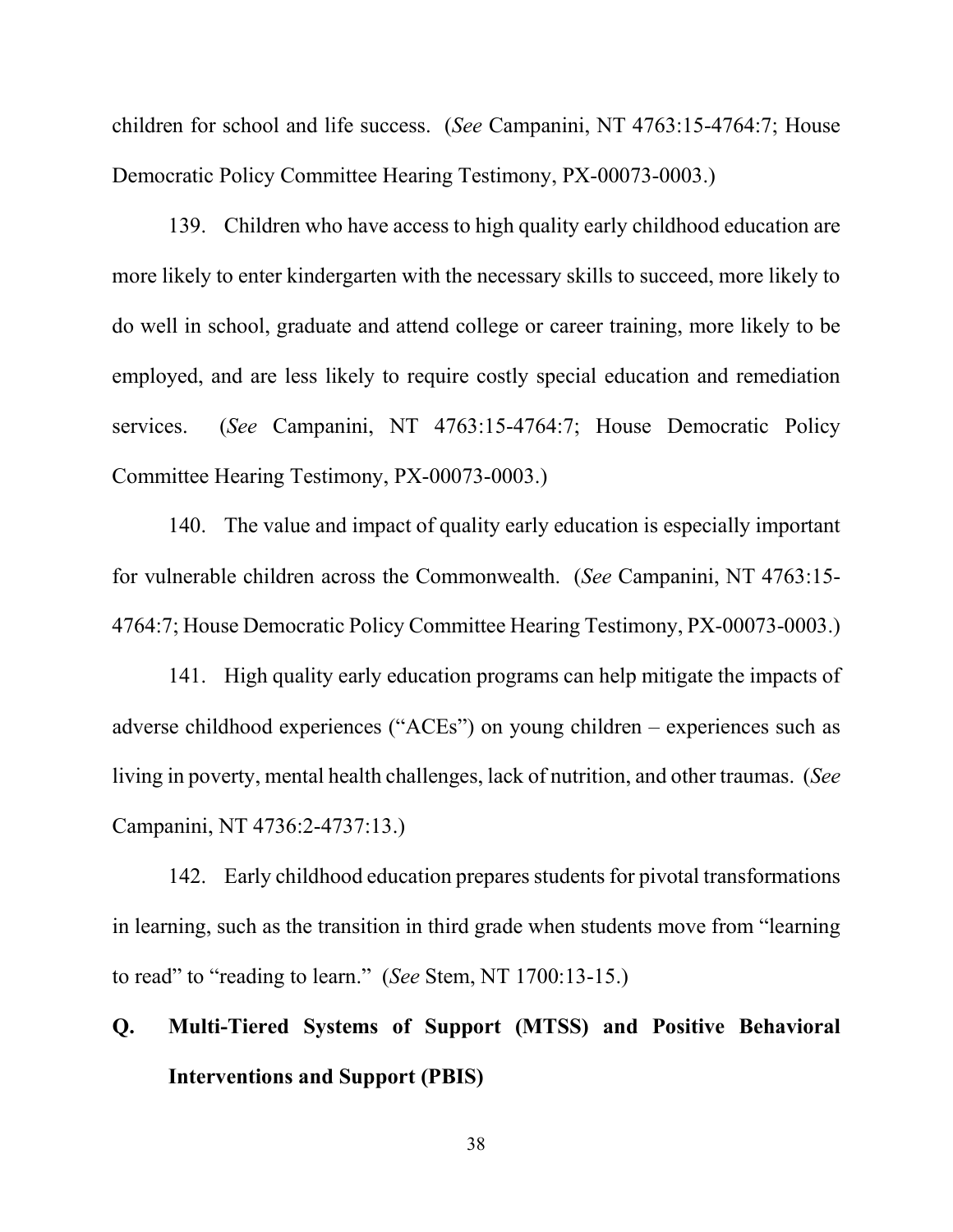143. MTSS and PBIS are two of the Commonwealth's foundational strategies to address non-academic barriers to academic success. (*See* ESSA Plan, PX-01830-0074.)

144. "MTSS practices include: [d]elivery of standards-based instruction and differentiated learning opportunities to meet the needs of all students; [a]ggregation and analysis of multiple data points to support informed decisions regarding curriculum, instruction, and assessment; and [i]mplementation of a tiered system of support to differentiate programmatic interventions for all students." (ESSA Plan, PX-01830-0075.)

145. "PBIS is a proactive, data-informed approach to managing discipline that promotes appropriate student behavior and increased learning." (ESSA Plan, PX-01830-0075.) It is based on a three-tiered framework. (*Id*.)

146. "Tier one is a system of universal preventive practices and supports for all students across all school settings that emphasizes teaching and reinforcing expected student behaviors." (ESSA Plan, PX-01830-0075.)

147. "Tier two provides targeted, small group interventions for students classified as 'at-risk,' who require additional support beyond that which is typically provided for all learners through tier one practices." (ESSA Plan, PX-01830-0075.)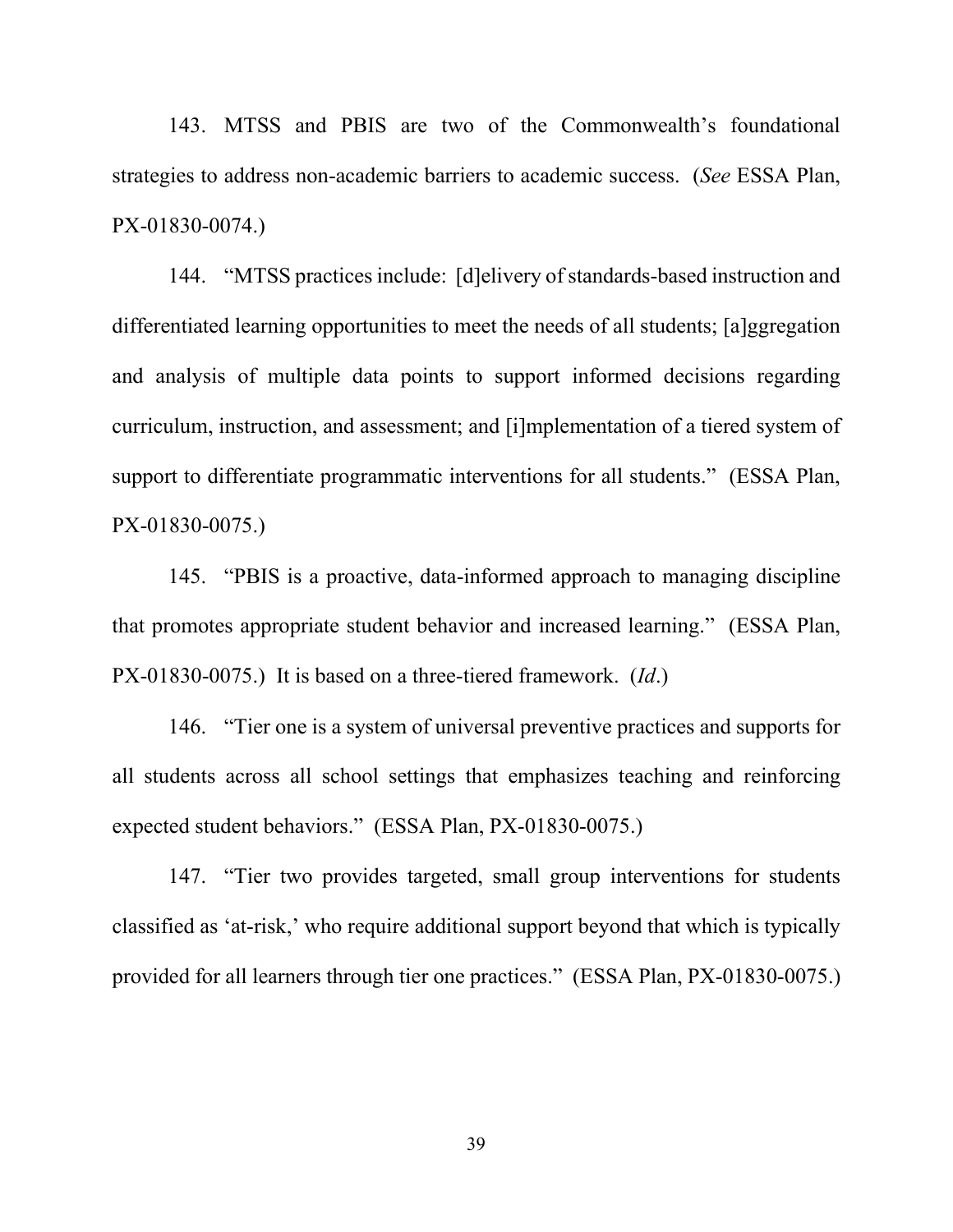148. "Tier three provides the most intensive level of interventions that are administered individually for students with the most significant behavioral/emotional support needs." (ESSA Plan, PX-01830-0075.)

149. The strategies and supports reviewed, approved and recommended by the Department are contained both in the ESSA Plan and in Pennsylvania's Evidence Resource Center, which is a database that was developed by the Department prior to ESSA as a repository of an extensive and growing list of evidence-based strategies that can be used by schools to improve student outcomes. (*See* Stem, NT 1892:23- 1894:2; 2090:18-2091:15.)

150. The Department researches, develops and promotes these evidencedbased strategies and supports to aid school districts in serving the diverse needs of students and to overcome social or emotional barriers to learning so that all students have the ability to become college and career ready. (*See* Stem, NT 1889:18- 1895:4.)

151. As former Deputy Secretary Stem explained, these strategies are designed to help close the achievement gaps that exist in the Commonwealth between student subgroups. (*See* Stem, NT 1793:14-1794:3.)

152. As Pennsylvania is a "local control" state, the strategies prioritized by the Department are designed to "promote flexibility for LEAs and ensure that decisions about how to use federal funds are driven first and foremost by students'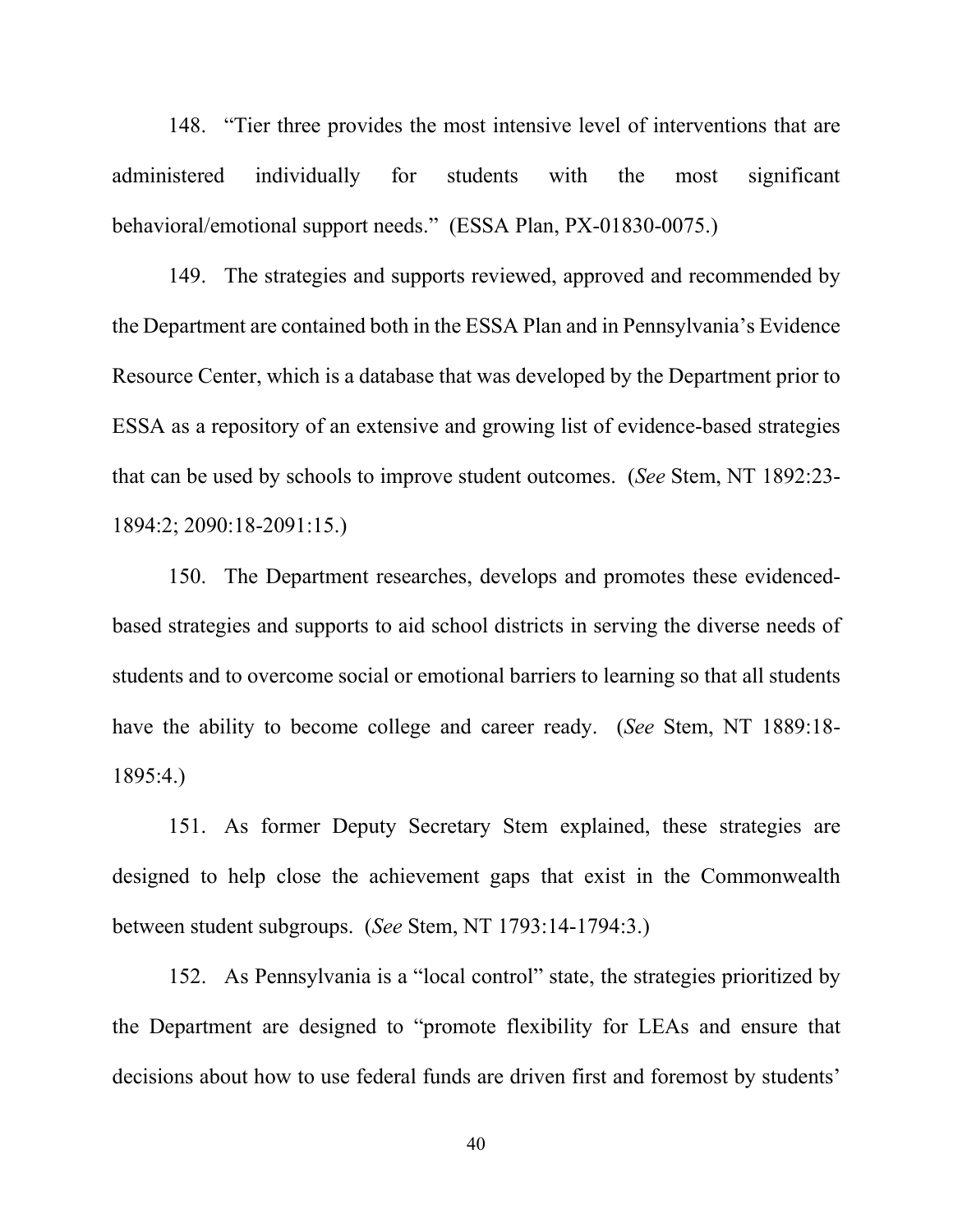needs, determined within a local context as appropriate." (ESSA Plan, PX-01830- 0018.**)**

## **R. Achievements of the Wolf Administration**

153. Over the last seven years, in recognition of longstanding inequities in school funding, the Executive Respondents have worked to improve the educational opportunities for every student across the Commonwealth, regardless of zip code, and address the achievement gaps identified in the ESSA Plan. *See generally* Act 35 of 2016, P.L. 252, No. 35 (June 1, 2016), 24 P.S. § 25-2502.53.

154. Governor Wolf sought to restore the historic cuts to education funding made by the previous administration. (*See generally* Basic Education Funding and Commonwealth Totals 2014-2022, ER-045.)

155. Over the last seven years, the Governor has proposed, and the General Assembly has appropriated, total education budgets (excluding higher education budget appropriations) in the following amounts:

- a. In 2014-15, the Governor proposed \$10,659,139,000 in support of public education, and the Commonwealth appropriated \$10,602,327,000. (*See* Basic Education Funding and Commonwealth Totals 2014-2022, ER-045.)
- b. In 2015-16, the Governor proposed \$10,136,666,000 in support of public education, and the Commonwealth appropriated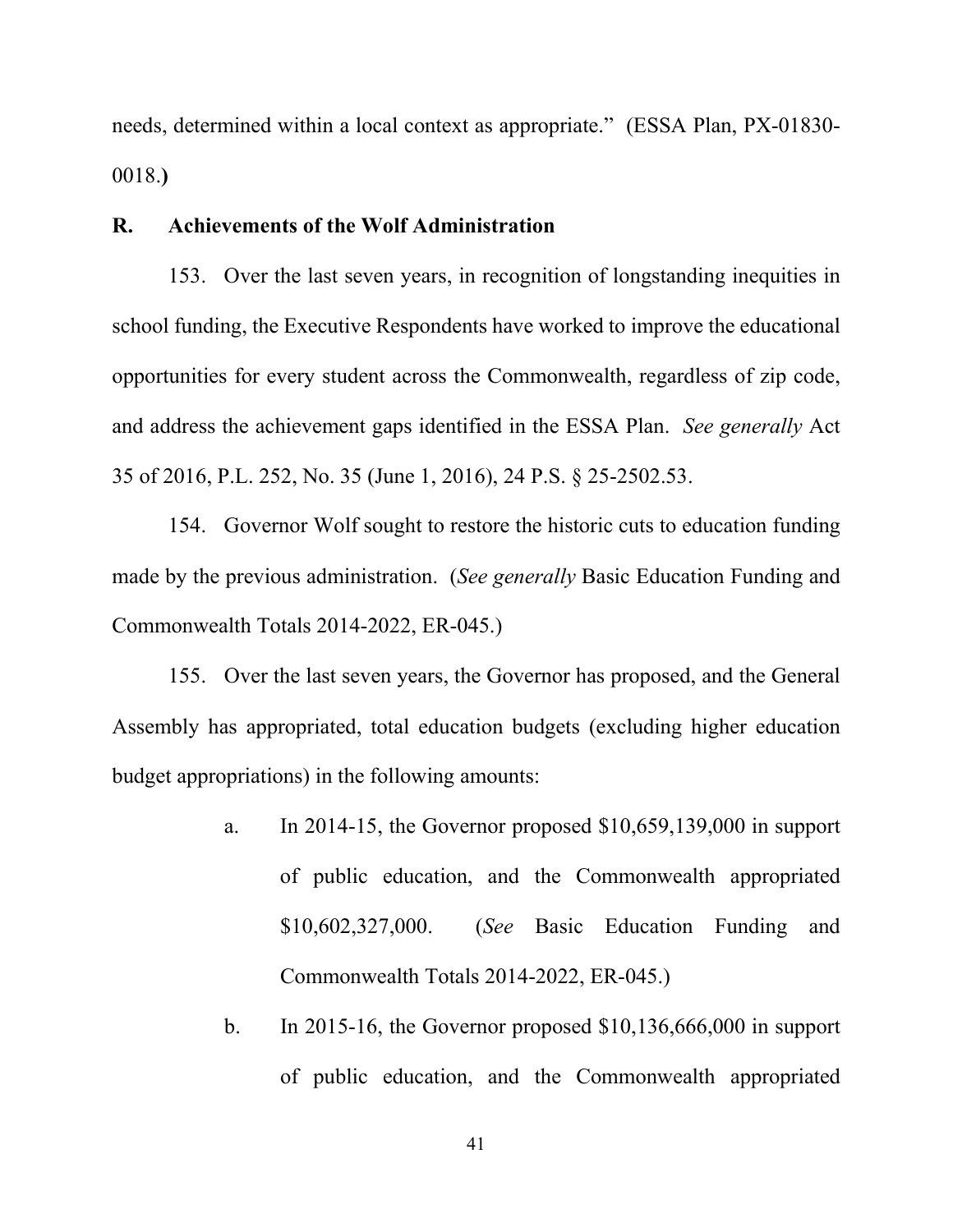\$11,079,262,000. (*See* Basic Education Funding and Commonwealth Totals 2014-2022, ER-045.)

- c. In 2016-17, the Governor proposed \$11,872,390,000 in support of public education, and the Commonwealth appropriated \$11,781,340,000. (*See* Basic Education Funding and Commonwealth Totals 2014-2022, ER-045.)
- d. In 2017-18, the Governor proposed \$12,239,421,000 in support of public education, and the Commonwealth appropriated \$12,211,115,000. (*See* Basic Education Funding and Commonwealth Totals 2014-2022, ER-045.)
- e. In 2018-19, the Governor proposed \$12,816,783,000 in support of public education, and the Commonwealth appropriated \$12,668,783,000. (*See* Basic Education Funding and Commonwealth Totals 2014-2022, ER-045.)
- f. In 2019-20, the Governor proposed \$13,142,086,000 in support of public education, and the Commonwealth appropriated \$13,127,581,000. (*See* Basic Education Funding and Commonwealth Totals 2014-2022, ER-045.)
- g. In 2020-21, the Governor proposed \$13,409,425,000 in support of public education, and the Commonwealth appropriated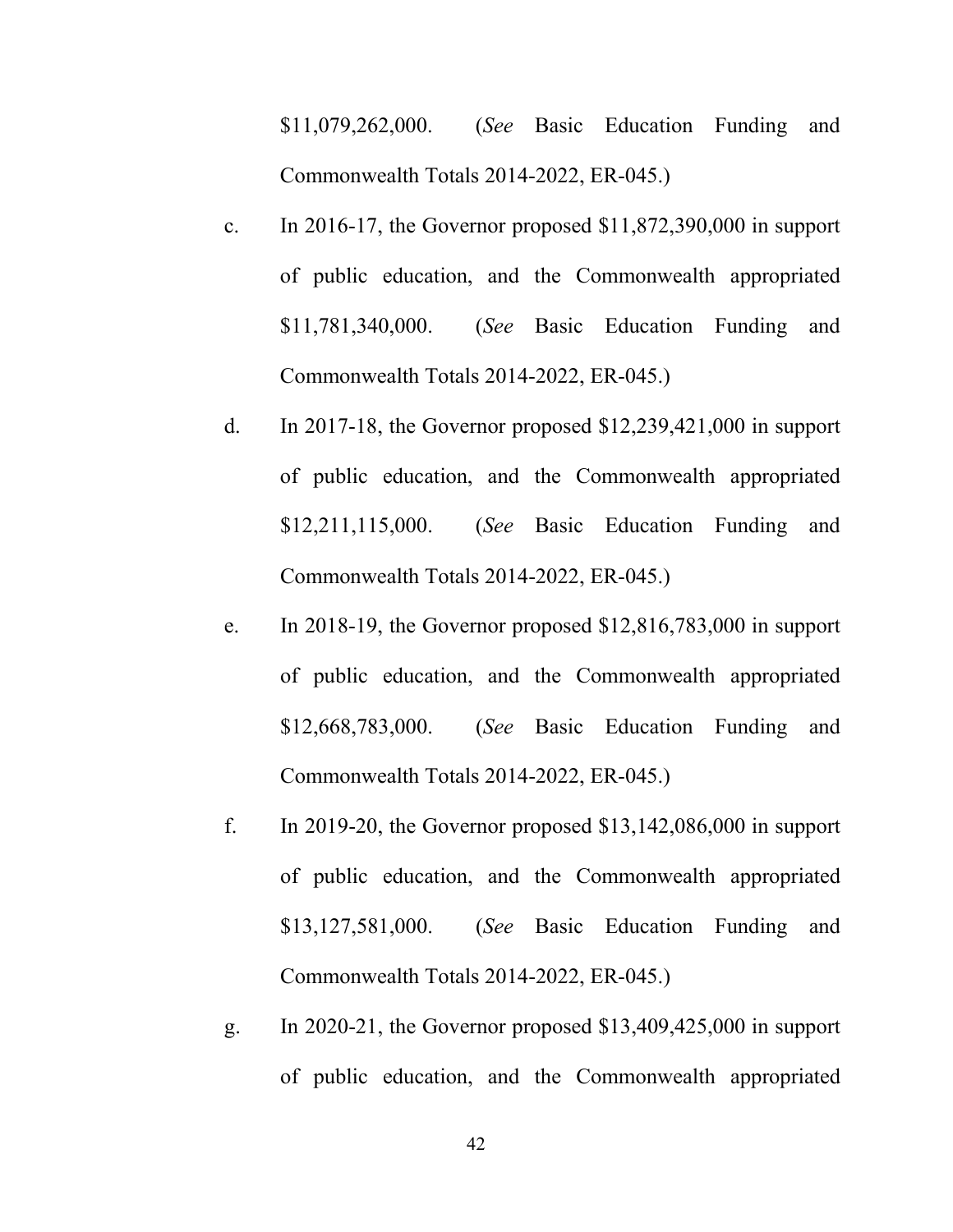\$13,339,556,000. (*See* Basic Education Funding and Commonwealth Totals 2014-2022, ER-045.)

h. In 2021-22, the Governor proposed \$15,128,176,000 in support of public education and the Commonwealth appropriated \$13,927,969,000. (*See* Basic Education Funding and Commonwealth Totals 2014-2022, ER-045.)

156. Basic Education Funding, the line item in the Commonwealth's education budget that provides funding specifically for K-12 public education, has increased year after year. (*See* Basic Education Funding and Commonwealth Totals 2014-2022, ER-045.)

157. Over the last seven years, the Governor has proposed, and the General Assembly has appropriated, Basic Education Funding budgets in the following amounts:

- a. In 2014-15, the Governor proposed \$5,526,129,000 for basic education funding, and the Commonwealth appropriated \$5,526,129,000. (*See* Basic Education Funding and Commonwealth Totals 2014-2022, ER-045.)
- b. In 2015-16, the Governor proposed \$6,130,079,000 for basic education funding, and the Commonwealth appropriated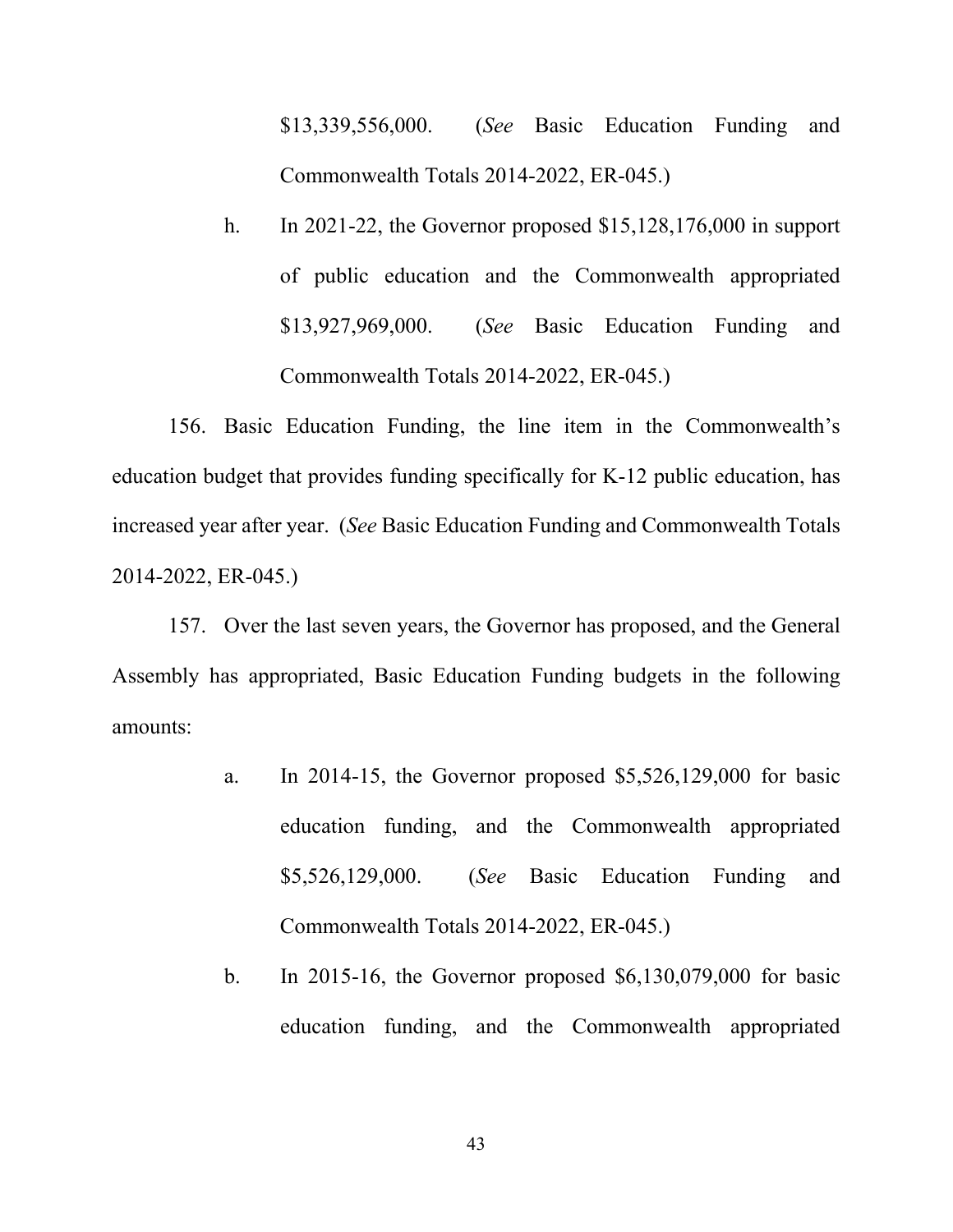\$5,680,079,000. (*See* Basic Education Funding and Commonwealth Totals 2014-2022, ER-045.)

- c. In 2016-17, the Governor proposed \$6,306,969,000 for basic education funding, and the Commonwealth appropriated \$5,895,079,000. (*See* Basic Education Funding and Commonwealth Totals 2014-2022, ER-045.)
- d. In 2017-18, the Governor proposed \$5,995,079,000 for basic education funding, and the Commonwealth appropriated \$5,995,079,000. (*See* Basic Education Funding and Commonwealth Totals 2014-2022, ER-045.)
- e. In 2018-19, the Governor proposed \$6,095,079,000 for basic education funding, and the Commonwealth appropriated \$6,095,079,000. (*See* Basic Education Funding and Commonwealth Totals 2014-2022, ER-045.)
- f. In 2019-20, the Governor proposed \$6,537,078,000 for basic education funding, and the Commonwealth appropriated \$6,742,838,000. (*See* Basic Education Funding and Commonwealth Totals 2014-2022, ER-045.)
- g. In 2020-21, the Governor proposed \$6,857,471,000 for basic education funding, and the Commonwealth appropriated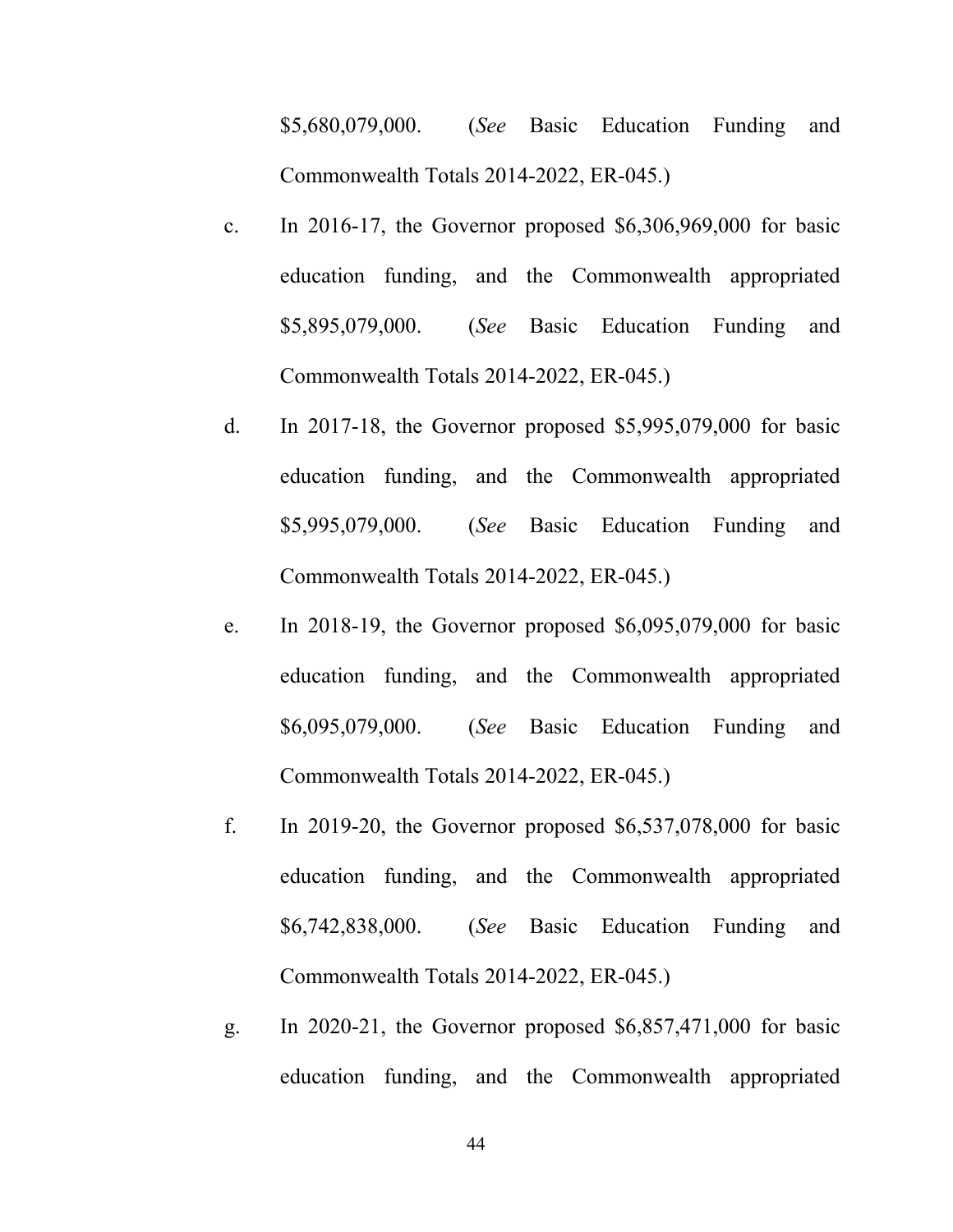\$6,805,954,000. (*See* Basic Education Funding and Commonwealth Totals 2014-2022, ER-045.)

h. In 2021-22, the Governor proposed \$8,133,774,000 for basic education funding, and the Commonwealth appropriated \$7,066,773,000. (*See* Basic Education Funding and Commonwealth Totals 2014-2022, ER-045.)

158. Beginning in the 2019-2020 funding year, the allocation for Basic Education Funding also includes social security payments. 24 P.S. § 25-2599.7; (s*ee* Basic Education Funding and Commonwealth Totals 2014-2022, ER-045; 2019- 2020 Basic Education Funding, PX-1913-0001; 2021-2022 Basic Education Funding, PX-04778-0001.)

159. Over the last seven years, Governor Wolf has proposed over \$150 million in total budgetary increases to early childhood programs in the Commonwealth, specifically to the Pre-K Counts and Head Start Supplemental Assistance programs. (*See generally* Commonwealth Early Childhood Education Appropriations 2014-2022, ER-046.)

160. Over the last seven years, Governor Wolf, together with the General Assembly, increased the appropriation for Pre-K Counts from \$97,284,000 in 2014- 2015 to \$242,284,000 in 2021-22, for a total increase of \$145 million. (*See*  Commonwealth Early Childhood Education Appropriations 2014-2022, ER-046.)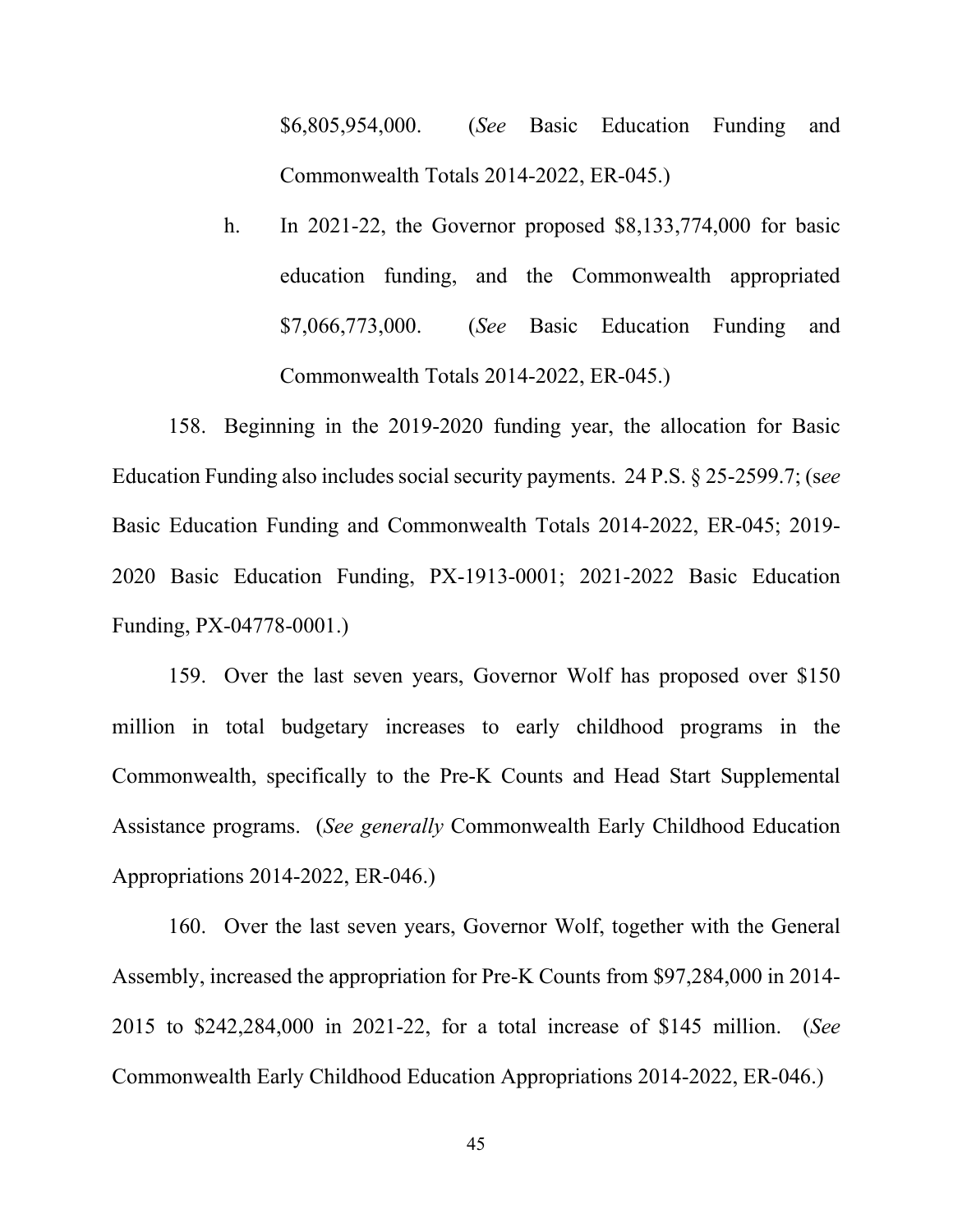161. Over the last seven years, Governor Wolf, together with the General Assembly, increased the appropriation for Head Start Supplemental Assistance from \$39,178,000 in 2014-15 to \$69,178,000 in 2021-22, for a total increase of \$30 million. (*See* Commonwealth Early Childhood Education Appropriations 2014- 2022, ER-046.)

162. Even with the historic increased funding investments made by Governor Wolf's Administration, without additional funding, the Commonwealth is currently only able to serve 40% of income-eligible children through its high quality early education programs, leaving 60% of income-eligible three- and four-year old children unserved. (*See* Campanini, NT 4905:18-4906-9; ESSA Plan, PX-01830- 0014.)

## **S. Act 35 of 2016 – The Fair Funding Formula**

163. Governor Wolf and the General Assembly recognized that additional funding should be provided to districts to help them close achievement gaps, and on June 1, 2016, Governor Wolf signed House Bill 1552 into law, which established the "Fair Funding Formula." 72 P.S. § 1722-L(17.1). This Fair Funding Formula was made permanent in Act 35 of 2016, P.L. 252, No. 35 (June 1, 2016), 24 P.S. § 25-2502.53 ("Act 35").

164. Act 35 was enacted to establish a fair, equitable formula for allocating new state funds to Pennsylvania schools to move closer to ensuring that all students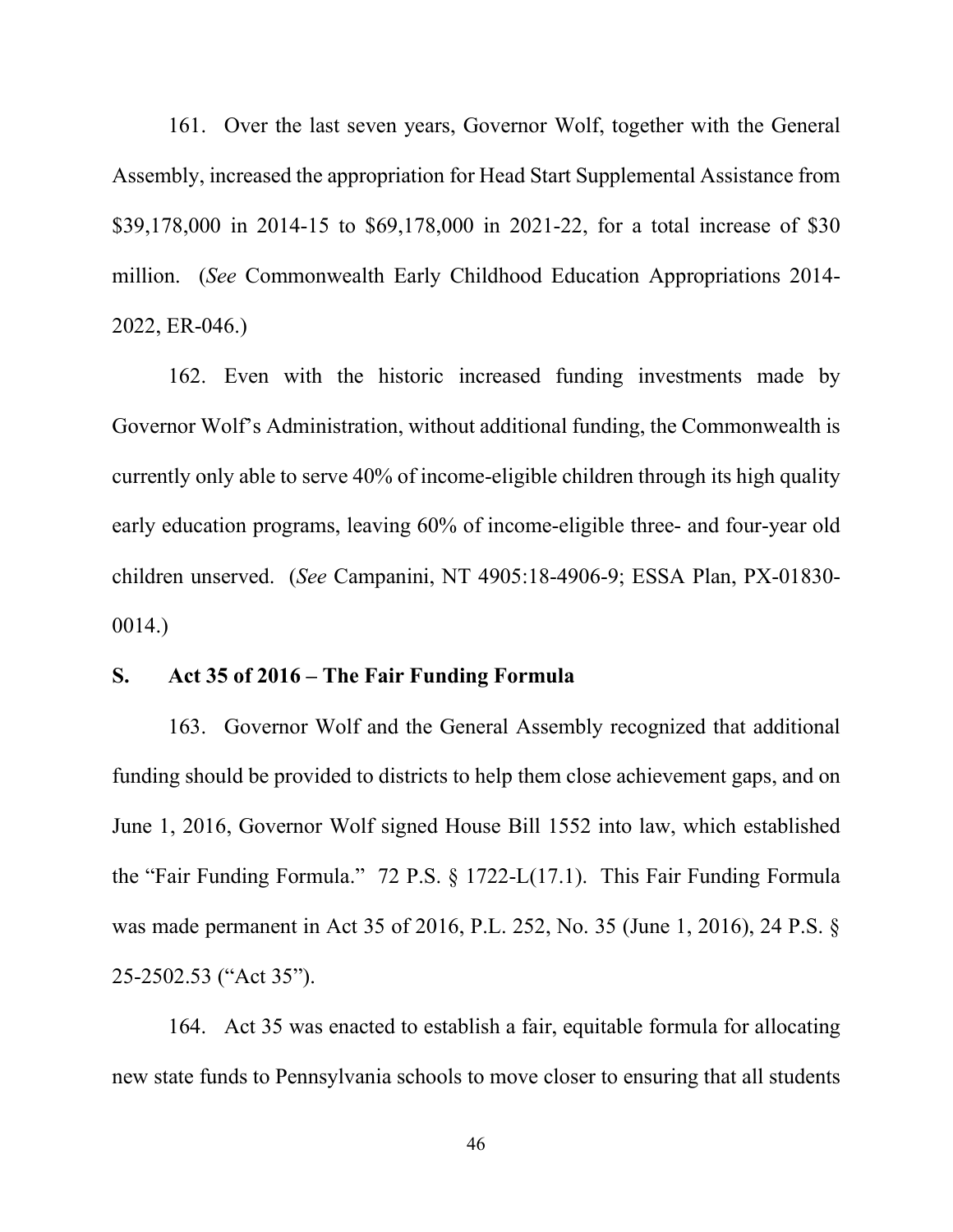receive a quality public education and that schools with the greatest needs receive funding necessary for the resources they require. *See generally* 24 P.S. § 25- 2502.53; (s*ee also* Stem, NT 2378:20-2381:3.)

165. The Fair Funding Formula addresses each district's unique needs by accounting for district-based factors such as the district's wealth, current tax effort, and ability to raise revenue. *See generally* 24 P.S. § 25-2502.53; (*see* Stem, NT 2378:6-18.) It also includes student-based factors, such as the number of students in the district who live in poverty, the number enrolled in charter schools, and the number who are English language learners. (*See id*.)

166. Establishing the Fair Funding Formula as a permanent formula for the distribution of Basic Education Funding is a historic accomplishment for the Commonwealth and a transition away from having to enact new legislation to determine basic education funding allocations for each year's education budget. *See generally* 24 P.S. §§ 25-2502.46-53.

167. It is of paramount importance to the Executive Respondents that the Commonwealth address the historic and structural inequities in Basic Education Funding. (*See* Senate Ed. Cmte. Hearing Testimony, PX-04899-0002.)

168. Without directing funding through Act 35, "many school districts will continue to be underfunded perpetually – perpetuating the reliance on increasing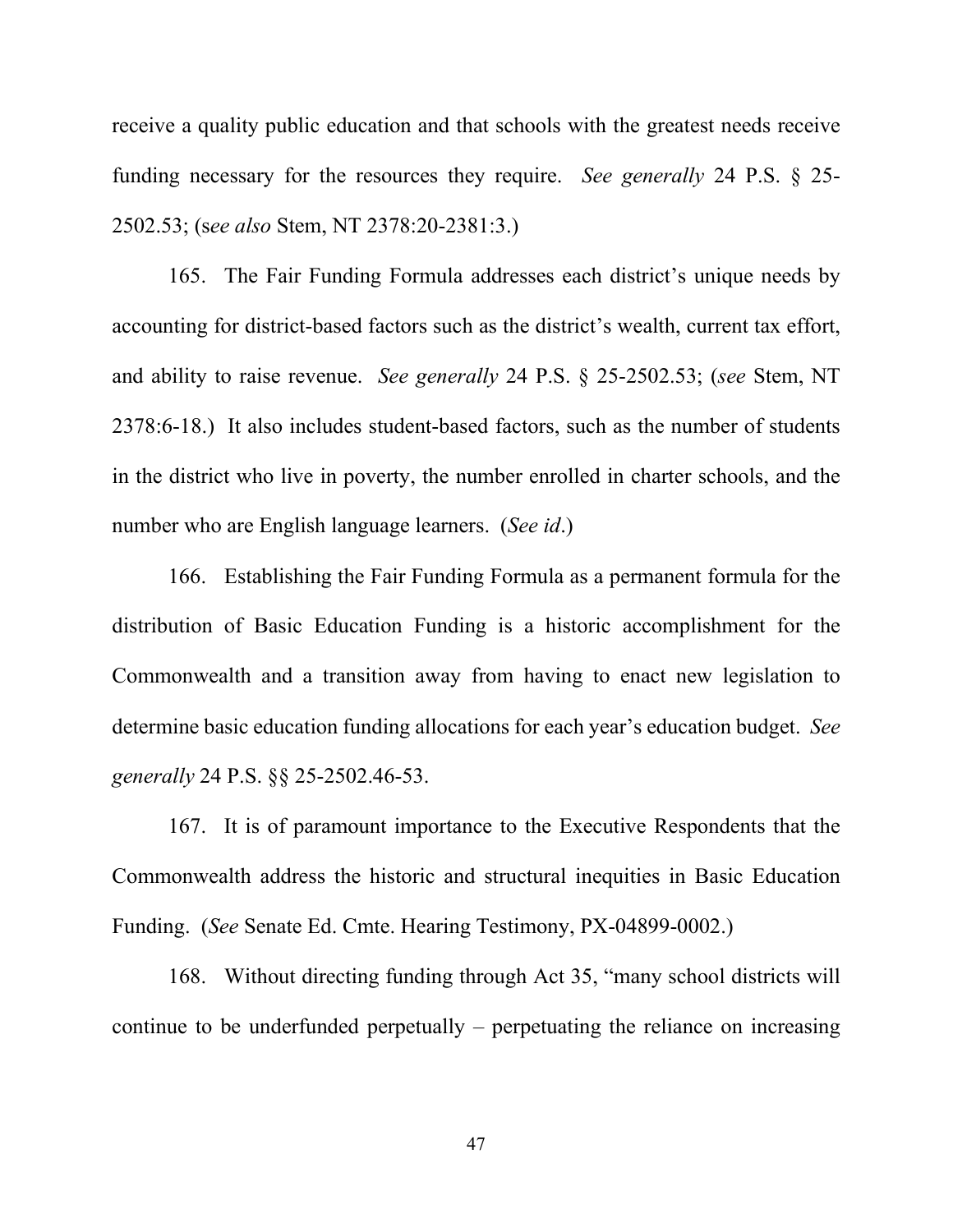property taxes." (Ortega, NT 8859:21-8860:4; *see also* House of Representatives Appropriations Cmte. Hearing Testimony, PX-07016.)

169. Since the enactment of Act 35, the amount of Basic Education Funding directed through the student-weighted formula is as follows:

- a. In the 2015-16 appropriation year, 2.8%, or \$152,398,840 out of the \$5,680,079,000 appropriated for Basic Education Funding, flowed through Act 35's Fair Funding Formula. (*See* 2015-2016 Basic Education Funding, PX-01909-0001.)
- b. In the 2016-17 appropriation year, 5.9%, or \$352,398,839 out of the \$5,895,079,000 appropriated for Basic Education Funding, flowed through Act 35's Fair Funding Formula. (*See* 2016-2017 Basic Education Funding, PX-01910-0001.)
- c. In the 2017-18 appropriation year,  $7.5\%$ , or \$452,700,000 out of the \$5,995,079,000 appropriated for Basic Education Funding, flowed through Act 35's Fair Funding Formula. (*See* 2017-2018 Basic Education Funding, PX-01911-0001.)
- d. In the 2018-19 appropriation year, 8.8%, or \$538,667,243.72 out of the \$6,095,079,000 appropriated for Basic Education Funding, flowed through Act 35's Fair Funding Formula. (*See* 2018-2019 Basic Education Funding, PX-01912-0001.)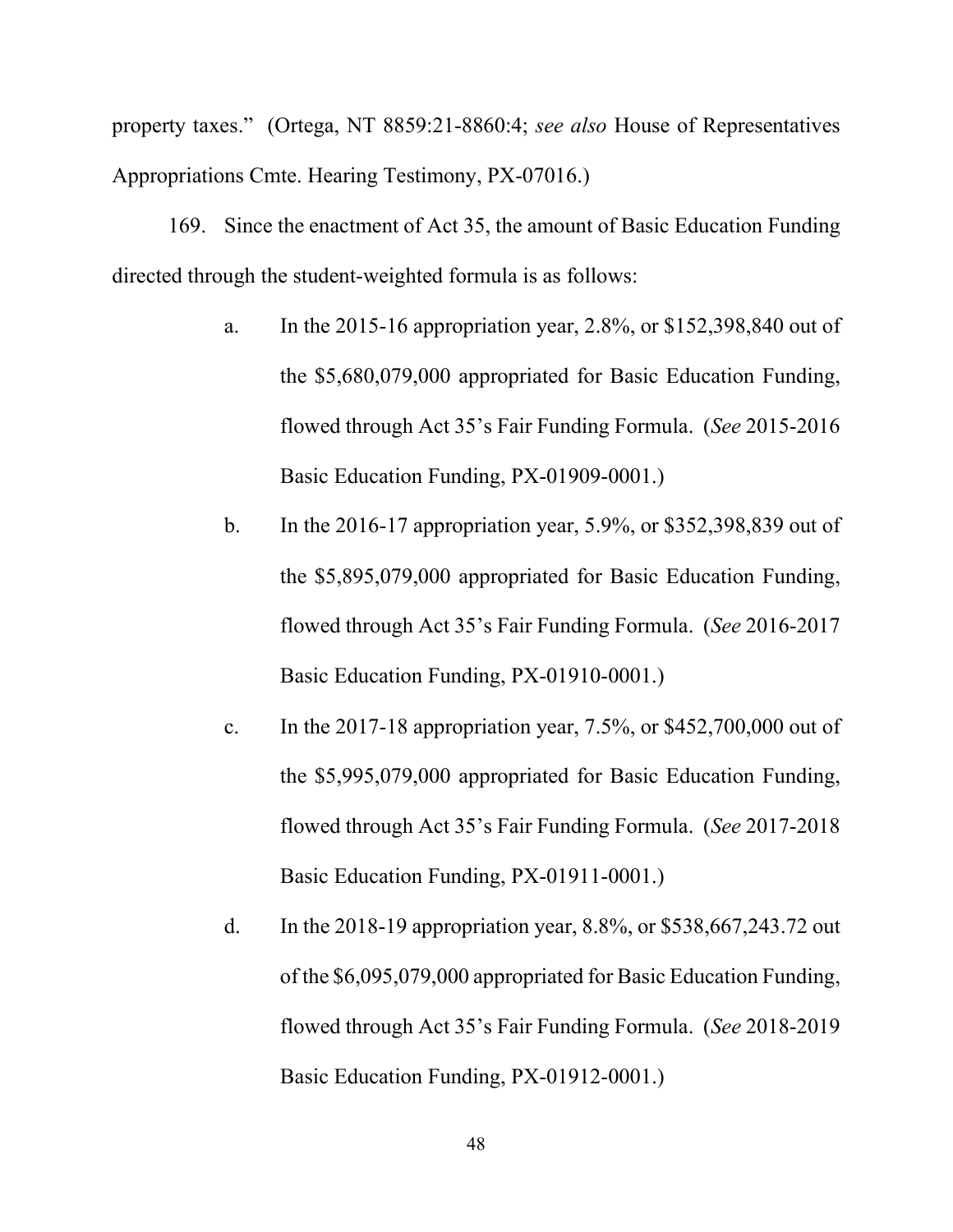- e. In the 2019-20 appropriation year, 10.3%, or \$698,667,194 out of the \$6,742,838,000 appropriated for Basic Education Funding, flowed through Act 35's Fair Funding Formula. (*See* 2019-2020 Basic Education Funding, PX-01913-0001.)
- f. As of the 2021-22 appropriation year, only 12.7%, or \$898,667,244 out of the \$7,055,773,000 appropriated for Basic Education Funding, is flowing through Act 35's Fair Funding Formula. (*See* 2021-2022 Basic Education Funding, PX-04778- 0001.)

170. In 2021, recognizing that low wealth school districts are still underfunded, Governor Wolf and the General Assembly allocated an additional \$100 million in Level Up funding to the 100 lowest wealth school districts in the Commonwealth to further address inequities in education funding. (*See* Stem, NT 2483:14-2485:1.)

171. While the enactment of Act 35, the provision of Level Up funding, and the historical increases in education funding over the last seven years represent significant achievements, more can be done to address the current inequities in education and to meet the educational needs of the Commonwealth. (*See* Stem, NT 1907:18-1908:8, 2037:21-2038:8, 2437:14-2438:6.)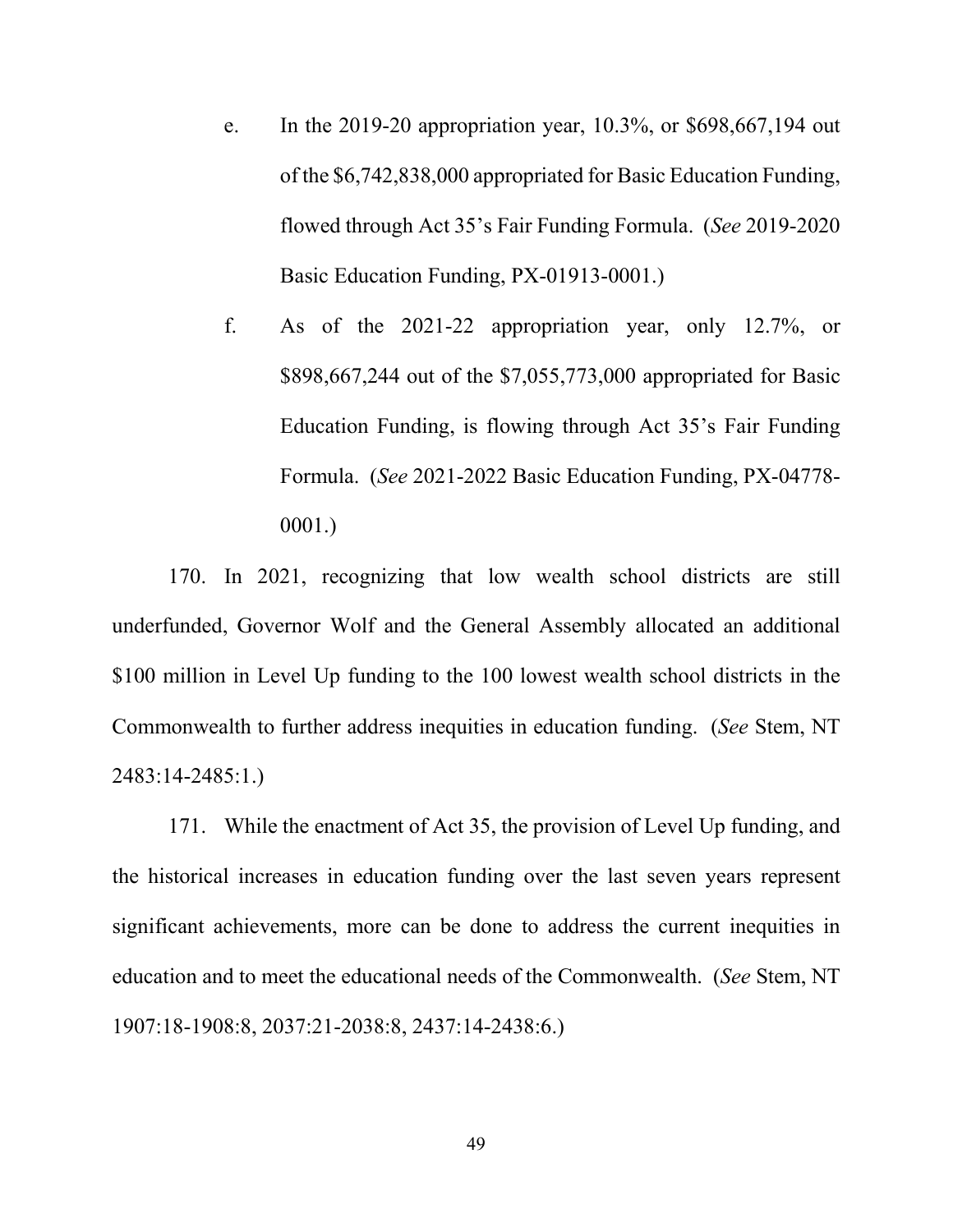# **T. Basic Education Funding Enabling Legislation and the Calculation of an "Adequacy Target"**

172. Prior to the enactment of Act 35, the formula for determining how the amount of appropriated Basic Education Funding dollars was allocated to the school districts changed on a yearly basis, and each new formula was contained in "enabling legislation" in the Public School Code or Fiscal Code. *See e.g.*, 24 P.S. §§ 25- 2502.47-.52; 72 P.S. § 1722-J(17); 72 P.S. § 1722-L(14).

173. The Department's Division of Subsidy Administration, led by Division Chief Benjamin Hanft, administers the Public School Code and Fiscal Code to determine the bi-monthly payment that is to be made to each school district in the Commonwealth from the Basic Education Funding appropriation and produces spreadsheets detailing the results of the calculations and the amounts to be allocated. (*See* Hanft, NT 12093:12-5, 12095:2-15, 12100:1-9.)

174. The Basic Education Funding allocation formula for the 2006-2007 allocation year is contained in the Public School Code. 24 P.S. § 25-2502.47; (s*ee* Hanft, NT 12109:4-15.) In this allocation year and all earlier allocations years extending back to at least 1963, no allocation formula required the calculation of, or referred to, an adequacy target. *See* 24 P.S. §§ 25-2502.1-.46.

175. The Basic Education Funding allocation formula for the 2007-2008 allocation year is contained in Public School Code. 24 P.S. § 25-2502.48. The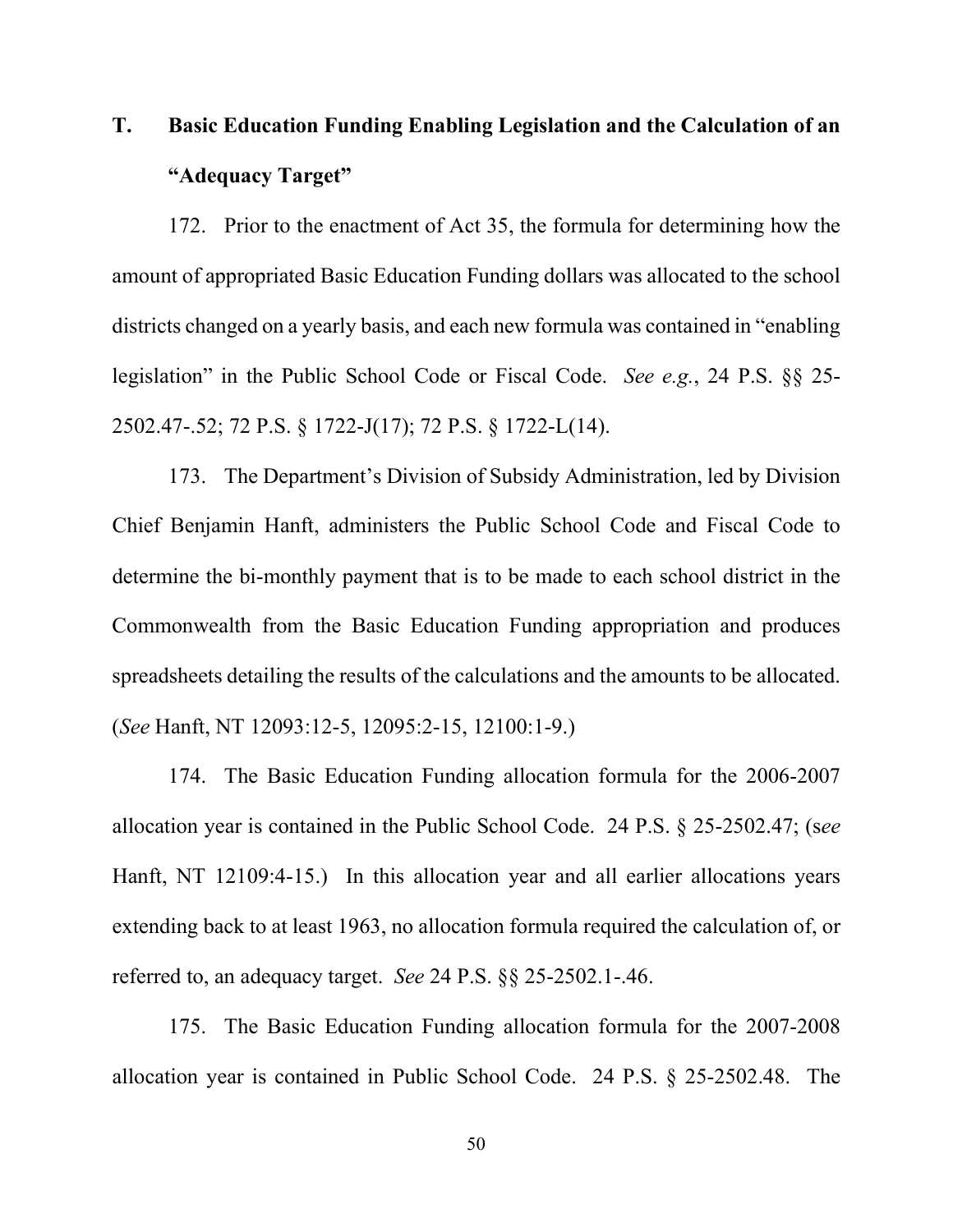allocation formula for this year required the calculation of an "adequacy target" and a "State funding target" that were calculated by the Department's Division of Subsidy Administration and published in a publicly available document. 24 P.S. §§ 25-2502.48(b), (c)(1); (*see* Hanft, NT 12111:3-16.)

176. The adequacy target set forth in 24 P.S. § 25-2502.48 was calculated in furtherance of the Commonwealth's goal to meet State funding targets by fiscal year 2013-2014. 24 P.S. § 25-2502.48(c)(2) ("In furtherance of the General Assembly's long-standing commitment to providing adequate funding that will ensure equitable State and local investments in public education and in order to enable students to attain applicable Federal and State academic standards, it is the goal of this Commonwealth to review and meet State funding targets by fiscal year 2013- 2014.").

177. The Basic Education Funding allocation formula for the 2008-2009 allocation year is contained in the Fiscal Code. 72 P.S. § 1722-J(17). The formula contained in this enabling legislation contains references to subsections of 24 P.S. § 25-2502.48 and the formula therein. 72 P.S. § 1722-J(17)(i)(A).

178. The Basic Education Funding allocation formula for the 2009-2010 allocation year is contained in the Fiscal Code. 72 P.S. § 1722-L(14). The formula contained in this enabling legislation contains references to subsections of 72 P.S. §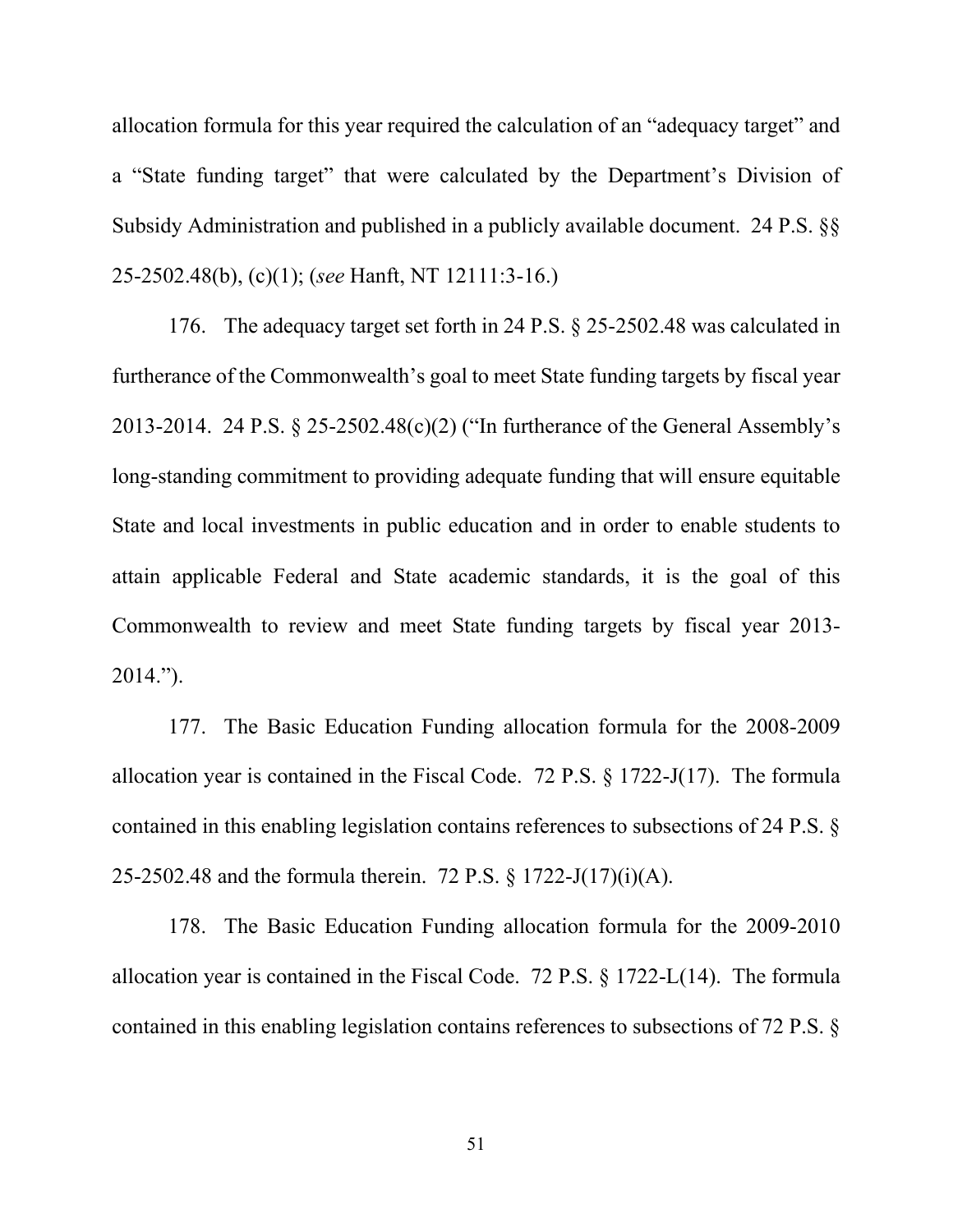1722-J(17) and subsections of 24 P.S. § 25-2502.48 and the formula therein. 72 P.S. §§ 1722-L(14)(i)(A)-(ii).

179. The Basic Education Funding allocation formula for the 2010-2011 allocation year is contained in Public School Code. 24 P.S. § 25-2502.50.

180. Beginning with the enactment of 24 P.S. § 25-2502.50 for the 2010- 2011 allocation year, the Basic Education Funding allocation formula no longer contained references to, or required the calculation of, an "adequacy target" in order to allocate funds. (*See* Hanft, NT 12127:20-23.)

181. In Act 24 of 2011, the General Assembly amended the Public School Code and repealed the language in 24 P.S. § 25-2502.48(c)(2) relating to the General Assembly's long-standing commitment to providing adequate funding that is quoted, *infra*, in ¶ 176. 24 P.S. § 25-2502.48(c)(2).

182. The Basic Education Funding allocation formula for the 2011-2012 allocation year is contained in Public School Code. 24 P.S. § 25-2502.51.

183. The Basic Education Funding allocation formula for the 2012-2013 allocation year is contained in Public School Code. 24 P.S. § 25-2502.52.

184. The Basic Education Funding allocation formula for the 2015-2016 allocation year and each year thereafter is contained in Public School Code. 24 P.S. § 25-2502.53.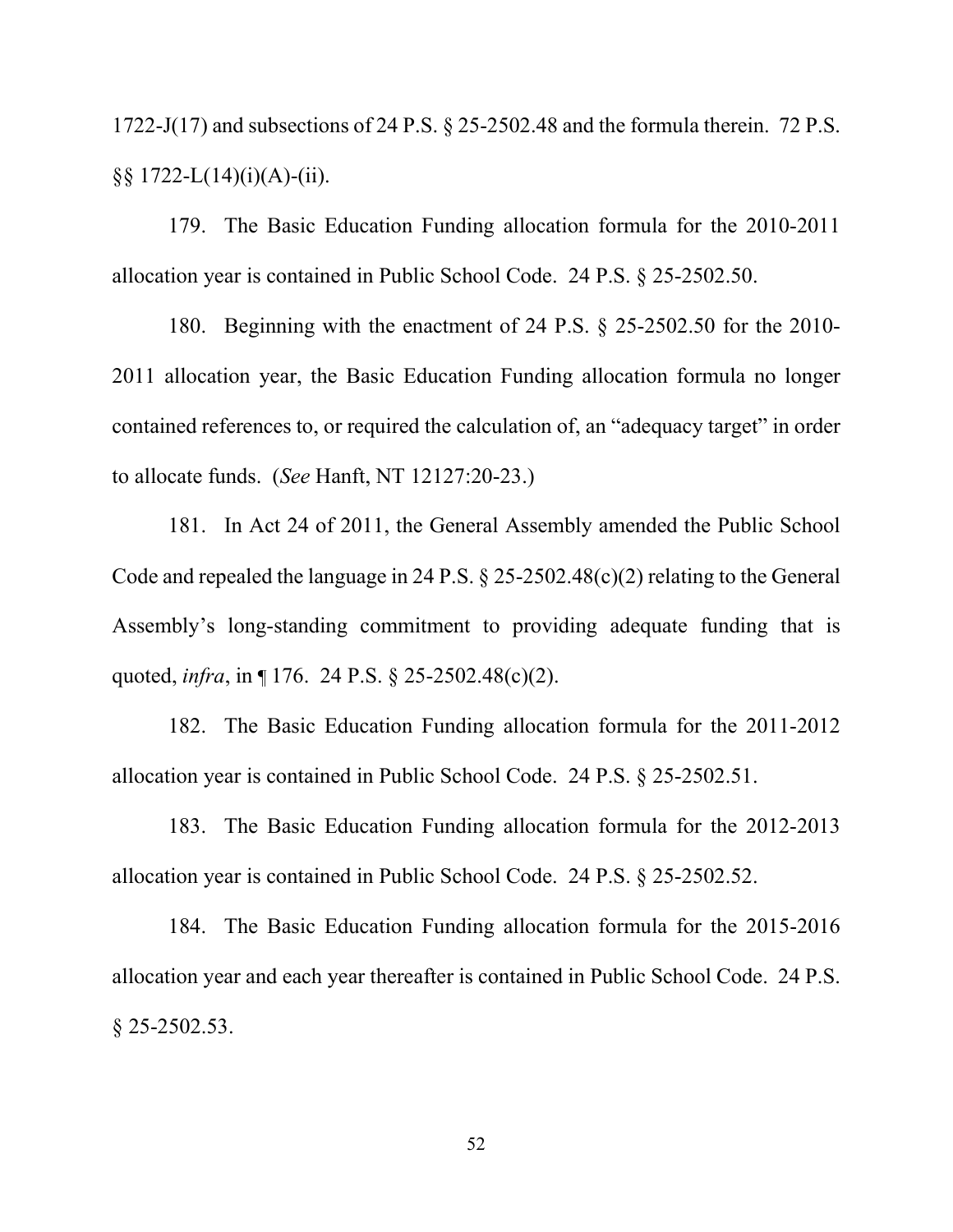185. It is the administrative interpretation of the Department that since the enabling legislation no longer referenced to or required the calculation of an adequacy target, the Department was not required to and therefore did not calculate an adequacy target subsequent to the passage of 24 P.S. § 25-2502.50. (*See* Hanft, NT 12127:1-12128:21.)

186. Since the enactment of 24 P.S. § 25-2502.50, neither the General Assembly nor any individual LEA has contacted the Department to either request the calculation of an adequacy target or register a complaint that the adequacy target has not been calculated. (*See* Hanft, NT 12128:8-12129:1.)

# **PROPOSED CONCLUSIONS OF LAW**

187. The Commonwealth Court of Pennsylvania has original jurisdiction over this matter pursuant to 42 Pa.C.S.  $\S$  761(a).

188. This matter was remanded to the Commonwealth Court of Pennsylvania by the Supreme Court of Pennsylvania to, *inter alia*, "develop the historic record concerning what, precisely, thoroughness and efficiency were intended to entail" and "develop a record enabling assessment of the adequacy of the current funding scheme relative to any particular account of the Constitution's meaning." *William Penn Sch. Dist. v. Pennsylvania Dep't of Educ.*, 642 Pa. 236, 306, 317 (2017).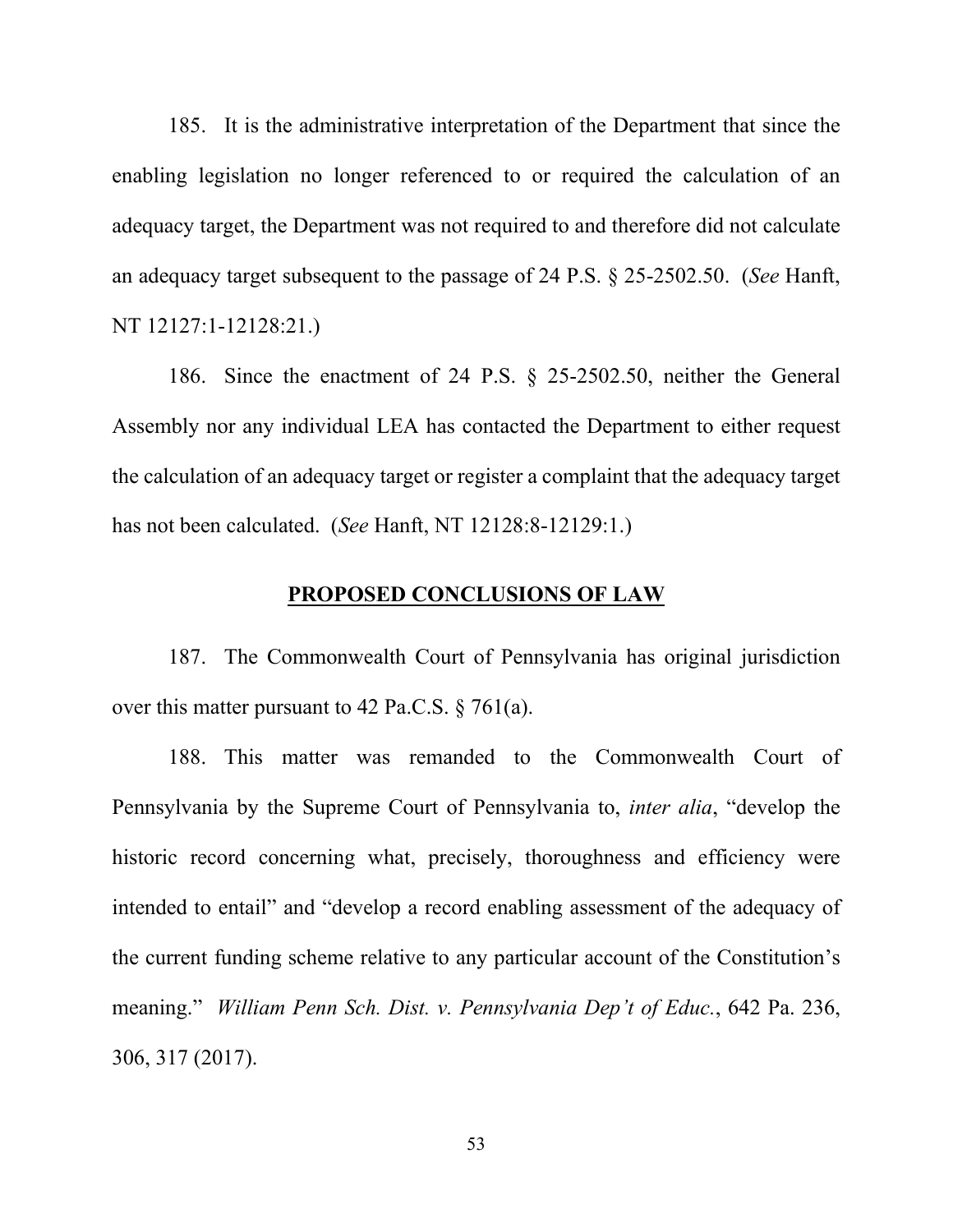189. Article IV, Section 1 of the Constitution of Pennsylvania declares that "[t]he Executive Department of this Commonwealth shall consist of a Governor, Lieutenant Governor, Attorney General, Auditor General, State Treasurer, and Superintendent of Public Instruction and such other officers as the General Assembly may from time to time prescribe."<sup>[7](#page-53-0)</sup> Pa. Const. Art.  $4, \, \S$  1.

190. Article III, Section 14 of the Constitution of Pennsylvania declares that "[t]he General Assembly shall provide for the maintenance and support of a thorough and efficient system of public education to serve the needs of the Commonwealth." Pa. Const. Art. 3, § 14.

191. Article III, Section 32 of the Constitution of Pennsylvania, which by its language proscribes the enactment of "local or special laws" when the circumstance "can be provided for by general law," has long been held as containing equal protection principles "substantially coterminous with the federal Equal Protection Clause." Pa. Const. Art. 3, § 32; *William Penn Sch. Dist. v. Pennsylvania Dep't of Educ.*, 642 Pa. 236, 242 n.3 (2017).

192. Any assessment of damages or monetary relief against the Executive Respondents is barred by the doctrine of sovereign immunity. *See* 1. Pa.C.S. § 2310.

<span id="page-53-0"></span><sup>7</sup> The title of Superintendent of Public Instruction changed to the Secretary of Education in 1969. *See* 71 P.S. § 1038.